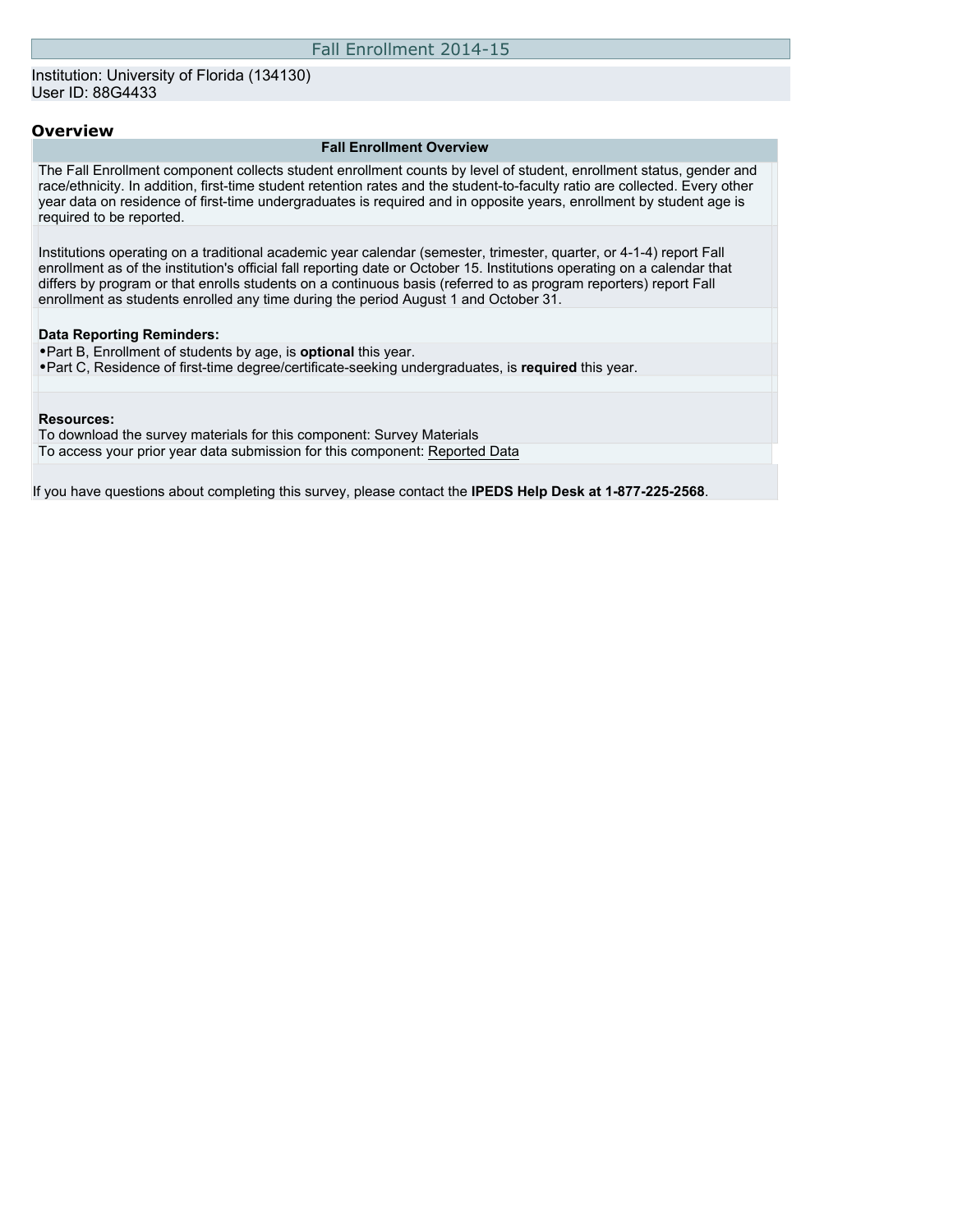# **Part Selection**

**Completion of Part B (Enrollment of Students by Age) is optional this year.**

**Do you wish to complete Part B this year?**

**If you select 'Yes', you will be expected to complete the Part B screens.**

**If you select 'No', you will skip Part B.**

Yes, I will complete Part B

No, I will not complete Part B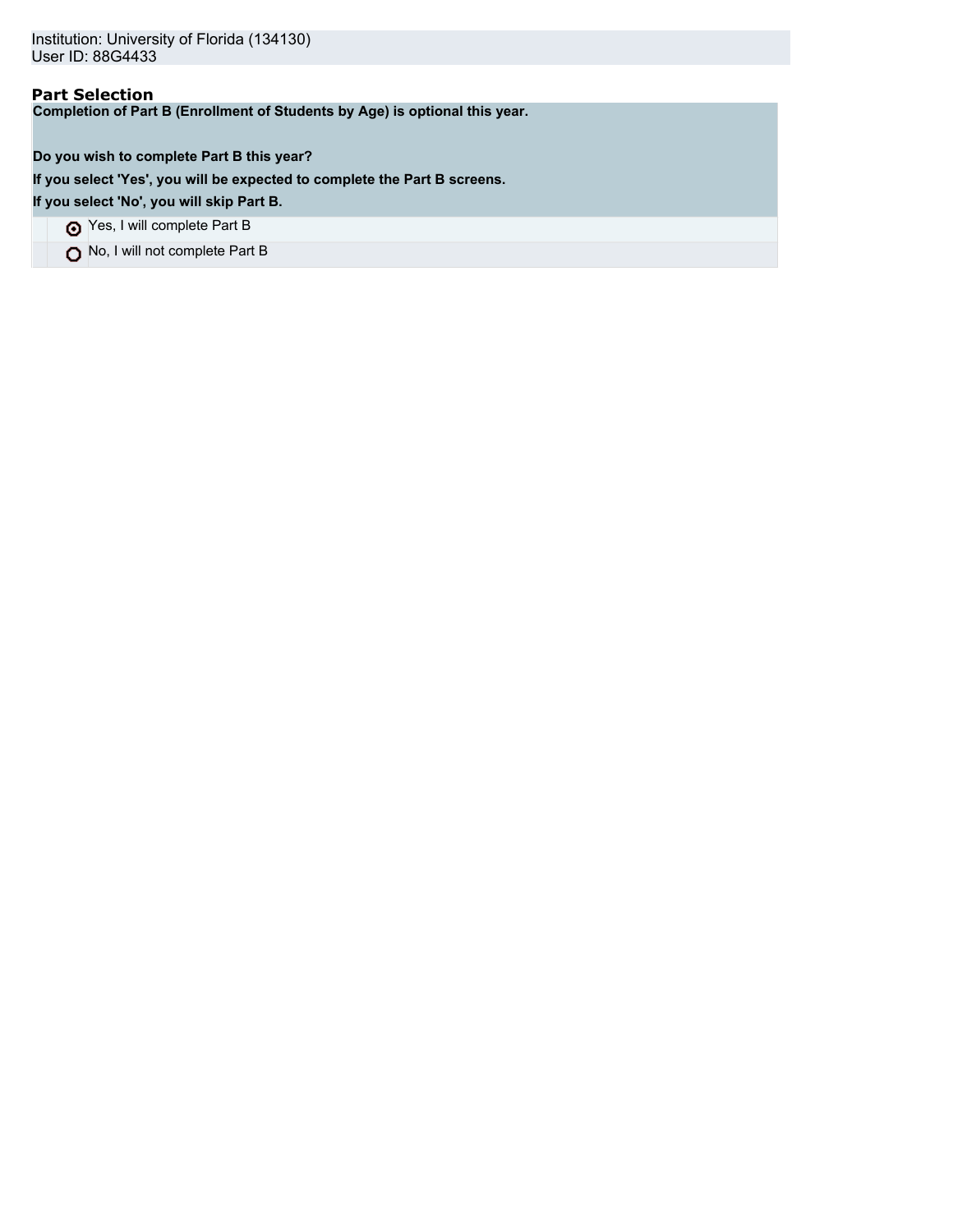## **Fall Enrollment - CIPCODE Selection**

**Indicate which of the following fields of study are offered by your institution. Students are to be reported by their major field of study for the categories listed below. Fields for which enrollment was reported for Fall 2012 have already been checked; please make sure all listed fields that are offered by your institution are checked.**

|   |                      | Undergraduate and graduate fields                                                  |
|---|----------------------|------------------------------------------------------------------------------------|
|   | ⊓                    | 13,0000 -- Education                                                               |
|   | ☑                    | $14.0000 -$ Engineering                                                            |
|   | ⊡                    | 26.0000 -- Biological and Biomedical Sciences                                      |
|   | ☑                    | 27,0000 -- Mathematics                                                             |
|   | ⊡                    | 40.0000 -- Physical Sciences                                                       |
|   | ⊡                    | 52.0000 -- Business, Management, Marketing, and Related Support Services           |
|   | Graduate-only fields |                                                                                    |
|   | 罓                    | 22.0101 -- Law (LL.B., J.D.)                                                       |
|   | М                    | 51.0401 -- Dentistry (D.D.S., D.M.D.)                                              |
|   | ☑                    | 51.1201 -- Medicine (M.D.)                                                         |
|   |                      |                                                                                    |
| П |                      | None of the above                                                                  |
|   |                      | You may use the space below to provide context for the data you've reported above. |
|   |                      |                                                                                    |
|   |                      |                                                                                    |
|   |                      |                                                                                    |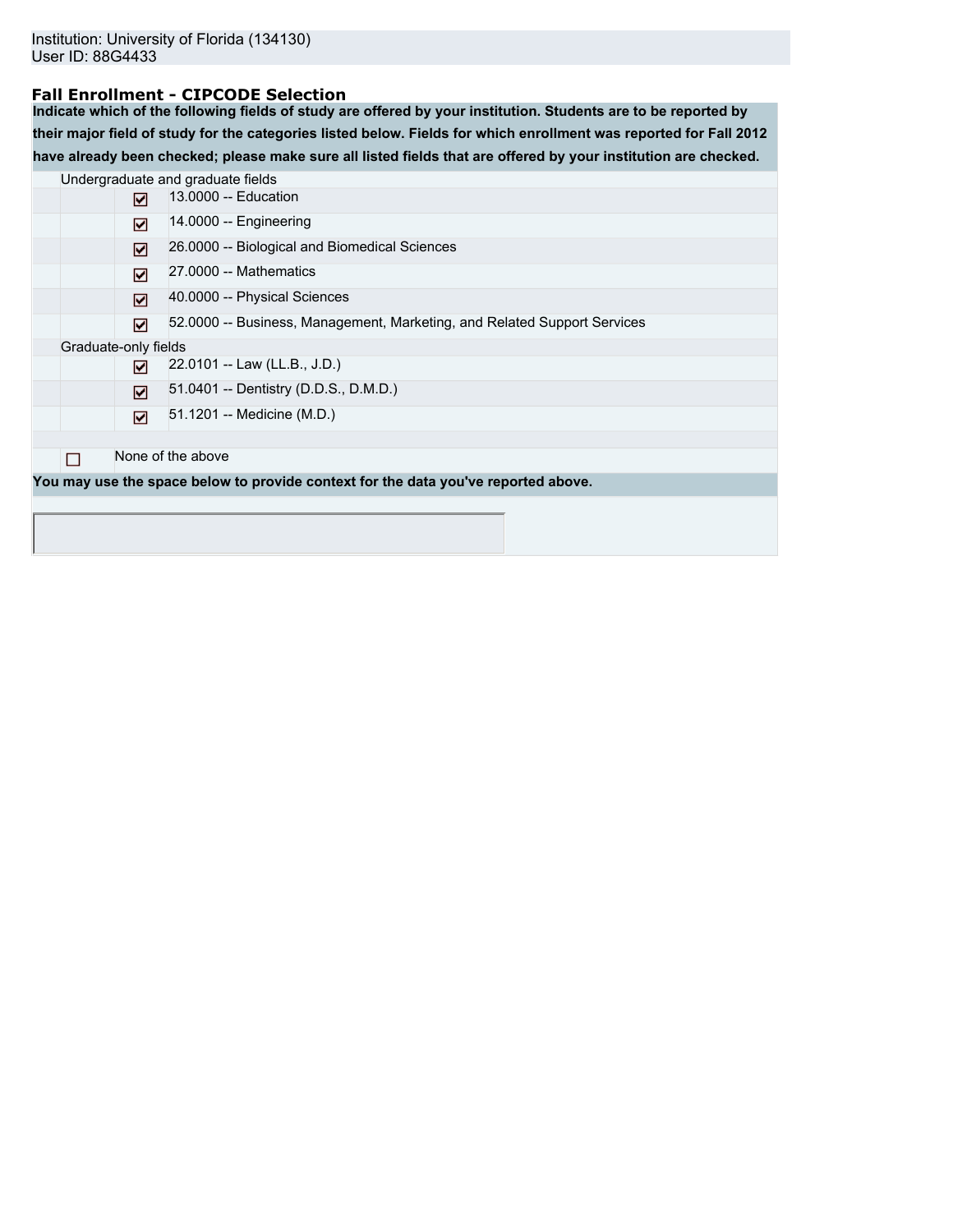# **Part A - Fall Enrollment for Full-Time Undergraduate Students**

**Enrollment as of the institution's official fall reporting date or as of October 15, 2014**

#### **Full-time Undergraduate Students**

**Race/Ethnicity Reporting Reminder:**

•**Report Hispanic/Latino individuals of any race as Hispanic/Latino**

#### •**Report race for non-Hispanic/Latino individuals only**

| Enrolled for credit                                    |       |     | Degree/certificate-seeking         |                           | Non-degree/             | Total.           |
|--------------------------------------------------------|-------|-----|------------------------------------|---------------------------|-------------------------|------------------|
|                                                        |       |     | First-time Transfer-in Continuing/ | Total degree/certificate- | non-certificate-seeking | <b>Full-time</b> |
|                                                        |       |     | Returning                          | seeking                   |                         | undergraduate    |
| Nonresident alien                                      | 23    | 30  | 136                                | 189                       | 76                      | students<br>265  |
|                                                        |       |     |                                    |                           |                         |                  |
| Hispanic/Latino                                        | 492   | 167 | 1,821                              | 2,480                     | 19                      | 2,499            |
| American Indian or<br>Alaska Native                    | 3     | 11  | 22                                 | 36                        | 0                       | 36               |
| Asian                                                  | 260   | 38  | 806                                | 1,104                     | 3                       | 1,107            |
| <b>Black or African</b><br>American                    | 123   | 40  | 538                                | 701                       | 9                       | 710              |
| Native Hawaiian or<br>Other Pacific<br><b>Islander</b> | 5     | 4   | 43                                 | 52                        | $\mathbf{0}$            | 52               |
| White                                                  | 1,615 | 416 | 5,743                              | 7,774                     | 23                      | 7,797            |
| Two or more races                                      | 83    | 10  | 258                                | 351                       | $\Omega$                | 351              |
| Race and ethnicity<br>unknown                          | 75    | 37  | 267                                | 379                       | $\overline{2}$          | 381              |
| <b>Total men</b>                                       | 2,679 | 753 | 9,634                              | 13,066                    | 132                     | 13,198           |
| Total men prior year                                   | 2,646 | 831 | 9,826                              | 13,303                    | 124                     | 13,427           |

| <b>Women</b>                                           |       |       |                                                 |                                      |                         |                                               |
|--------------------------------------------------------|-------|-------|-------------------------------------------------|--------------------------------------|-------------------------|-----------------------------------------------|
| Enrolled for credit                                    |       |       | Degree/certificate-seeking                      | Non-degree/                          | Total,                  |                                               |
|                                                        |       |       | First-time Transfer-in Continuing/<br>Returning | Total degree/certificate-<br>seeking | non-certificate-seeking | <b>Full-time</b><br>undergraduate<br>students |
| Nonresident alien                                      | 40    | 21    | 113                                             | 174                                  | 89                      | 263                                           |
| Hispanic/Latino                                        | 812   | 196   | 2,386                                           | 3,394                                | 12                      | 3,406                                         |
| American Indian or<br>Alaska Native                    | 3     | 5     | 24                                              | 32                                   | 0                       | 32                                            |
| Asian                                                  | 340   | 30    | 852                                             | 1,222                                | 6                       | 1,228                                         |
| <b>Black or African</b><br>American                    | 237   | 51    | 989                                             | 1,277                                | 16                      | 1,293                                         |
| Native Hawaiian or<br><b>Other Pacific</b><br>Islander | 3     | 3     | 118                                             | 124                                  | $\overline{2}$          | 126                                           |
| White                                                  | 2,144 | 395   | 6,795                                           | 9,334                                | 66                      | 9,400                                         |
| Two or more races                                      | 122   | 15    | 382                                             | 519                                  | 4                       | 523                                           |
| Race and ethnicity<br>unknown                          | 95    | 29    | 311                                             | 435                                  | 3                       | 438                                           |
| <b>Total women</b>                                     | 3,796 | 745   | 11,970                                          | 16,511                               | 198                     | 16,709                                        |
| Total women prior<br>vear                              | 3,702 | 752   | 12,297                                          | 16,751                               | 136                     | 16,887                                        |
|                                                        |       |       |                                                 |                                      |                         |                                               |
| <b>Grand total</b><br>(men+women)                      | 6,475 | 1,498 | 21,604                                          | 29,577                               | 330                     | 29,907                                        |
| <b>Grand total</b><br>(men+women) prior<br>year        | 6,348 | 1,583 | 22,123                                          | 30,054                               | 260                     | 30,314                                        |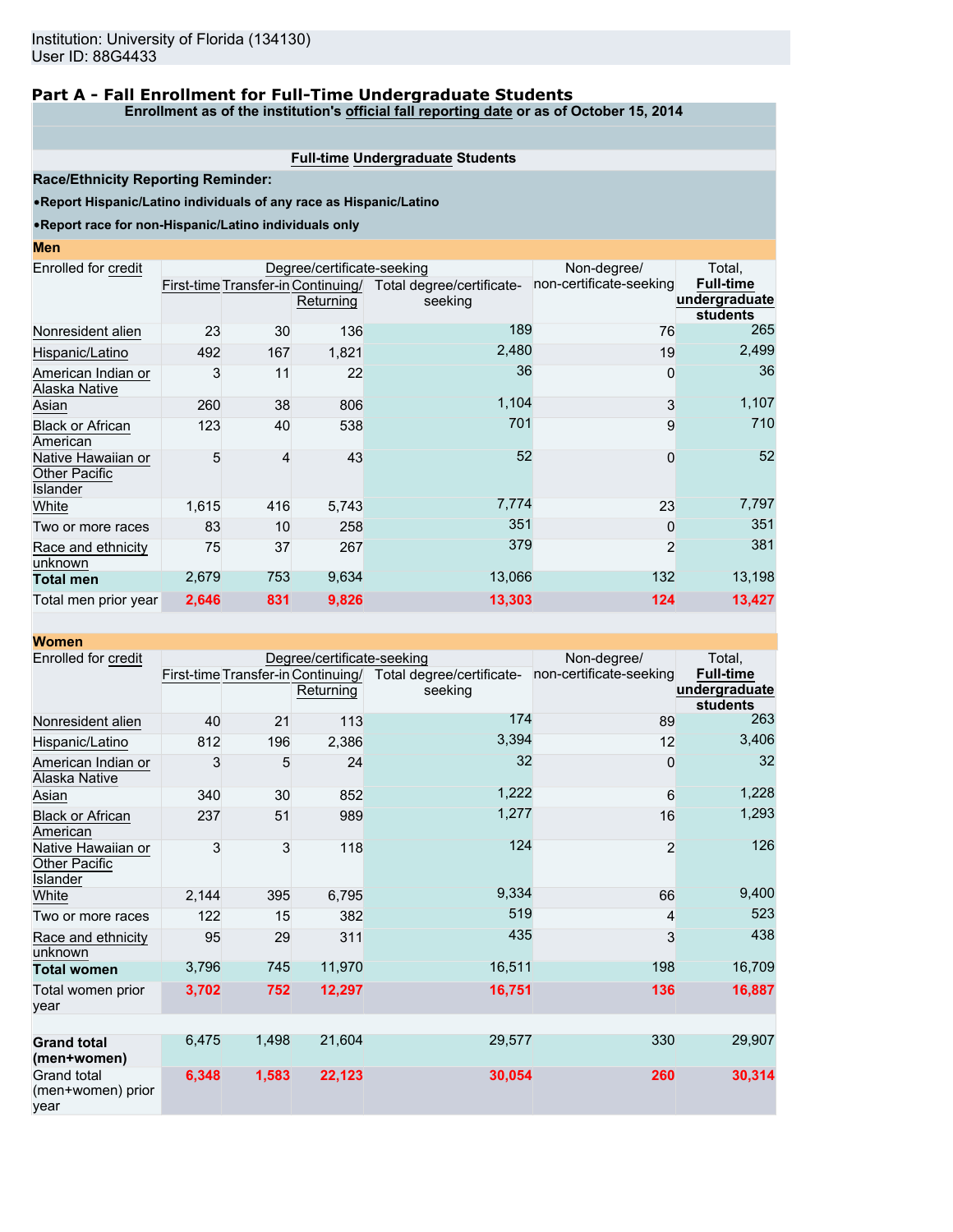#### **Enrollment as of the institution's official fall reporting date or as of October 15, 2014**

### **CIPCODE: 13.0000 -- Education**

## **Full-time undergraduate students**

•**Report Hispanic/Latino individuals of any race as Hispanic/Latino**

| I<br>ш<br>۱<br><b>STATE OF STATE OF STATE OF STATE OF STATE OF STATE OF STATE OF STATE OF STATE OF STATE OF STATE OF STATE OF S</b> |  |  |
|-------------------------------------------------------------------------------------------------------------------------------------|--|--|
|                                                                                                                                     |  |  |

| <b>IVIC II</b>                            |                            |           |    |                                                                                |                                                  |
|-------------------------------------------|----------------------------|-----------|----|--------------------------------------------------------------------------------|--------------------------------------------------|
| Students enrolled for credit              | Degree/certificate-seeking | Returning |    | Non-degree/<br>First-time Transfer-in Continuing/Total non-certificate-seeking | Total.<br>full-time<br>undergraduate<br>students |
| Nonresident alien                         |                            | 0         |    |                                                                                |                                                  |
| Hispanic/Latino                           |                            | 5         |    |                                                                                |                                                  |
| American Indian or Alaska Native          |                            |           |    |                                                                                |                                                  |
| Asian                                     |                            | 3         |    |                                                                                | 3                                                |
| <b>Black or African American</b>          |                            | 3         |    |                                                                                | 4                                                |
| Native Hawaiian or Other Pacific Islander |                            |           |    |                                                                                |                                                  |
| White                                     | 11                         | 48        | 68 |                                                                                | 68                                               |
| Two or more races                         |                            |           |    |                                                                                |                                                  |
| Race and ethnicity unknown                |                            |           |    |                                                                                |                                                  |
| <b>Total men</b>                          | 15                         | 62        | 86 |                                                                                | 86                                               |
|                                           |                            |           |    |                                                                                |                                                  |

| <b>Women</b>                              |    |                            |           |       |                                                                                |                                                  |
|-------------------------------------------|----|----------------------------|-----------|-------|--------------------------------------------------------------------------------|--------------------------------------------------|
| Students enrolled for credit              |    | Degree/certificate-seeking | Returning |       | Non-degree/<br>First-time Transfer-in Continuing/Total non-certificate-seeking | Total,<br>full-time<br>undergraduate<br>students |
| Nonresident alien                         |    |                            |           |       | 0                                                                              |                                                  |
| Hispanic/Latino                           | 6  | 6                          | 57        | 69    | ი                                                                              | 69                                               |
| American Indian or Alaska Native          |    |                            |           |       | Ω                                                                              |                                                  |
| Asian                                     |    |                            | 6         |       | 0                                                                              | 8                                                |
| <b>Black or African American</b>          |    |                            | 16        | 19    | 0                                                                              | 19                                               |
| Native Hawaiian or Other Pacific Islander |    |                            |           |       | ი                                                                              |                                                  |
| White                                     | 30 | 40                         | 286       | 356   |                                                                                | 357                                              |
| Two or more races                         | 2  | O                          | 11        | 13    |                                                                                | 13                                               |
| Race and ethnicity unknown                | 2  |                            | 5         |       |                                                                                |                                                  |
| <b>Total women</b>                        | 44 | 48                         | 384       | 476   |                                                                                | 477                                              |
|                                           |    |                            |           |       |                                                                                |                                                  |
| Grand total (men+women)                   | 53 | 63                         | 446       | - 562 |                                                                                | 563                                              |
| Grand total (men+women) 2012-13           | 53 | 46                         | 475       | 574   |                                                                                | 575                                              |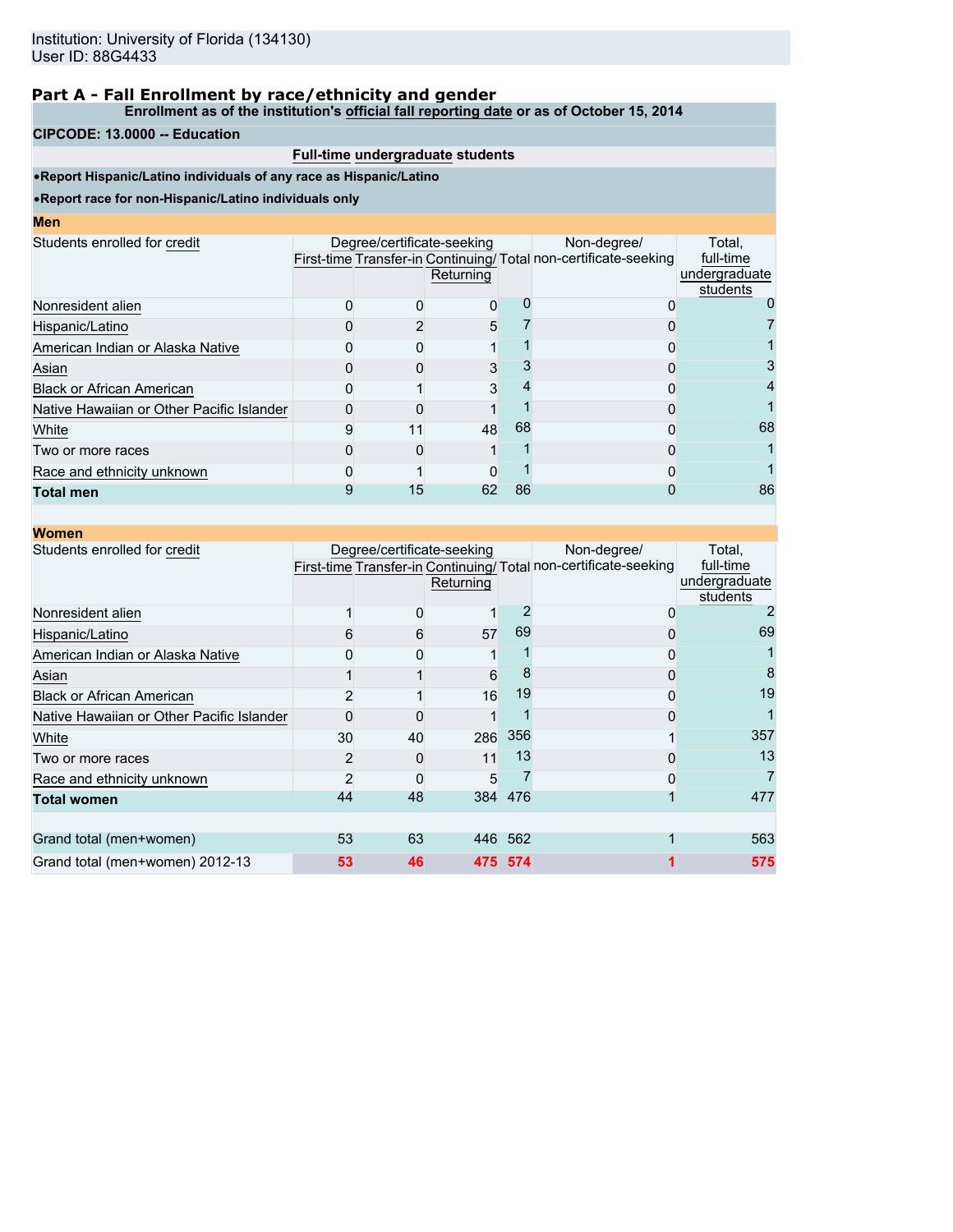#### **Enrollment as of the institution's official fall reporting date or as of October 15, 2014**

#### **CIPCODE: 14.0000 -- Engineering**

# **Full-time undergraduate students**

•**Report Hispanic/Latino individuals of any race as Hispanic/Latino**

| <b>CONTRACTOR</b> |  | <b>STATE OF STATE OF STATE OF STATE OF STATE OF STATE OF STATE OF STATE OF STATE OF STATE OF STATE OF STATE OF S</b> | <b>Contract Contract Contract Contract Contract Contract Contract Contract Contract Contract Contract Contract Co</b> |
|-------------------|--|----------------------------------------------------------------------------------------------------------------------|-----------------------------------------------------------------------------------------------------------------------|
|                   |  |                                                                                                                      |                                                                                                                       |

| Students enrolled for credit              |     |                | Degree/certificate-seeking |             | Non-degree/                                                      | Total,        |
|-------------------------------------------|-----|----------------|----------------------------|-------------|------------------------------------------------------------------|---------------|
|                                           |     |                |                            |             | First-time Transfer-in Continuing/ Total non-certificate-seeking | full-time     |
|                                           |     |                | Returning                  |             |                                                                  | undergraduate |
|                                           |     |                |                            |             |                                                                  | students      |
| Nonresident alien                         | 8   |                | 46                         | 61          |                                                                  | 62            |
| Hispanic/Latino                           | 130 | 31             | 561                        | 722         |                                                                  | 722           |
| American Indian or Alaska Native          |     | $\overline{2}$ |                            | 5           |                                                                  | 5             |
| Asian                                     | 66  | 8              | 226                        | 300         | ი                                                                | 300           |
| <b>Black or African American</b>          | 22  | 6              | 94                         | 122         |                                                                  | 122           |
| Native Hawaiian or Other Pacific Islander | 2   |                |                            | 10          |                                                                  | 10            |
| White                                     | 458 | 68             |                            | 1,658 2,184 | ი                                                                | 2,184         |
| Two or more races                         | 24  | 0              | 77                         | 101         | ი                                                                | 101           |
| Race and ethnicity unknown                | 24  |                | 67                         | 98          |                                                                  | 99            |
| Total men                                 | 736 | 130            |                            | 2,737 3,603 |                                                                  | 3,605         |
|                                           |     |                |                            |             |                                                                  |               |

| <b>Women</b>                              |       |     |                                         |             |                                                                                 |                                                  |
|-------------------------------------------|-------|-----|-----------------------------------------|-------------|---------------------------------------------------------------------------------|--------------------------------------------------|
| Students enrolled for credit              |       |     | Degree/certificate-seeking<br>Returning |             | Non-degree/<br>First-time Transfer-in Continuing/ Total non-certificate-seeking | Total,<br>full-time<br>undergraduate<br>students |
| Nonresident alien                         | 6     | 3   | 10                                      | 19          | 0                                                                               | 19                                               |
| Hispanic/Latino                           | 62    | 5   | 204                                     | 271         | 0                                                                               | 271                                              |
| American Indian or Alaska Native          |       | 0   | 0                                       |             | 0                                                                               |                                                  |
| Asian                                     | 32    | 2   | 73                                      | 107         | 0                                                                               | 107                                              |
| <b>Black or African American</b>          | 4     | 3   | 31                                      | 38          | 0                                                                               | 38                                               |
| Native Hawaiian or Other Pacific Islander |       | 0   | $\overline{2}$                          | 3           | O                                                                               | 3                                                |
| White                                     | 166   | 9   | 525                                     | 700         |                                                                                 | 701                                              |
| Two or more races                         | 19    | 0   | 29                                      | 48          |                                                                                 | 48                                               |
| Race and ethnicity unknown                | 11    | 0   | 33                                      | 44          | 0                                                                               | 44                                               |
| <b>Total women</b>                        | 301   | 22  |                                         | 907 1,230   |                                                                                 | 1,231                                            |
|                                           |       |     |                                         |             |                                                                                 |                                                  |
| Grand total (men+women)                   | 1,037 | 152 |                                         | 3,644 4,833 | 3                                                                               | 4,836                                            |
| Grand total (men+women) 2012-13           | 1,011 | 175 |                                         | 3,755 4,941 |                                                                                 | 4,948                                            |
|                                           |       |     |                                         |             |                                                                                 |                                                  |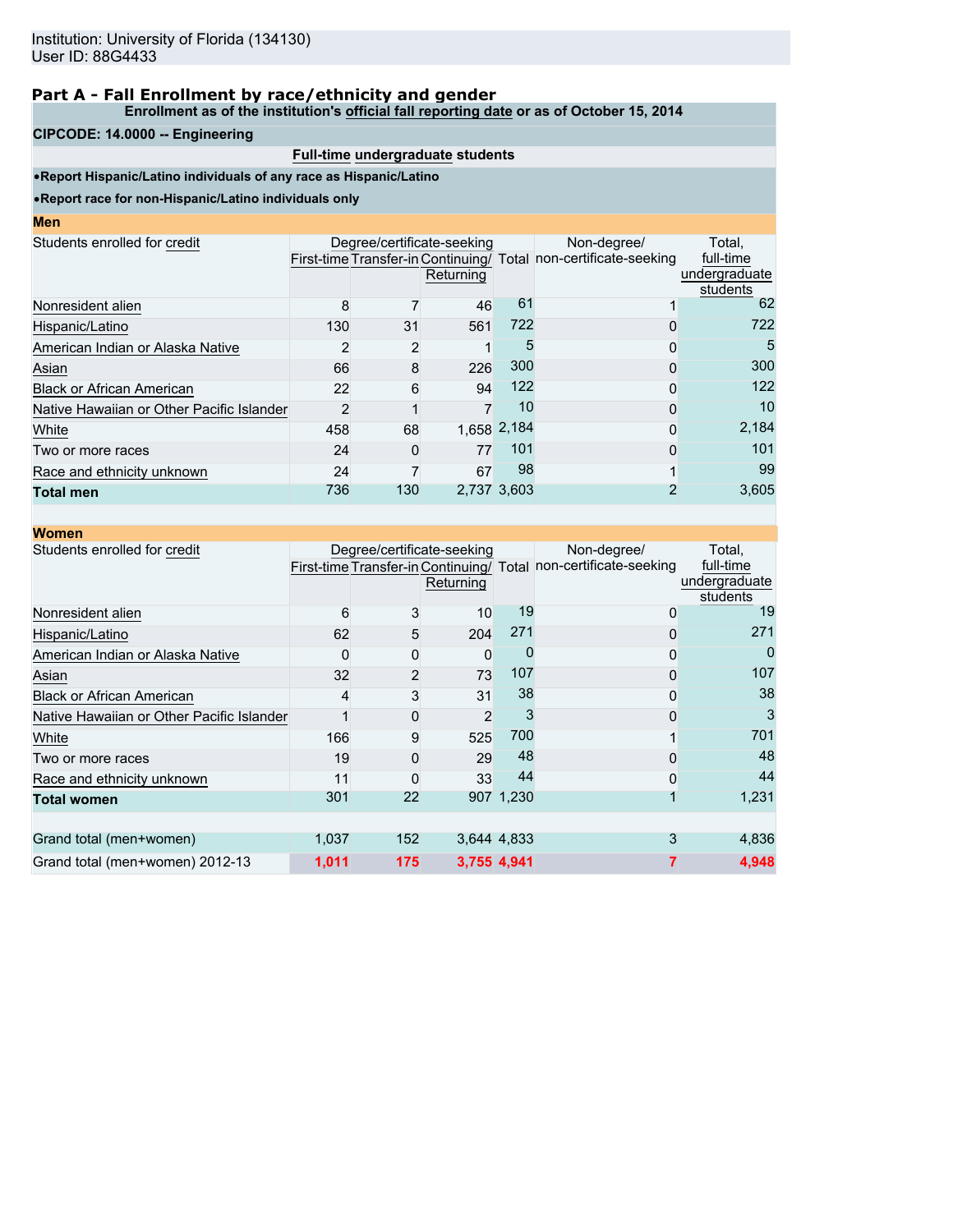#### **Enrollment as of the institution's official fall reporting date or as of October 15, 2014**

#### **CIPCODE: 26.0000 -- Biological and Biomedical Sciences**

# **Full-time undergraduate students**

•**Report Hispanic/Latino individuals of any race as Hispanic/Latino**

•**Report race for non-Hispanic/Latino individuals only**

|                                           |                | Returning |    | Non-degree/                                                                                                          | Total,<br>full-time<br>undergraduate<br>students |
|-------------------------------------------|----------------|-----------|----|----------------------------------------------------------------------------------------------------------------------|--------------------------------------------------|
|                                           | 4              |           | h  |                                                                                                                      | 6                                                |
| 48                                        | 13             | 165       |    |                                                                                                                      | 226                                              |
|                                           | 2              | 2         |    |                                                                                                                      | 4                                                |
| 43                                        | 6              |           |    |                                                                                                                      | 204                                              |
| 9                                         | 3              |           | 57 | 0                                                                                                                    | 57                                               |
| Native Hawaiian or Other Pacific Islander | 0              | 9         | 10 |                                                                                                                      | 10                                               |
| 132                                       | 26             |           |    |                                                                                                                      | 656                                              |
| 9                                         | $\overline{2}$ | 21        |    | 0                                                                                                                    | 32                                               |
| 5                                         | 2              |           | 37 | 0                                                                                                                    | 37                                               |
| 247                                       | 58             |           |    |                                                                                                                      | 1,232                                            |
|                                           |                |           |    | Degree/certificate-seeking<br>First-time Transfer-in Continuing/ Total<br>203<br>154<br>45<br>498<br>30<br>926 1.231 | non-certificate-seeking<br>226<br>656<br>32      |

| <b>Women</b>                              |     |     |                                         |             |                                                                                 |                                                  |
|-------------------------------------------|-----|-----|-----------------------------------------|-------------|---------------------------------------------------------------------------------|--------------------------------------------------|
| Students enrolled for credit              |     |     | Degree/certificate-seeking<br>Returning |             | Non-degree/<br>First-time Transfer-in Continuing/ Total non-certificate-seeking | Total,<br>full-time<br>undergraduate<br>students |
| Nonresident alien                         | 2   |     | 6                                       | 9           | 0                                                                               | 9                                                |
| Hispanic/Latino                           | 114 | 21  | 276                                     | 411         |                                                                                 | 412                                              |
| American Indian or Alaska Native          |     |     | 5                                       | 6           | 0                                                                               | 6                                                |
| Asian                                     | 78  | 8   | 176                                     | 262         | 0                                                                               | 262                                              |
| <b>Black or African American</b>          | 29  | 8   | 74                                      | 111         | 2                                                                               | 113                                              |
| Native Hawaiian or Other Pacific Islander | ŋ   | 2   | 19                                      | 21          | 0                                                                               | 21                                               |
| White                                     | 279 | 43  | 716                                     | 1,038       |                                                                                 | 1,039                                            |
| Two or more races                         | 13  | 2   | 39                                      | 54          |                                                                                 | 55                                               |
| Race and ethnicity unknown                | 12  |     | 37                                      | 50          | 0                                                                               | 50                                               |
| <b>Total women</b>                        | 527 | 87  |                                         | 1,348 1,962 | 5                                                                               | 1,967                                            |
|                                           |     |     |                                         |             |                                                                                 |                                                  |
| Grand total (men+women)                   | 774 | 145 |                                         | 2,274 3,193 | 6                                                                               | 3,199                                            |
| Grand total (men+women) 2012-13           | 835 | 146 |                                         | 2,272 3,253 |                                                                                 | 3,254                                            |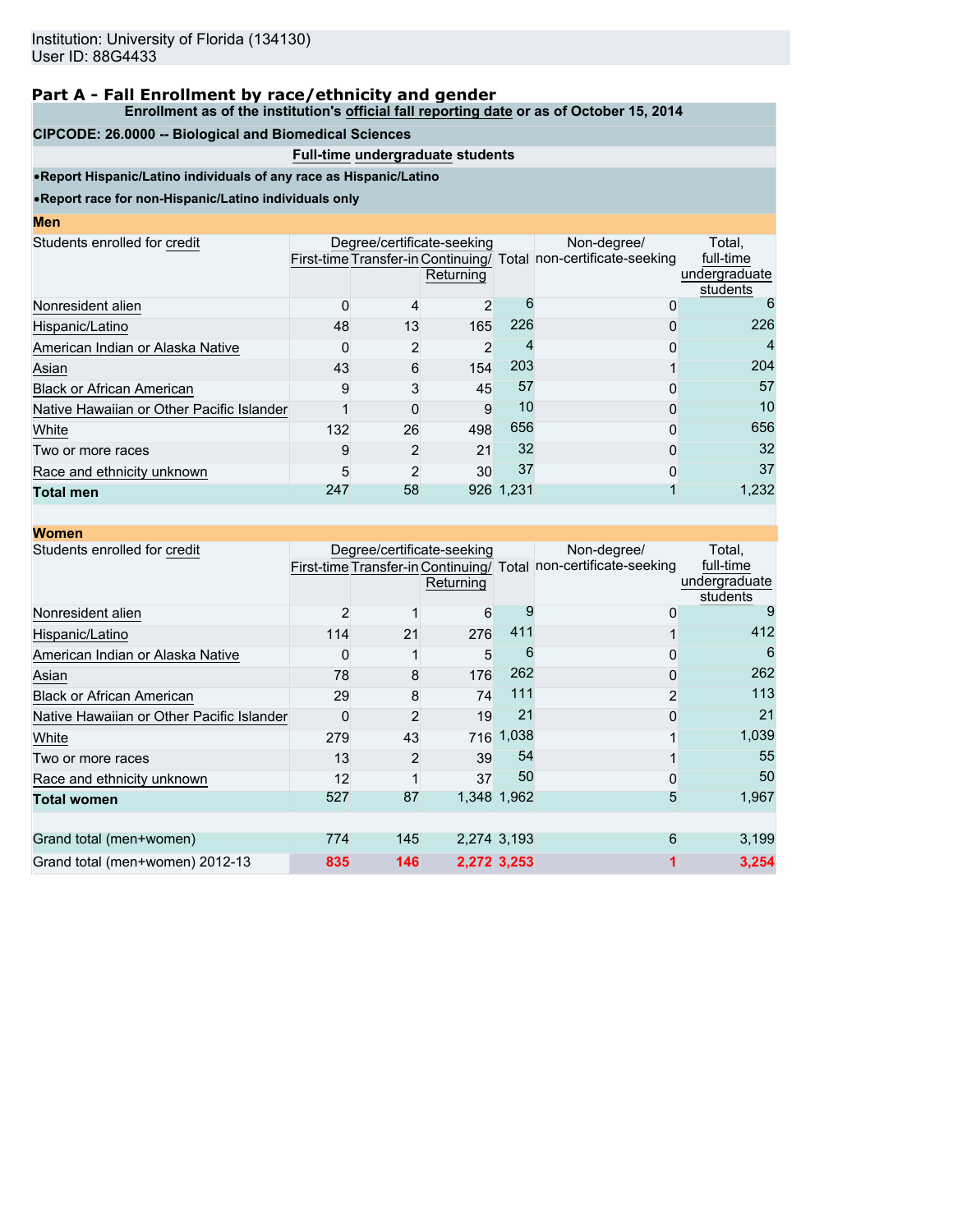**Enrollment as of the institution's official fall reporting date or as of October 15, 2014**

### **CIPCODE: 27.0000 -- Mathematics and Statistics**

# **Full-time undergraduate students**

•**Report Hispanic/Latino individuals of any race as Hispanic/Latino**

| <b>CONTRACTOR</b> |  | <b>STATE OF STATE OF STATE OF STATE OF STATE OF STATE OF STATE OF STATE OF STATE OF STATE OF STATE OF STATE OF S</b> | <b>Contract Contract Contract Contract Contract Contract Contract Contract Contract Contract Contract Contract Co</b> |
|-------------------|--|----------------------------------------------------------------------------------------------------------------------|-----------------------------------------------------------------------------------------------------------------------|
|                   |  |                                                                                                                      |                                                                                                                       |

| Men                                       |    |                            |           |     |                                                                 |                           |
|-------------------------------------------|----|----------------------------|-----------|-----|-----------------------------------------------------------------|---------------------------|
| Students enrolled for credit              |    | Degree/certificate-seeking |           |     | Non-degree/                                                     | Total,                    |
|                                           |    |                            |           |     | First-time Transfer-in Continuing/Total non-certificate-seeking | full-time                 |
|                                           |    |                            | Returning |     |                                                                 | undergraduate<br>students |
| Nonresident alien                         |    |                            | 2         |     |                                                                 |                           |
| Hispanic/Latino                           |    |                            | 22        | 27  |                                                                 | 27                        |
| American Indian or Alaska Native          |    |                            |           |     |                                                                 |                           |
| Asian                                     |    |                            | 17        | 24  |                                                                 | 24                        |
| <b>Black or African American</b>          |    |                            |           |     |                                                                 | 2                         |
| Native Hawaiian or Other Pacific Islander |    |                            |           |     |                                                                 | 0                         |
| White                                     | 13 | 5                          | 79        | 97  |                                                                 | 97                        |
| Two or more races                         |    |                            | 5         |     |                                                                 | 6                         |
| Race/ethnicity unknown                    |    |                            | 5         |     |                                                                 | 9                         |
| <b>Total men</b>                          | 28 | 11                         | 132       | 171 |                                                                 | 171                       |

| <b>Women</b>                              |    |                            |                |     |                                                                                 |                                                  |
|-------------------------------------------|----|----------------------------|----------------|-----|---------------------------------------------------------------------------------|--------------------------------------------------|
| Students enrolled for credit              |    | Degree/certificate-seeking | Returning      |     | Non-degree/<br>First-time Transfer-in Continuing/ Total non-certificate-seeking | Total,<br>full-time<br>undergraduate<br>students |
| Nonresident alien                         | 0  |                            | 3              |     |                                                                                 |                                                  |
| Hispanic/Latino                           | 5  |                            | 15             | 20  |                                                                                 | 20                                               |
| American Indian or Alaska Native          |    |                            | 0              |     |                                                                                 |                                                  |
| Asian                                     |    | 0                          | 13             | 14  |                                                                                 | 14                                               |
| <b>Black or African American</b>          |    | $\Omega$                   | $\overline{2}$ |     |                                                                                 | 3                                                |
| Native Hawaiian or Other Pacific Islander |    |                            | $\Omega$       |     |                                                                                 | 0                                                |
| White                                     | 23 | 2                          | 57             | 82  |                                                                                 | 82                                               |
| Two or more races                         | 2  | 0                          | $\overline{2}$ |     |                                                                                 |                                                  |
| Race/ethnicity unknown                    | 3  | 0                          |                |     |                                                                                 |                                                  |
| <b>Total women</b>                        | 35 | 3                          | 93             | 131 | 0                                                                               | 131                                              |
|                                           |    |                            |                |     |                                                                                 |                                                  |
| Grand total (men+women)                   | 63 | 14                         | 225            | 302 | 0                                                                               | 302                                              |
| Grand total (men+women) 2012-13           | 55 | 14                         | 221            | 290 |                                                                                 | 290                                              |
|                                           |    |                            |                |     |                                                                                 |                                                  |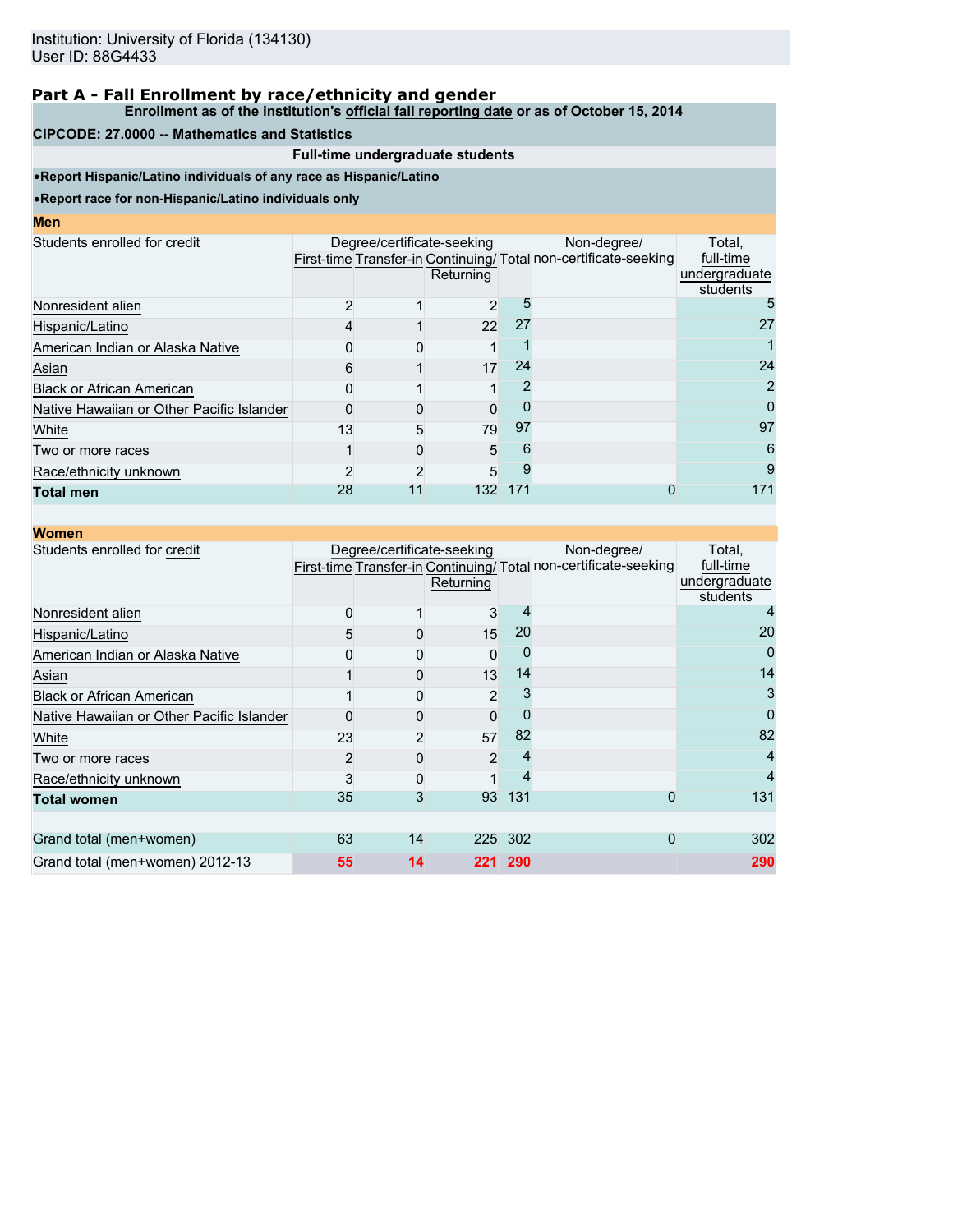#### **Enrollment as of the institution's official fall reporting date or as of October 15, 2014**

#### **CIPCODE: 40.0000 -- Physical Sciences**

## **Full-time undergraduate students**

•**Report Hispanic/Latino individuals of any race as Hispanic/Latino**

| I<br>ш<br>۱<br><b>STATE OF STATE OF STATE OF STATE OF STATE OF STATE OF STATE OF STATE OF STATE OF STATE OF STATE OF STATE OF S</b> |  |  |
|-------------------------------------------------------------------------------------------------------------------------------------|--|--|
|                                                                                                                                     |  |  |

| Students enrolled for credit<br>Degree/certificate-seeking<br>Non-degree/<br>First-time Transfer-in Continuing/Total non-certificate-seeking<br>Returning<br>0<br>0<br>98<br>30<br>57<br>11 |                                                  |
|---------------------------------------------------------------------------------------------------------------------------------------------------------------------------------------------|--------------------------------------------------|
| Nonresident alien<br>Hispanic/Latino                                                                                                                                                        | Total.<br>full-time<br>undergraduate<br>students |
|                                                                                                                                                                                             |                                                  |
|                                                                                                                                                                                             | 98                                               |
| American Indian or Alaska Native<br>2                                                                                                                                                       | 4                                                |
| 66<br>48<br>Asian<br>14<br>0                                                                                                                                                                | 66                                               |
| 17<br><b>Black or African American</b><br>14<br>0                                                                                                                                           | 17                                               |
| Native Hawaiian or Other Pacific Islander                                                                                                                                                   | 2                                                |
| 270<br>62<br>13<br>195<br>White                                                                                                                                                             | 271                                              |
| 13<br>6<br>6<br>0<br>Two or more races                                                                                                                                                      | 13                                               |
| 19<br>13<br>Race/ethnicity unknown<br>6<br>0                                                                                                                                                | 19                                               |
| 36<br>119<br>338<br>493<br>Total men                                                                                                                                                        | 494                                              |

| <b>Women</b>                              |                |                            |           |         |                                                                                |                                                  |
|-------------------------------------------|----------------|----------------------------|-----------|---------|--------------------------------------------------------------------------------|--------------------------------------------------|
| Students enrolled for credit              |                | Degree/certificate-seeking | Returning |         | Non-degree/<br>First-time Transfer-in Continuing/Total non-certificate-seeking | Total,<br>full-time<br>undergraduate<br>students |
| Nonresident alien                         | $\overline{2}$ |                            | 3         | 6       | 0                                                                              | 6                                                |
| Hispanic/Latino                           | 30             | 5                          | 39        | 74      | 0                                                                              | 74                                               |
| American Indian or Alaska Native          |                |                            |           |         | 0                                                                              |                                                  |
| Asian                                     | 24             |                            | 33        | 58      | 0                                                                              | 58                                               |
| <b>Black or African American</b>          | 11             |                            | 9         | 22      | 0                                                                              | 22                                               |
| Native Hawaiian or Other Pacific Islander | $\Omega$       |                            | 4         | 4       | 0                                                                              | 4                                                |
| White                                     | 72             | 9                          | 108       | 189     | ი                                                                              | 189                                              |
| Two or more races                         | $\overline{2}$ |                            | 10        | 13      | 0                                                                              | 13                                               |
| Race/ethnicity unknown                    | 3              |                            | 8         | 11      | 0                                                                              | 11                                               |
| <b>Total women</b>                        | 144            | 19                         | 215       | 378     | 0                                                                              | 378                                              |
|                                           |                |                            |           |         |                                                                                |                                                  |
| Grand total (men+women)                   | 263            | 55                         |           | 553 871 |                                                                                | 872                                              |
| Grand total (men+women) 2012-13           | 253            | 51                         |           | 510 814 |                                                                                | 814                                              |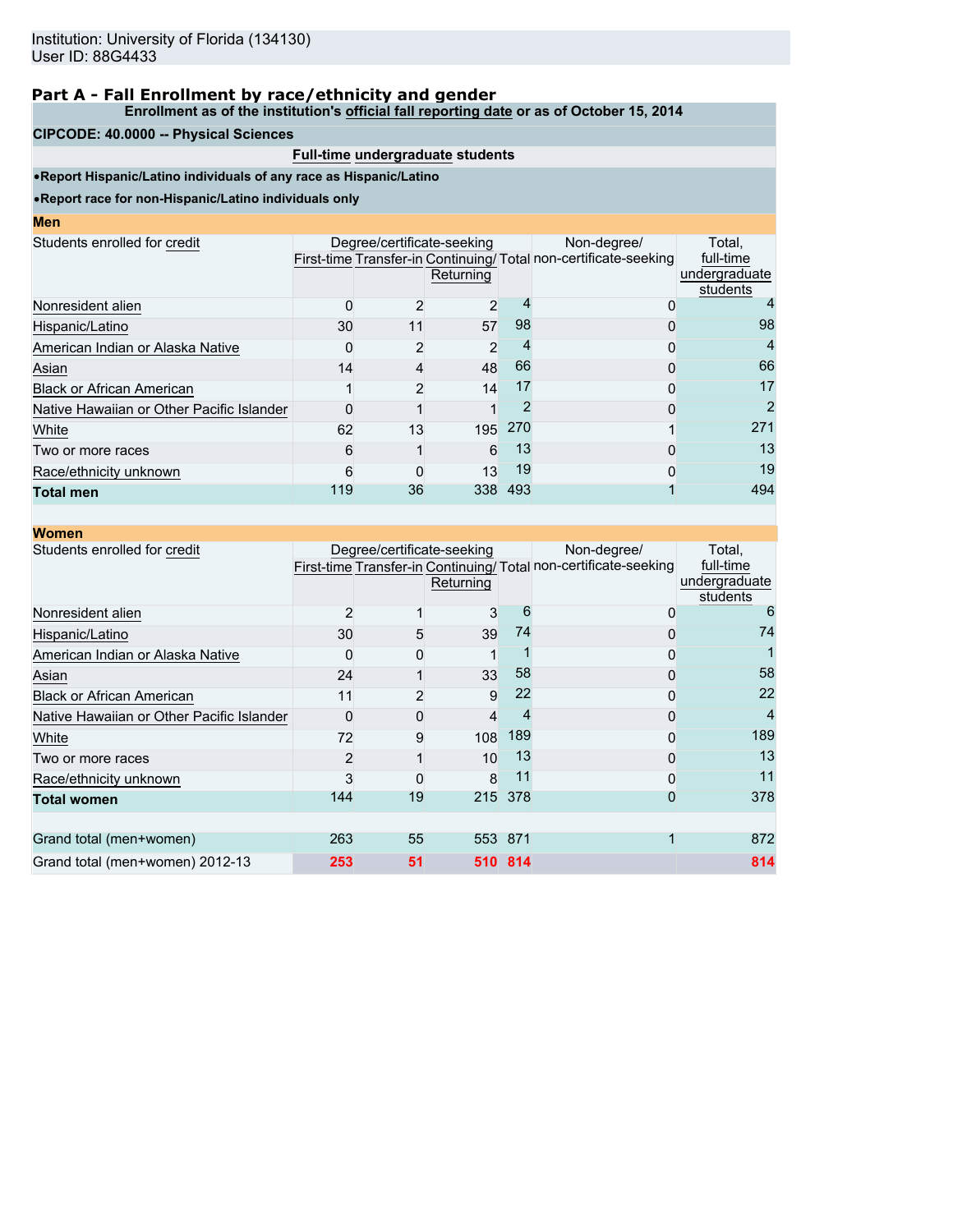**Enrollment as of the institution's official fall reporting date or as of October 15, 2014**

## **CIPCODE: 52.0000 -- Business, Management, Marketing and Related Support Services**

# **Full-time undergraduate students**

•**Report Hispanic/Latino individuals of any race as Hispanic/Latino**

| I<br>ш<br>۱<br><b>STATE OF STATE OF STATE OF STATE OF STATE OF STATE OF STATE OF STATE OF STATE OF STATE OF STATE OF STATE OF S</b> |  |  |
|-------------------------------------------------------------------------------------------------------------------------------------|--|--|
|                                                                                                                                     |  |  |

| шы                                        |     |          |                                         |             |                                                                                 |                                                  |
|-------------------------------------------|-----|----------|-----------------------------------------|-------------|---------------------------------------------------------------------------------|--------------------------------------------------|
| Students enrolled for credit              |     |          | Degree/certificate-seeking<br>Returning |             | Non-degree/<br>First-time Transfer-in Continuing/ Total non-certificate-seeking | Total.<br>full-time<br>undergraduate<br>students |
| Nonresident alien                         | 5   | 5        | 27                                      | 37          | 0                                                                               | 37                                               |
| Hispanic/Latino                           | 69  | 9        | 231                                     | 309         |                                                                                 | 310                                              |
| American Indian or Alaska Native          |     |          | 4                                       | h.          | 0                                                                               | 5                                                |
| Asian                                     | 36  | 3        | 87                                      | 126         | 0                                                                               | 126                                              |
| <b>Black or African American</b>          | 9   | 2        | 40                                      | 51          | 0                                                                               | 51                                               |
| Native Hawaiian or Other Pacific Islander |     | 0        |                                         |             | 0                                                                               |                                                  |
| White                                     | 324 | 25       |                                         | 886 1,235   |                                                                                 | 1,236                                            |
| Two or more races                         | 16  | $\Omega$ | 17                                      | 33          | 0                                                                               | 33                                               |
| Race/ethnicity unknown                    | 19  | 4        | 43                                      | 66          | 0                                                                               | 66                                               |
| <b>Total men</b>                          | 478 | 49       |                                         | 1,336 1,863 | 2                                                                               | 1,865                                            |
|                                           |     |          |                                         |             |                                                                                 |                                                  |

| <b>Women</b>                              |     |     |                                         |             |                                                                                 |                                                  |
|-------------------------------------------|-----|-----|-----------------------------------------|-------------|---------------------------------------------------------------------------------|--------------------------------------------------|
| Students enrolled for credit              |     |     | Degree/certificate-seeking<br>Returning |             | Non-degree/<br>First-time Transfer-in Continuing/ Total non-certificate-seeking | Total,<br>full-time<br>undergraduate<br>students |
| Nonresident alien                         | 8   |     | 21                                      | 30          | 0                                                                               | 30                                               |
| Hispanic/Latino                           | 82  | 6   | 235                                     | 323         | 0                                                                               | 323                                              |
| American Indian or Alaska Native          |     | 0   | 0                                       |             | 0                                                                               |                                                  |
| Asian                                     | 31  | 4   | 79                                      | 114         | 0                                                                               | 114                                              |
| <b>Black or African American</b>          | 17  | 0   | 37                                      | 54          | 0                                                                               | 54                                               |
| Native Hawaiian or Other Pacific Islander | ŋ   | 0   | 5                                       | 5           | 0                                                                               | 5                                                |
| White                                     | 271 | 6   | 702                                     | 979         |                                                                                 | 980                                              |
| Two or more races                         | 10  | 0   | 34                                      | 44          |                                                                                 | 45                                               |
| Race/ethnicity unknown                    | 6   | 6   | 41                                      | 53          | 0                                                                               | 53                                               |
| <b>Total women</b>                        | 425 | 23  |                                         | 1,154 1,602 | $\overline{2}$                                                                  | 1,604                                            |
|                                           |     |     |                                         |             |                                                                                 |                                                  |
| Grand total (men+women)                   | 903 | 72  |                                         | 2,490 3,465 | 4                                                                               | 3,469                                            |
| Grand total (men+women) 2012-13           | 743 | 202 |                                         | 2,168 3,113 |                                                                                 | 3,113                                            |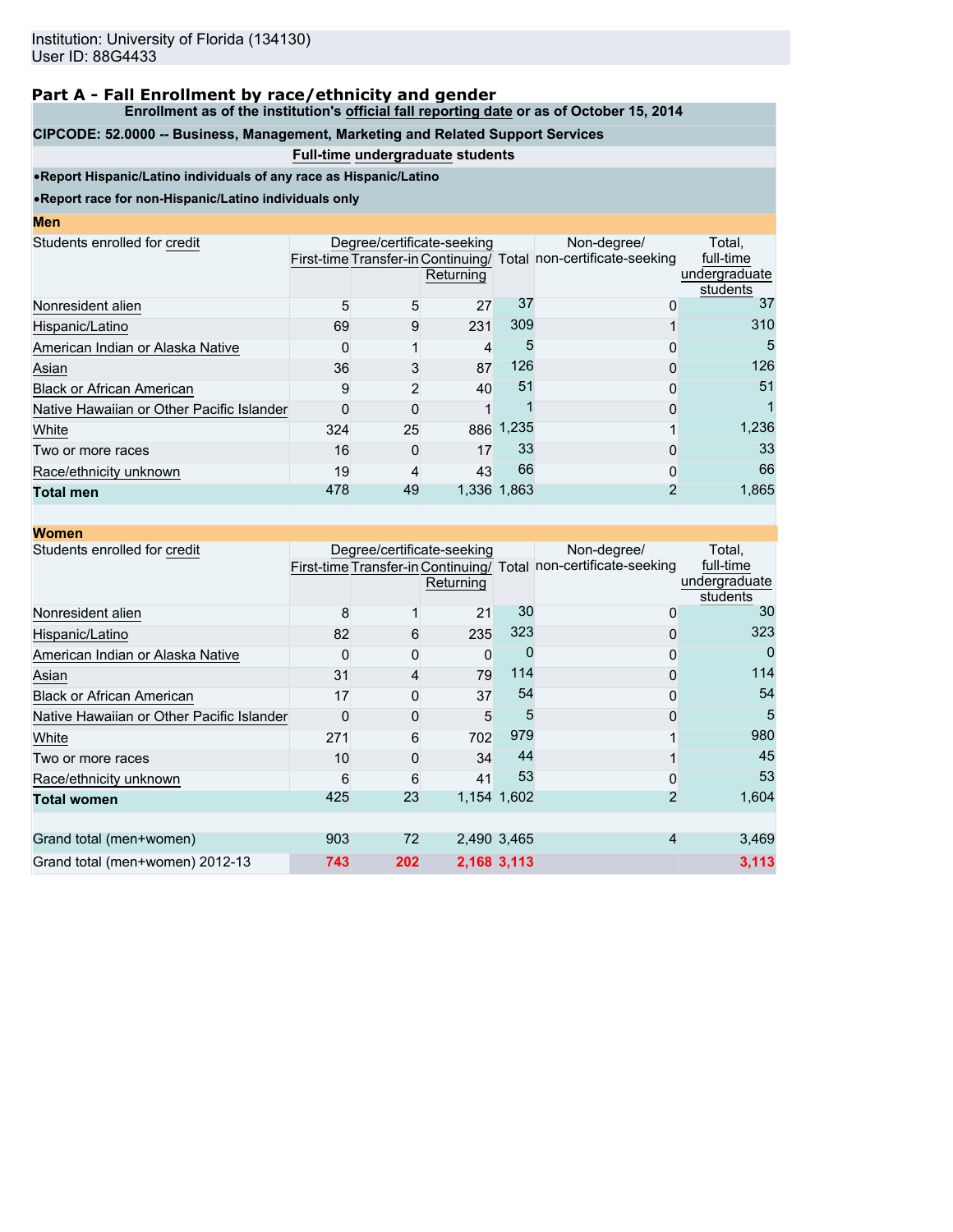# **Part A - Fall Enrollment for Part-time Undergraduate Students**

**Enrollment as of the institution's official fall reporting date or as of October 15, 2014**

## **Part-time Undergraduate Students**

**Race/Ethnicity Reporting Reminder:**

•**Report Hispanic/Latino individuals of any race as Hispanic/Latino**

#### •**Report race for non-Hispanic/Latino individuals only**

| Enrolled for credit                                    |    |                | Degree/certificate-seeking |                                                              | Non-degree/             | Total,        |
|--------------------------------------------------------|----|----------------|----------------------------|--------------------------------------------------------------|-------------------------|---------------|
|                                                        |    |                |                            | First-time Transfer-in Continuing/ Total degree/certificate- | non-certificate-seeking | part-time     |
|                                                        |    |                | Returning                  | seeking                                                      |                         | undergraduate |
|                                                        |    |                |                            | 16                                                           |                         | students      |
| Nonresident alien                                      | 0  |                | 15                         |                                                              | 8                       | 24            |
| Hispanic/Latino                                        | 5  | 15             | 251                        | 271                                                          | 49                      | 320           |
| American Indian or<br>Alaska Native                    | 0  | 0              |                            |                                                              | 0                       | 7             |
| Asian                                                  |    | $\overline{2}$ | 78                         | 81                                                           | 21                      | 102           |
| <b>Black or African</b><br>American                    | ი  | 6              | 64                         | 70                                                           | 16                      | 86            |
| Native Hawaiian or<br><b>Other Pacific</b><br>Islander |    | 0              | 8                          | 8                                                            | $\overline{2}$          | 10            |
| White                                                  | 8  | 56             | 705                        | 769                                                          | 153                     | 922           |
| Two or more races                                      |    | 0              | 24                         | 25                                                           | 8                       | 33            |
| Race and ethnicity<br>unknown                          | 0  | 3              | 37                         | 40                                                           | 8                       | 48            |
| <b>Total men</b>                                       | 15 | 83             | 1,189                      | 1,287                                                        | 265                     | 1,552         |
| Total men prior year                                   | 10 | 109            | 1,160                      | 1,279                                                        | 273                     | 1,552         |

| <b>Women</b>                                           |                |                         |                                                 |                                      |                         |                                        |
|--------------------------------------------------------|----------------|-------------------------|-------------------------------------------------|--------------------------------------|-------------------------|----------------------------------------|
| Enrolled for credit                                    |                |                         | Degree/certificate-seeking                      | Non-degree/                          | Total,                  |                                        |
|                                                        |                |                         | First-time Transfer-in Continuing/<br>Returning | Total degree/certificate-<br>seeking | non-certificate-seeking | part-time<br>undergraduate<br>students |
| Nonresident alien                                      | 0              |                         | 7                                               | 8                                    | 5                       | 13                                     |
| Hispanic/Latino                                        |                | 23                      | 217                                             | 241                                  | 71                      | 312                                    |
| American Indian or<br>Alaska Native                    | 0              | 0                       | 6                                               | 6                                    | $\overline{2}$          | 8                                      |
| Asian                                                  | 0              | $\overline{\mathbf{c}}$ | 61                                              | 63                                   | 27                      | 90                                     |
| <b>Black or African</b><br>American                    | $\overline{2}$ | 6                       | 68                                              | 76                                   | 28                      | 104                                    |
| Native Hawaiian or<br>Other Pacific<br><b>Islander</b> | 0              | $\Omega$                | 8                                               | 8                                    | $\mathbf{0}$            | 8                                      |
| White                                                  | 11             | 32                      | 516                                             | 559                                  | 199                     | 758                                    |
| Two or more races                                      | 0              | 0                       | 22                                              | 22                                   | 13                      | 35                                     |
| Race and ethnicity<br>unknown                          | 0              | 3                       | 29                                              | 32                                   | 10                      | 42                                     |
| <b>Total women</b>                                     | 14             | 67                      | 934                                             | 1,015                                | 355                     | 1,370                                  |
| Total women prior<br>year                              | 12             | 114                     | 887                                             | 1,013                                | 289                     | 1,302                                  |
|                                                        |                |                         |                                                 |                                      |                         |                                        |
| <b>Grand total</b><br>(men+women)                      | 29             | 150                     | 2,123                                           | 2,302                                | 620                     | 2,922                                  |
| Grand total<br>(men+women) prior<br>year               | 22             | 223                     | 2,047                                           | 2,292                                | 562                     | 2,854                                  |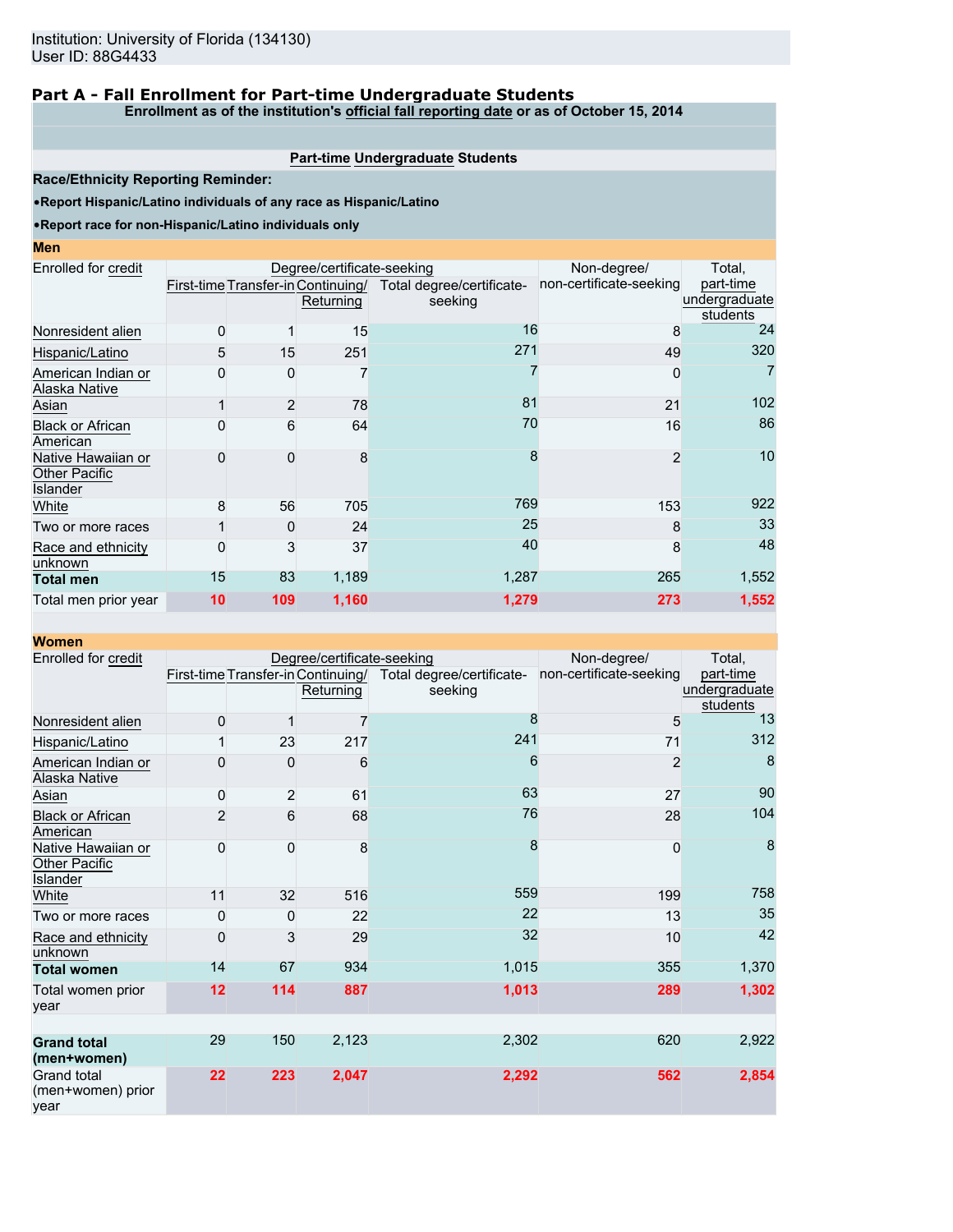**Enrollment as of the institution's official fall reporting date or as of October 15, 2014**

#### **CIPCODE: 13.0000 -- Education**

## **Part-time undergraduate students**

•**Report Hispanic/Latino individuals of any race as Hispanic/Latino**

| <b>Men</b>                                |                            |           |   |                                                                                |                                                  |
|-------------------------------------------|----------------------------|-----------|---|--------------------------------------------------------------------------------|--------------------------------------------------|
| Students enrolled for credit              | Degree/certificate-seeking | Returning |   | Non-degree/<br>First-time Transfer-in Continuing/Total non-certificate-seeking | Total,<br>part-time<br>undergraduate<br>students |
| Nonresident alien                         |                            | 0         |   |                                                                                |                                                  |
| Hispanic/Latino                           |                            | 2         |   |                                                                                |                                                  |
| American Indian or Alaska Native          |                            |           |   |                                                                                |                                                  |
| Asian                                     |                            | $\Omega$  |   |                                                                                | 0                                                |
| <b>Black or African American</b>          |                            | 0         |   |                                                                                |                                                  |
| Native Hawaiian or Other Pacific Islander |                            | $\Omega$  |   |                                                                                | 0                                                |
| White                                     |                            | 4         |   |                                                                                | 5                                                |
| Two or more races                         |                            | 0         |   |                                                                                | 0                                                |
| Race/ethnicity unknown                    |                            | 0         |   |                                                                                |                                                  |
| <b>Total men</b>                          |                            |           | 8 |                                                                                | 8                                                |

|   | Returning |                            | Non-degree/                                      | Total,<br>part-time<br>undergraduate<br>students                                        |
|---|-----------|----------------------------|--------------------------------------------------|-----------------------------------------------------------------------------------------|
|   |           |                            |                                                  |                                                                                         |
|   |           |                            |                                                  |                                                                                         |
|   |           |                            |                                                  |                                                                                         |
|   |           |                            |                                                  |                                                                                         |
|   |           |                            |                                                  |                                                                                         |
|   |           |                            |                                                  |                                                                                         |
|   |           |                            |                                                  |                                                                                         |
|   |           |                            |                                                  |                                                                                         |
|   | 0         |                            |                                                  | 0                                                                                       |
| 0 |           |                            |                                                  | 12                                                                                      |
|   |           |                            |                                                  |                                                                                         |
|   |           |                            | 0                                                | 20                                                                                      |
|   |           |                            |                                                  | 16                                                                                      |
|   | 0<br>0    | Degree/certificate-seeking | 0<br>4<br>0<br>0<br>0<br>0<br>8<br>0<br>12<br>19 | First-time Transfer-in Continuing/ Total non-certificate-seeking<br>12<br>0<br>20<br>15 |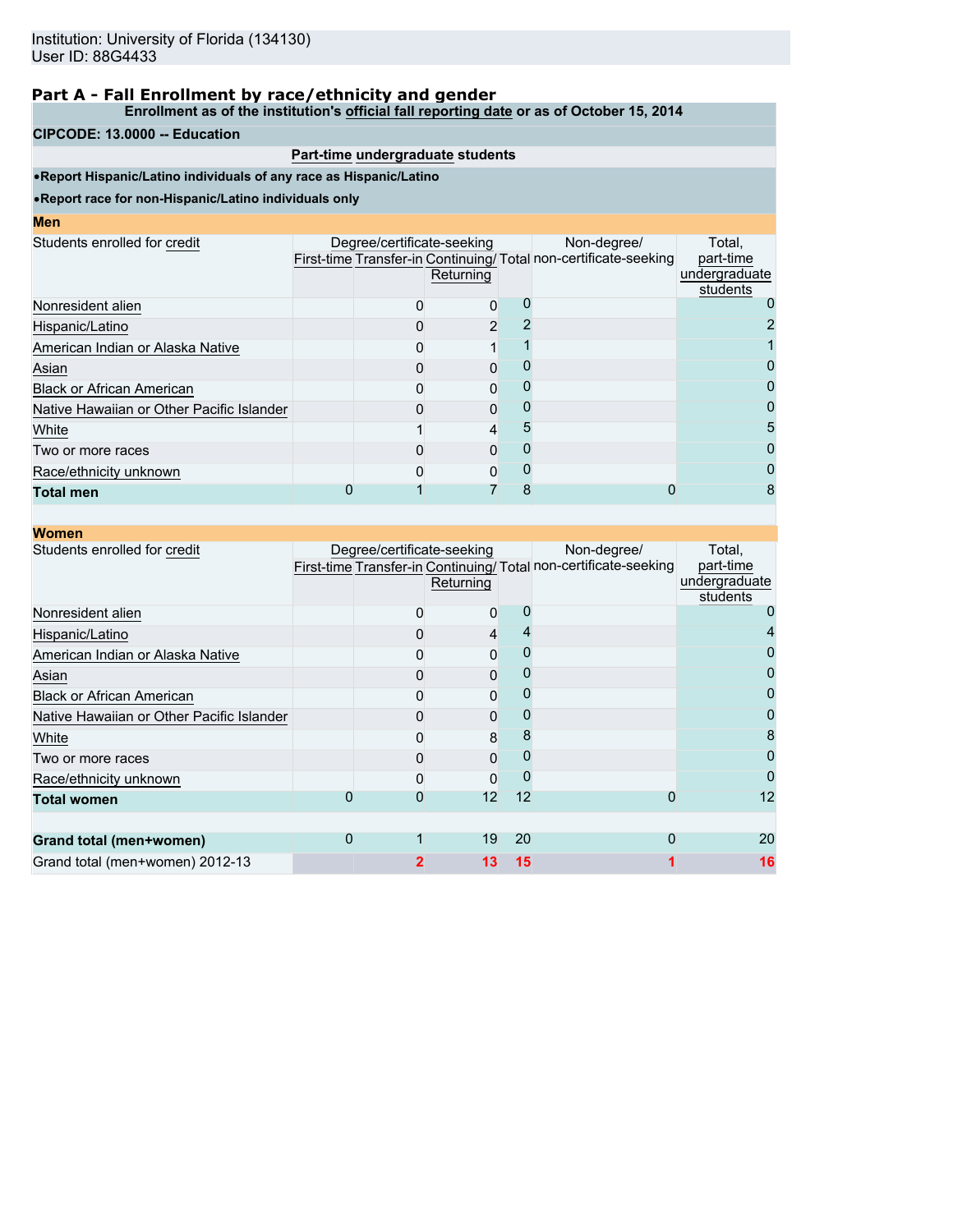**Enrollment as of the institution's official fall reporting date or as of October 15, 2014**

#### **CIPCODE: 14.0000 -- Engineering**

# **Part-time undergraduate students**

•**Report Hispanic/Latino individuals of any race as Hispanic/Latino**

| <b>CONTRACTOR</b> |  | <b>STATE OF STATE OF STATE OF STATE OF STATE OF STATE OF STATE OF STATE OF STATE OF STATE OF STATE OF STATE OF S</b> | <b>Contract Contract Contract Contract Contract Contract Contract Contract Contract Contract Contract Contract Co</b> |
|-------------------|--|----------------------------------------------------------------------------------------------------------------------|-----------------------------------------------------------------------------------------------------------------------|
|                   |  |                                                                                                                      |                                                                                                                       |

| .                                         |    |                                         |     |                                                                                |                                                  |
|-------------------------------------------|----|-----------------------------------------|-----|--------------------------------------------------------------------------------|--------------------------------------------------|
| Students enrolled for credit              |    | Degree/certificate-seeking<br>Returning |     | Non-degree/<br>First-time Transfer-in Continuing/Total non-certificate-seeking | Total.<br>part-time<br>undergraduate<br>students |
| Nonresident alien                         |    | 8                                       |     |                                                                                |                                                  |
| Hispanic/Latino                           |    | 77                                      | 78  |                                                                                | 78                                               |
| American Indian or Alaska Native          |    |                                         |     |                                                                                |                                                  |
| Asian                                     |    | 26                                      | 28  |                                                                                | 29                                               |
| <b>Black or African American</b>          |    | 16                                      | 16  |                                                                                | 16                                               |
| Native Hawaiian or Other Pacific Islander |    |                                         |     |                                                                                | $\Omega$                                         |
| White                                     | 8  | 224                                     | 234 | 6                                                                              | 240                                              |
| Two or more races                         |    | 5                                       | 6   | O                                                                              | 6                                                |
| Race and ethnicity unknown                |    |                                         | 13  |                                                                                | 13                                               |
| <b>Total men</b>                          | 13 | 368                                     | 384 |                                                                                | 391                                              |
|                                           |    |                                         |     |                                                                                |                                                  |

| <b>Women</b>                              |   |                            |                |         |                                                                                |                                                  |
|-------------------------------------------|---|----------------------------|----------------|---------|--------------------------------------------------------------------------------|--------------------------------------------------|
| Students enrolled for credit              |   | Degree/certificate-seeking | Returning      |         | Non-degree/<br>First-time Transfer-in Continuing/Total non-certificate-seeking | Total,<br>part-time<br>undergraduate<br>students |
| Nonresident alien                         |   |                            | 0              |         | 0                                                                              |                                                  |
| Hispanic/Latino                           |   |                            | 26             | 27      |                                                                                | 28                                               |
| American Indian or Alaska Native          |   |                            | 0              |         |                                                                                |                                                  |
| Asian                                     |   |                            | 11             | 11      | 0                                                                              | 11                                               |
| <b>Black or African American</b>          |   |                            | 6              | 6       | 0                                                                              | 6                                                |
| Native Hawaiian or Other Pacific Islander |   |                            | 0              |         | ი                                                                              | 0                                                |
| White                                     |   |                            | 54             | 58      | 2                                                                              | 60                                               |
| Two or more races                         |   |                            | $\overline{2}$ |         |                                                                                | 2                                                |
| Race and ethnicity unknown                |   |                            | 3              |         | ი                                                                              | 3                                                |
| <b>Total women</b>                        |   |                            | 102            | 107     | 3                                                                              | 110                                              |
|                                           |   |                            |                |         |                                                                                |                                                  |
| Grand total (men+women)                   | 4 | 17                         |                | 470 491 | 10                                                                             | 501                                              |
| Grand total (men+women) 2012-13           |   | 9                          |                | 311 324 | 15                                                                             | 339                                              |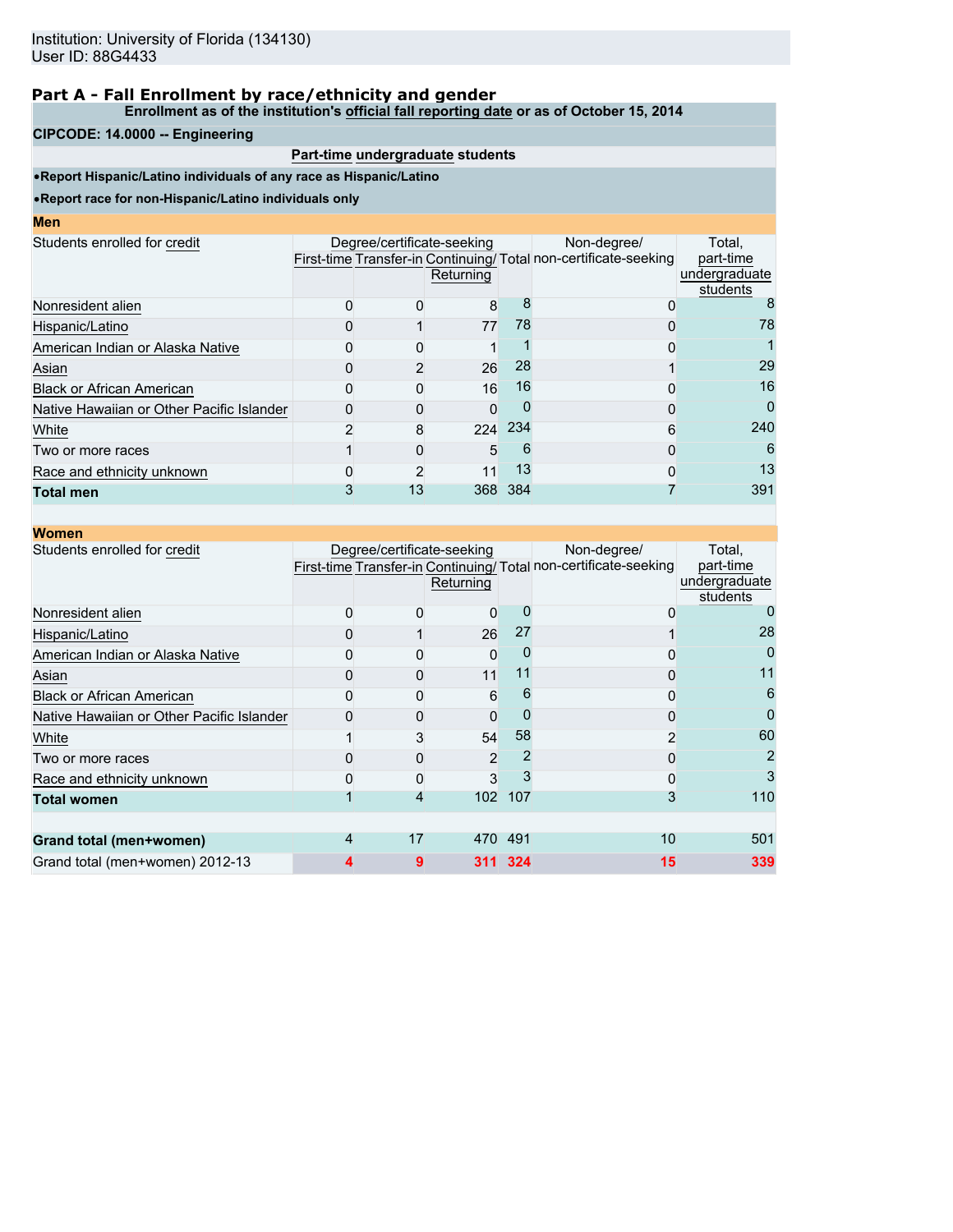#### **Enrollment as of the institution's official fall reporting date or as of October 15, 2014**

#### **CIPCODE: 26.0000 -- Biological and Biomedical Sciences**

# **Part-time undergraduate students**

•**Report Hispanic/Latino individuals of any race as Hispanic/Latino**

| w. | ٠ |  |
|----|---|--|
|    |   |  |

|                                           | Returning |                            | Non-degree/                                         | Total.<br>part-time<br>undergraduate<br>students                |
|-------------------------------------------|-----------|----------------------------|-----------------------------------------------------|-----------------------------------------------------------------|
|                                           |           |                            |                                                     |                                                                 |
|                                           |           | 19                         |                                                     | 24                                                              |
|                                           |           |                            |                                                     | 0                                                               |
|                                           |           |                            |                                                     | 11                                                              |
|                                           |           |                            |                                                     | 6                                                               |
|                                           |           |                            |                                                     | 2                                                               |
| 5                                         |           | 47                         | 9                                                   | 56                                                              |
|                                           |           |                            |                                                     | 2                                                               |
|                                           |           |                            |                                                     | 5                                                               |
|                                           |           | 89                         | 19                                                  | 108                                                             |
| Native Hawaiian or Other Pacific Islander |           | Degree/certificate-seeking | 18<br>$\Omega$<br>8<br>5<br>2<br>41<br>2<br>3<br>80 | First-time Transfer-in Continuing/Total non-certificate-seeking |

| <b>Women</b>                              |   |                            |                |         |                                                                                |                                                  |
|-------------------------------------------|---|----------------------------|----------------|---------|--------------------------------------------------------------------------------|--------------------------------------------------|
| Students enrolled for credit              |   | Degree/certificate-seeking | Returning      |         | Non-degree/<br>First-time Transfer-in Continuing/Total non-certificate-seeking | Total,<br>part-time<br>undergraduate<br>students |
| Nonresident alien                         |   |                            | 0              |         | 0                                                                              |                                                  |
| Hispanic/Latino                           |   | 3                          | 24             | 27      | 4                                                                              | 31                                               |
| American Indian or Alaska Native          |   |                            |                |         | ი                                                                              |                                                  |
| Asian                                     |   |                            | 10             |         |                                                                                | 12                                               |
| <b>Black or African American</b>          |   |                            | 2              |         |                                                                                |                                                  |
| Native Hawaiian or Other Pacific Islander |   |                            | $\overline{2}$ |         | 0                                                                              | 2                                                |
| White                                     |   |                            | 33             | 35      |                                                                                | 35                                               |
| Two or more races                         |   |                            |                |         |                                                                                |                                                  |
| Race and ethnicity unknown                |   |                            | 5              | 5       | 0                                                                              | 5                                                |
| <b>Total women</b>                        |   | 8                          | 78             | 86      | 5                                                                              | 91                                               |
|                                           |   |                            |                |         |                                                                                |                                                  |
| Grand total (men+women)                   | 2 | 15                         |                | 158 175 | 24                                                                             | 199                                              |
| Grand total (men+women) 2012-13           |   | 16                         | 104            | 120     | 27                                                                             | 147                                              |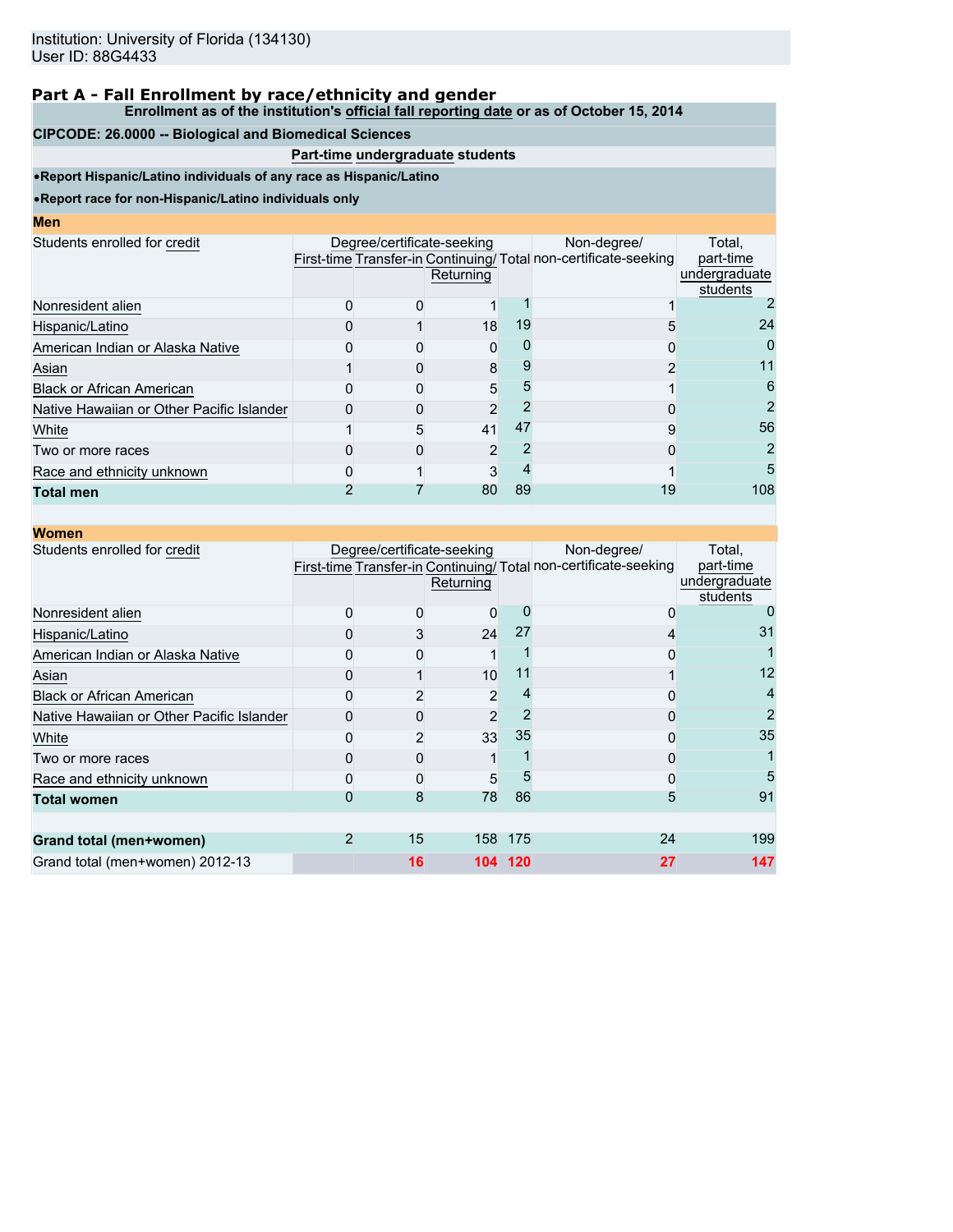#### **Enrollment as of the institution's official fall reporting date or as of October 15, 2014**

#### **CIPCODE: 27.0000 -- Mathematics and Statistics**

# **Part-time undergraduate students**

•**Report Hispanic/Latino individuals of any race as Hispanic/Latino**

| Men                                       |  |                                         |    |                                                                                |                                                  |
|-------------------------------------------|--|-----------------------------------------|----|--------------------------------------------------------------------------------|--------------------------------------------------|
| Students enrolled for credit              |  | Degree/certificate-seeking<br>Returning |    | Non-degree/<br>First-time Transfer-in Continuing/Total non-certificate-seeking | Total,<br>part-time<br>undergraduate<br>students |
| Nonresident alien                         |  |                                         |    |                                                                                |                                                  |
| Hispanic/Latino                           |  |                                         |    |                                                                                |                                                  |
| American Indian or Alaska Native          |  |                                         |    |                                                                                |                                                  |
| Asian                                     |  |                                         |    |                                                                                |                                                  |
| <b>Black or African American</b>          |  |                                         |    |                                                                                |                                                  |
| Native Hawaiian or Other Pacific Islander |  |                                         |    |                                                                                |                                                  |
| White                                     |  | 15                                      | 16 |                                                                                | 17                                               |
| Two or more races                         |  |                                         |    |                                                                                | 0                                                |
| Race/ethnicity unknown                    |  |                                         |    |                                                                                | 3                                                |
| <b>Total men</b>                          |  |                                         | 22 |                                                                                | 23                                               |

| <b>Women</b>                              |  |                                         |    |                                                                                |                                                  |
|-------------------------------------------|--|-----------------------------------------|----|--------------------------------------------------------------------------------|--------------------------------------------------|
| Students enrolled for credit              |  | Degree/certificate-seeking<br>Returning |    | Non-degree/<br>First-time Transfer-in Continuing/Total non-certificate-seeking | Total,<br>part-time<br>undergraduate<br>students |
| Nonresident alien                         |  |                                         |    |                                                                                |                                                  |
| Hispanic/Latino                           |  |                                         |    |                                                                                |                                                  |
| American Indian or Alaska Native          |  |                                         |    |                                                                                |                                                  |
| Asian                                     |  |                                         |    |                                                                                |                                                  |
| <b>Black or African American</b>          |  |                                         |    |                                                                                |                                                  |
| Native Hawaiian or Other Pacific Islander |  |                                         |    |                                                                                |                                                  |
| White                                     |  | 8                                       |    |                                                                                |                                                  |
| Two or more races                         |  |                                         |    |                                                                                |                                                  |
| Race/ethnicity unknown                    |  | 0                                       |    |                                                                                |                                                  |
| <b>Total women</b>                        |  | 9                                       | 9  |                                                                                | 10                                               |
| <b>Grand total (men+women)</b>            |  | 30                                      | 31 |                                                                                | 33                                               |
| Grand total (men+women) 2012-13           |  | 19                                      | 20 |                                                                                | 26                                               |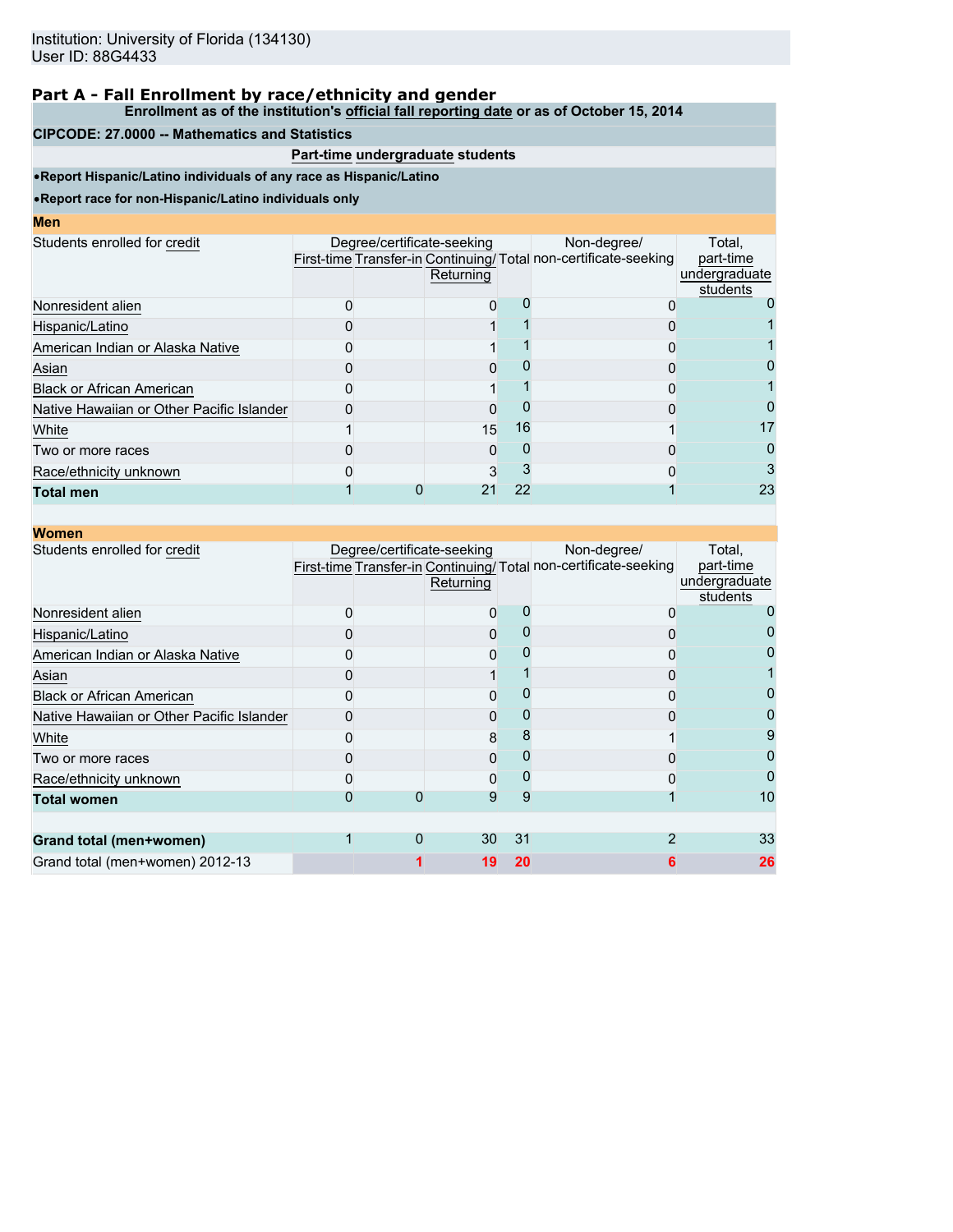#### **Enrollment as of the institution's official fall reporting date or as of October 15, 2014**

#### **CIPCODE: 40.0000 -- Physical Sciences**

## **Part-time undergraduate students**

•**Report Hispanic/Latino individuals of any race as Hispanic/Latino**

| <b>CONTRACTOR</b> |  | <b>Contract Contract Contract Contract Contract Contract Contract Contract Contract Contract Contract Contract Co</b><br><b>Contract Contract Contract Contract Contract Contract Contract Contract Contract Contract Contract Contract Co</b> |  |
|-------------------|--|------------------------------------------------------------------------------------------------------------------------------------------------------------------------------------------------------------------------------------------------|--|

| Students enrolled for credit              | Degree/certificate-seeking | Returning |    | Non-degree/<br>First-time Transfer-in Continuing/Total non-certificate-seeking | Total.<br>part-time<br>undergraduate<br>students |
|-------------------------------------------|----------------------------|-----------|----|--------------------------------------------------------------------------------|--------------------------------------------------|
| Nonresident alien                         |                            |           |    |                                                                                |                                                  |
| Hispanic/Latino                           |                            | 4         |    |                                                                                |                                                  |
| American Indian or Alaska Native          |                            |           |    |                                                                                |                                                  |
| Asian                                     |                            |           |    |                                                                                | 4                                                |
| <b>Black or African American</b>          |                            |           |    |                                                                                | 0                                                |
| Native Hawaiian or Other Pacific Islander |                            |           |    |                                                                                | $\Omega$                                         |
| White                                     |                            | 20        | 24 |                                                                                | 26                                               |
| Two or more races                         |                            | 2         |    |                                                                                | 2                                                |
| Race and ethnicity unknown                |                            |           |    |                                                                                |                                                  |
| <b>Total men</b>                          |                            | 30        | 34 |                                                                                | 37                                               |
|                                           |                            |           |    |                                                                                |                                                  |

| <b>Women</b>                              |                            |           |    |                                                                                |                                                  |
|-------------------------------------------|----------------------------|-----------|----|--------------------------------------------------------------------------------|--------------------------------------------------|
| Students enrolled for credit              | Degree/certificate-seeking | Returning |    | Non-degree/<br>First-time Transfer-in Continuing/Total non-certificate-seeking | Total,<br>part-time<br>undergraduate<br>students |
| Nonresident alien                         |                            | 0         |    |                                                                                |                                                  |
| Hispanic/Latino                           |                            | 2         |    |                                                                                |                                                  |
| American Indian or Alaska Native          |                            |           |    |                                                                                |                                                  |
| Asian                                     |                            |           |    |                                                                                |                                                  |
| <b>Black or African American</b>          |                            |           |    |                                                                                |                                                  |
| Native Hawaiian or Other Pacific Islander |                            |           |    |                                                                                |                                                  |
| White                                     |                            | 8         |    |                                                                                | 10                                               |
| Two or more races                         |                            |           |    |                                                                                |                                                  |
| Race and ethnicity unknown                |                            |           |    |                                                                                |                                                  |
| <b>Total women</b>                        |                            | 14        | 15 |                                                                                | 16                                               |
|                                           |                            |           |    |                                                                                |                                                  |
| Grand total (men+women)                   | 3                          | 44        | 49 |                                                                                | 53                                               |
| Grand total (men+women) 2012-13           |                            |           | 44 | 6                                                                              | 50                                               |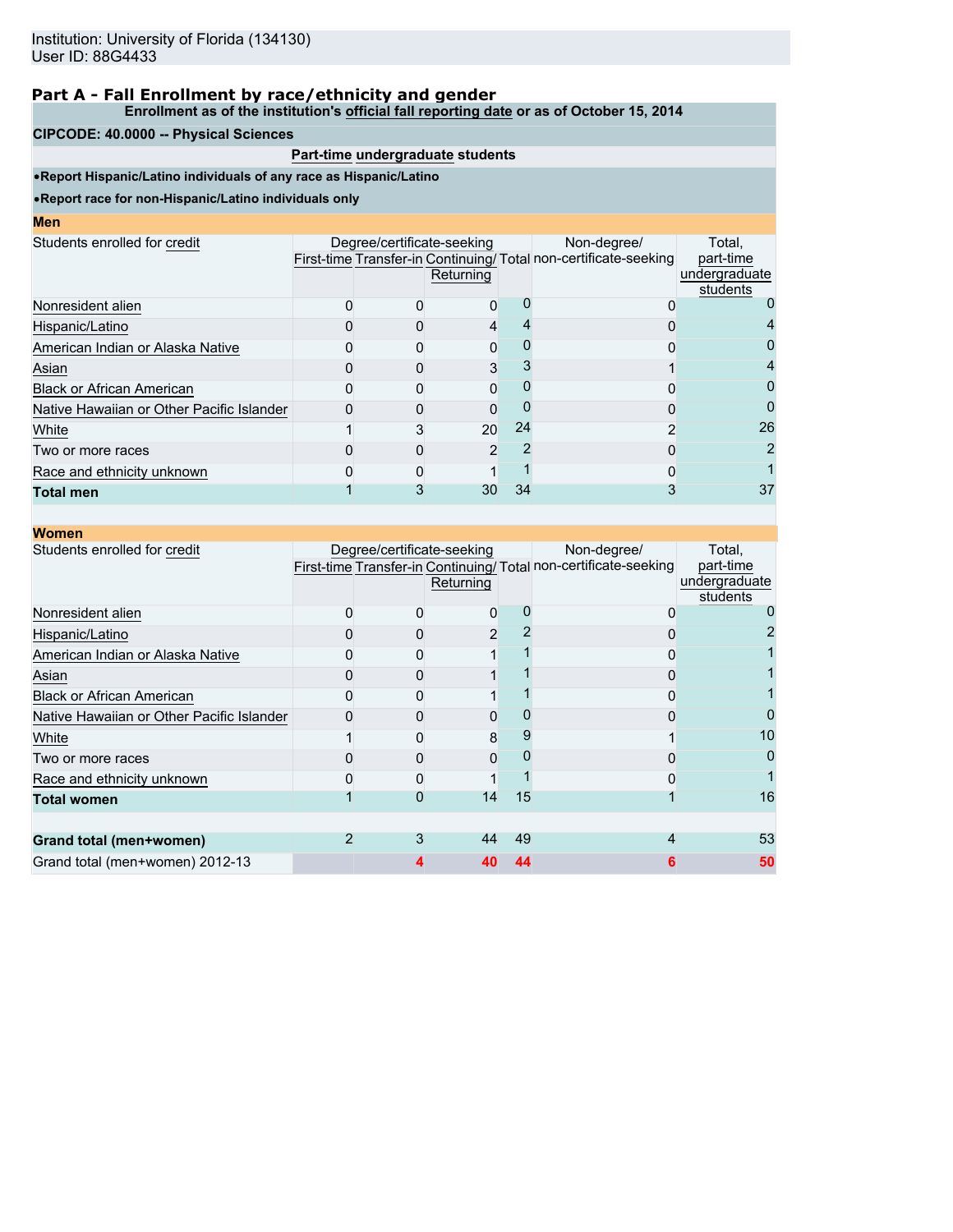**Enrollment as of the institution's official fall reporting date or as of October 15, 2014**

# **CIPCODE: 52.0000 -- Business, Management, Marketing and Related Support Services**

## **Part-time undergraduate students**

•**Report Hispanic/Latino individuals of any race as Hispanic/Latino**

| <b>STATE OF STATE OF STATE OF STATE OF STATE OF STATE OF STATE OF STATE OF STATE OF STATE OF STATE OF STATE OF S</b> |  | <b>Contract Contract Contract Contract Contract Contract Contract Contract Contract Contract Contract Contract Co</b><br><b>Contract Contract Contract Contract Contract Contract Contract Contract Contract Contract Contract Contract Co</b> |  |
|----------------------------------------------------------------------------------------------------------------------|--|------------------------------------------------------------------------------------------------------------------------------------------------------------------------------------------------------------------------------------------------|--|
|                                                                                                                      |  |                                                                                                                                                                                                                                                |  |

|  | Returning      |                            | Non-degree/     | Total.<br>part-time<br>undergraduate<br>students                                 |
|--|----------------|----------------------------|-----------------|----------------------------------------------------------------------------------|
|  | 2              |                            |                 |                                                                                  |
|  |                | 31                         |                 | 36                                                                               |
|  | 0              |                            |                 | 0                                                                                |
|  |                |                            |                 | 8                                                                                |
|  | 3              |                            |                 | 4                                                                                |
|  |                |                            |                 |                                                                                  |
|  |                | 83                         |                 | 88                                                                               |
|  | $\mathfrak{p}$ |                            |                 | 2                                                                                |
|  | 5              |                            |                 | 6                                                                                |
|  |                | 134                        |                 | 147                                                                              |
|  |                | Degree/certificate-seeking | 29<br>83<br>132 | First-time Transfer-in Continuing/ Total non-certificate-seeking<br>5<br>5<br>13 |

| <b>Women</b>                              |                            |           |         |                                                                                 |                                                  |
|-------------------------------------------|----------------------------|-----------|---------|---------------------------------------------------------------------------------|--------------------------------------------------|
| Students enrolled for credit              | Degree/certificate-seeking | Returning |         | Non-degree/<br>First-time Transfer-in Continuing/ Total non-certificate-seeking | Total,<br>part-time<br>undergraduate<br>students |
| Nonresident alien                         |                            | 3         |         | O                                                                               | 3                                                |
| Hispanic/Latino                           |                            | 21        | 21      | 5                                                                               | 26                                               |
| American Indian or Alaska Native          |                            | 0         |         | 0                                                                               |                                                  |
| Asian                                     |                            | 14        | 15      |                                                                                 | 16                                               |
| <b>Black or African American</b>          |                            | 4         |         |                                                                                 | 5                                                |
| Native Hawaiian or Other Pacific Islander |                            |           |         |                                                                                 |                                                  |
| White                                     |                            | 48        | 49      | 5                                                                               | 54                                               |
| Two or more races                         |                            |           |         |                                                                                 |                                                  |
| Race and ethnicity unknown                |                            |           |         |                                                                                 |                                                  |
| <b>Total women</b>                        |                            | 95        | 97      | 13                                                                              | 110                                              |
|                                           |                            |           |         |                                                                                 |                                                  |
| Grand total (men+women)                   | 2                          |           | 227 231 | 26                                                                              | 257                                              |
| Grand total (men+women) 2012-13           | 76                         |           | 402 479 | 43                                                                              | 522                                              |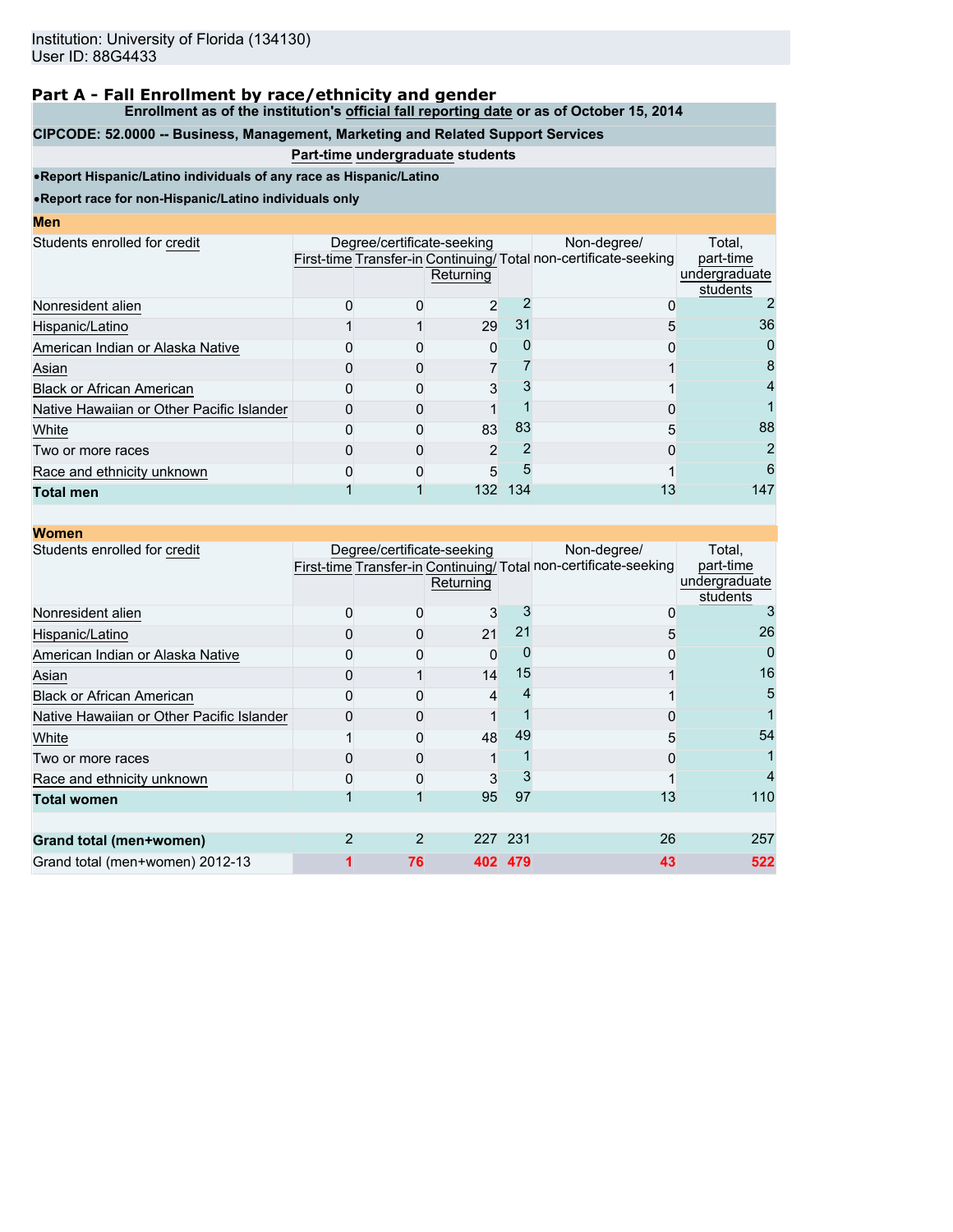## **Part A - Fall Enrollment for Graduate Students**

**Enrollment as of the institution's official fall reporting date or as of October 15, 2014**

**Graduate Students**

**Race/Ethnicity Reporting Reminder:**

•**Report Hispanic/Latino individuals of any race as Hispanic/Latino**

•**Report race for non-Hispanic/Latino individuals only**

## **Graduate Student Reporting Reminder:**

•**Report all postbaccalaureate degree and certificate students as graduate students, including any doctor's-professional practice students (formerly first-professional)**

| <b>Men</b>                                |                 |                 |                         |
|-------------------------------------------|-----------------|-----------------|-------------------------|
| Enrolled for credit                       | Total full-time | Total part-time | Total graduate students |
| Nonresident alien                         | 1,985           | 222             | 2,207                   |
| Hispanic/Latino                           | 514             | 181             | 695                     |
| American Indian or Alaska Native          | 20              |                 | 27                      |
| Asian                                     | 307             | 108             | 415                     |
| <b>Black or African American</b>          | 229             | 110             | 339                     |
| Native Hawaiian or Other Pacific Islander | 8               | 5               | 13                      |
| White                                     | 2,582           | 1,176           | 3,758                   |
| Two or more races                         | 51              | 16              | 67                      |
| Race and ethnicity unknown                | 253             | 115             | 368                     |
| <b>Total men</b>                          | 5,949           | 1,940           | 7,889                   |
| Total men prior year                      | 6,047           | 2,002           | 8,049                   |

| <b>Women</b>                              |                 |                 |                         |
|-------------------------------------------|-----------------|-----------------|-------------------------|
| Enrolled for credit                       | Total full-time | Total part-time | Total graduate students |
| Nonresident alien                         | 1,312           | 211             | 1,523                   |
| Hispanic/Latino                           | 650             | 245             | 895                     |
| American Indian or Alaska Native          | 13              | 14              | 27                      |
| Asian                                     | 413             | 146             | 559                     |
| <b>Black or African American</b>          | 366             | 253             | 619                     |
| Native Hawaiian or Other Pacific Islander | 29              | $\overline{2}$  | 31                      |
| White                                     | 2,988           | 1,694           | 4,682                   |
| Two or more races                         | 72              | 27              | 99                      |
| Race and ethnicity unknown                | 215             | 91              | 306                     |
| <b>Total women</b>                        | 6,058           | 2,683           | 8,741                   |
| Total women prior year                    | 6,129           | 2,532           | 8,661                   |
|                                           | 12,007          | 4,623           | 16,630                  |
| Grand total (men+women)                   |                 |                 |                         |
| Grand total (men+women) prior year        | 12,176          | 4,534           | 16.710                  |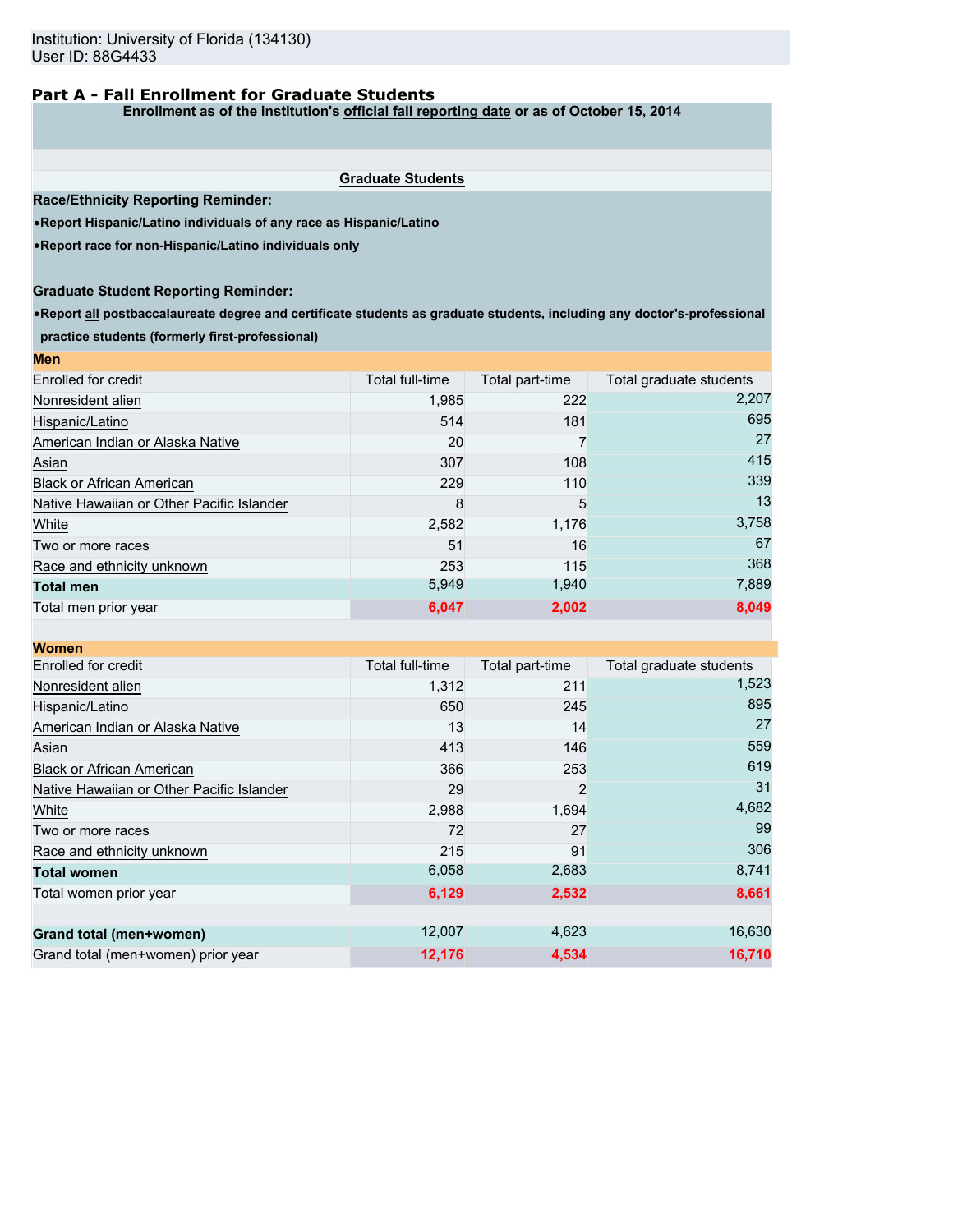**Enrollment as of the institution's official fall reporting date or as of October 15, 2014**

#### **CIPCODE: 13.0000 -- Education**

**Men**

**Graduate students** •**Report Hispanic/Latino individuals of any race as Hispanic/Latino**

•**Report race for non-Hispanic/Latino individuals only**

•**Report all postbaccalaureate degree and certificate students as graduate students, including any doctor's-professional**

**practice students (formerly first-professional)**

| wcu                                       |                 |                 |                         |
|-------------------------------------------|-----------------|-----------------|-------------------------|
| Students enrolled for credit              | Total full-time | Total part-time | Total graduate students |
| Nonresident alien                         | 28              |                 | 31                      |
| Hispanic/Latino                           |                 | 19              | 23                      |
| American Indian or Alaska Native          |                 |                 |                         |
| Asian                                     |                 |                 | 6                       |
| <b>Black or African American</b>          | 14              | 20              | 34                      |
| Native Hawaiian or Other Pacific Islander |                 |                 | 0                       |
| White                                     | 54              | 151             | 205                     |
| Two or more races                         |                 |                 |                         |
| Race and ethnicity unknown                |                 | 10              | 15                      |
| <b>Total men</b>                          | 105             | 211             | 316                     |
|                                           |                 |                 |                         |

| <b>Women</b>                              |                 |                 |                         |
|-------------------------------------------|-----------------|-----------------|-------------------------|
| Students enrolled for credit              | Total full-time | Total part-time | Total graduate students |
| Nonresident alien                         | 65              | 14              | 79                      |
| Hispanic/Latino                           | 34              | 64              | 98                      |
| American Indian or Alaska Native          |                 | 6               | 6                       |
| Asian                                     |                 | 13              | 20                      |
| <b>Black or African American</b>          | 33              | 63              | 96                      |
| Native Hawaiian or Other Pacific Islander | 2               |                 | 3                       |
| White                                     | 226             | 375             | 601                     |
| Two or more races                         | 5               |                 |                         |
| Race and ethnicity unknown                | 6               | 22              | 28                      |
| <b>Total women</b>                        | 378             | 561             | 939                     |
|                                           |                 |                 |                         |
| Grand total (men+women)                   | 483             | 772             | 1,255                   |
| Grand total (men+women) 2012-13           | 486             | 812             | 1.298                   |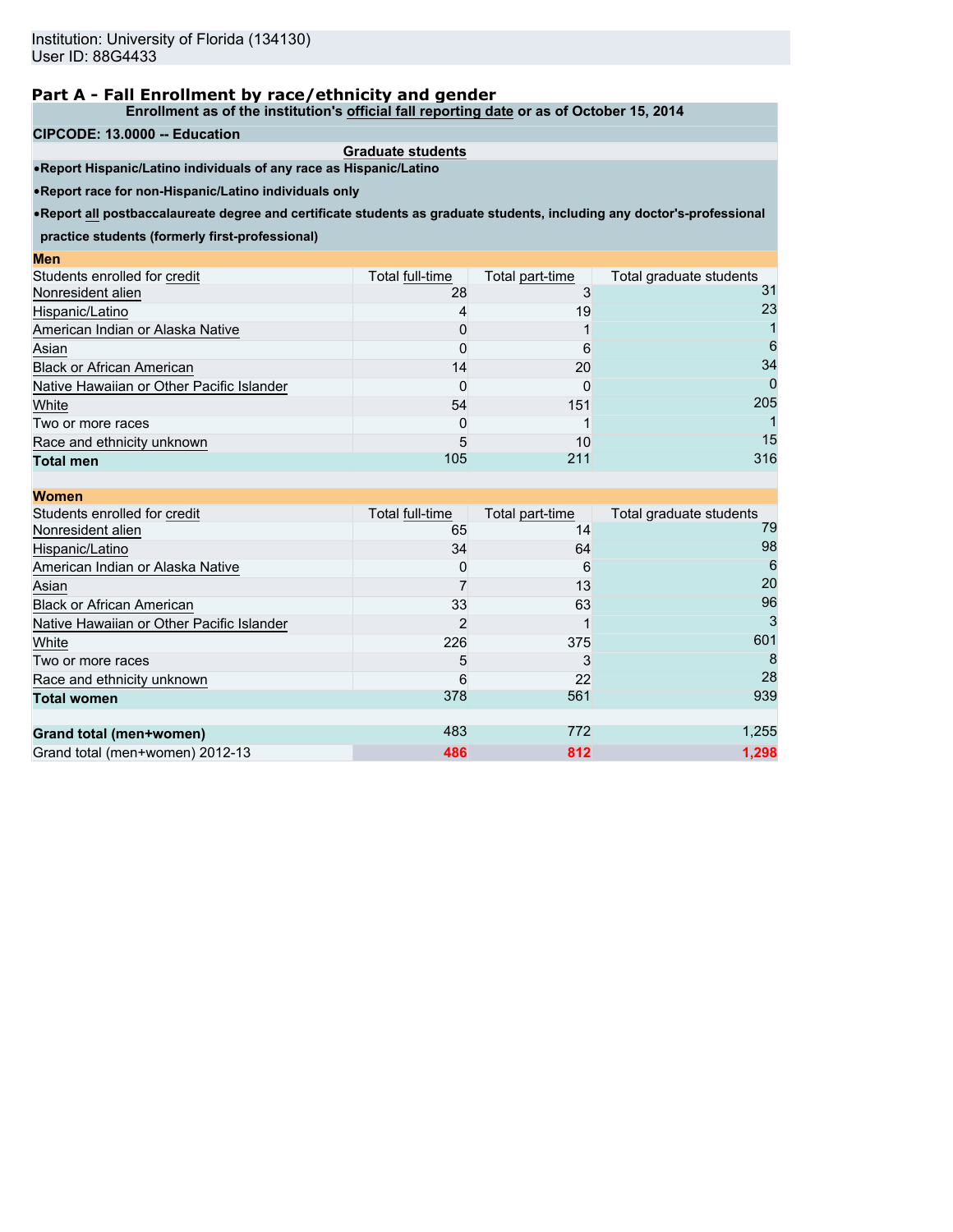**Enrollment as of the institution's official fall reporting date or as of October 15, 2014**

#### **CIPCODE: 14.0000 -- Engineering**

**Men**

**Graduate students** •**Report Hispanic/Latino individuals of any race as Hispanic/Latino**

•**Report race for non-Hispanic/Latino individuals only**

•**Report all postbaccalaureate degree and certificate students as graduate students, including any doctor's-professional**

**practice students (formerly first-professional)**

| ww                                        |                 |                 |                         |
|-------------------------------------------|-----------------|-----------------|-------------------------|
| Students enrolled for credit              | Total full-time | Total part-time | Total graduate students |
| Nonresident alien                         | 862             | 85              | 947                     |
| Hispanic/Latino                           | 66              | 47              | 113                     |
| American Indian or Alaska Native          |                 |                 |                         |
| Asian                                     | 45              | 24              | 69                      |
| <b>Black or African American</b>          | 22              | 12              | 34                      |
| Native Hawaiian or Other Pacific Islander |                 |                 |                         |
| White                                     | 295             | 231             | 526                     |
| Two or more races                         | 6               |                 |                         |
| Race and ethnicity unknown                | 30              | 23              | 53                      |
| <b>Total men</b>                          | 1,327           | 424             | 1,751                   |
|                                           |                 |                 |                         |

| <b>Women</b>                              |                 |                 |                         |
|-------------------------------------------|-----------------|-----------------|-------------------------|
| Students enrolled for credit              | Total full-time | Total part-time | Total graduate students |
| Nonresident alien                         | 287             | 28              | 315                     |
| Hispanic/Latino                           | 20              | 9               | 29                      |
| American Indian or Alaska Native          |                 |                 |                         |
| Asian                                     | 24              | 10              | 34                      |
| <b>Black or African American</b>          | 14              | 9               | 23                      |
| Native Hawaiian or Other Pacific Islander |                 |                 | $\Omega$                |
| White                                     | 73              | 59              | 132                     |
| Two or more races                         |                 |                 |                         |
| Race and ethnicity unknown                | 6               |                 | 9                       |
| <b>Total women</b>                        | 431             | 120             | 551                     |
|                                           |                 |                 |                         |
| Grand total (men+women)                   | 1,758           | 544             | 2,302                   |
| Grand total (men+women) 2012-13           | 2,318           | 670             | 2.988                   |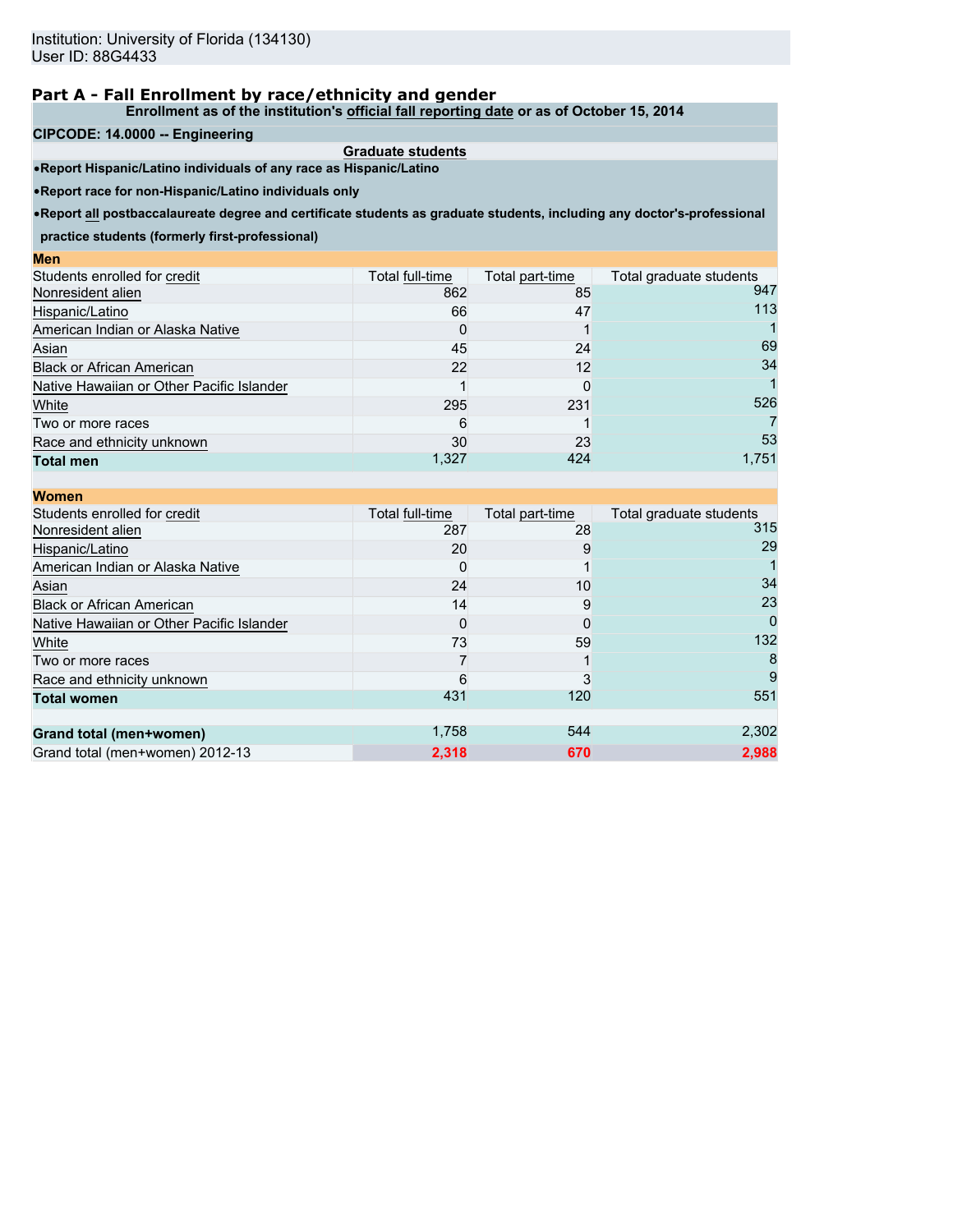**Enrollment as of the institution's official fall reporting date or as of October 15, 2014**

#### **CIPCODE: 26.0000 -- Biological and Biomedical Sciences**

**Graduate students** •**Report Hispanic/Latino individuals of any race as Hispanic/Latino**

•**Report race for non-Hispanic/Latino individuals only**

•**Report all postbaccalaureate degree and certificate students as graduate students, including any doctor's-professional**

**practice students (formerly first-professional)**

| шы                                        |                 |                 |                         |
|-------------------------------------------|-----------------|-----------------|-------------------------|
| Students enrolled for credit              | Total full-time | Total part-time | Total graduate students |
| Nonresident alien                         | 134             | 10              | 144                     |
| Hispanic/Latino                           | 12              |                 | 15                      |
| American Indian or Alaska Native          |                 |                 |                         |
| Asian                                     |                 |                 | 12                      |
| <b>Black or African American</b>          |                 |                 | 11                      |
| Native Hawaiian or Other Pacific Islander |                 |                 | 0                       |
| White                                     | 177             | 38              | 215                     |
| Two or more races                         |                 |                 | 4                       |
| Race and ethnicity unknown                | 18              |                 | 20                      |
| <b>Total men</b>                          | 364             | 59              | 423                     |
|                                           |                 |                 |                         |

| <b>Women</b>                              |                 |                 |                         |
|-------------------------------------------|-----------------|-----------------|-------------------------|
| Students enrolled for credit              | Total full-time | Total part-time | Total graduate students |
| Nonresident alien                         | 171             | 8               | 179                     |
| Hispanic/Latino                           | 30              | 11              | 41                      |
| American Indian or Alaska Native          |                 |                 |                         |
| Asian                                     | 19              |                 | 21                      |
| <b>Black or African American</b>          | 23              |                 | 23                      |
| Native Hawaiian or Other Pacific Islander | O               |                 | $\Omega$                |
| White                                     | 173             | 38              | 211                     |
| Two or more races                         |                 |                 |                         |
| Race and ethnicity unknown                | 18              |                 | 20                      |
| <b>Total women</b>                        | 438             | 61              | 499                     |
| Grand total (men+women)                   | 802             | 120             | 922                     |
| Grand total (men+women) 2012-13           | 779             | 108             | 887                     |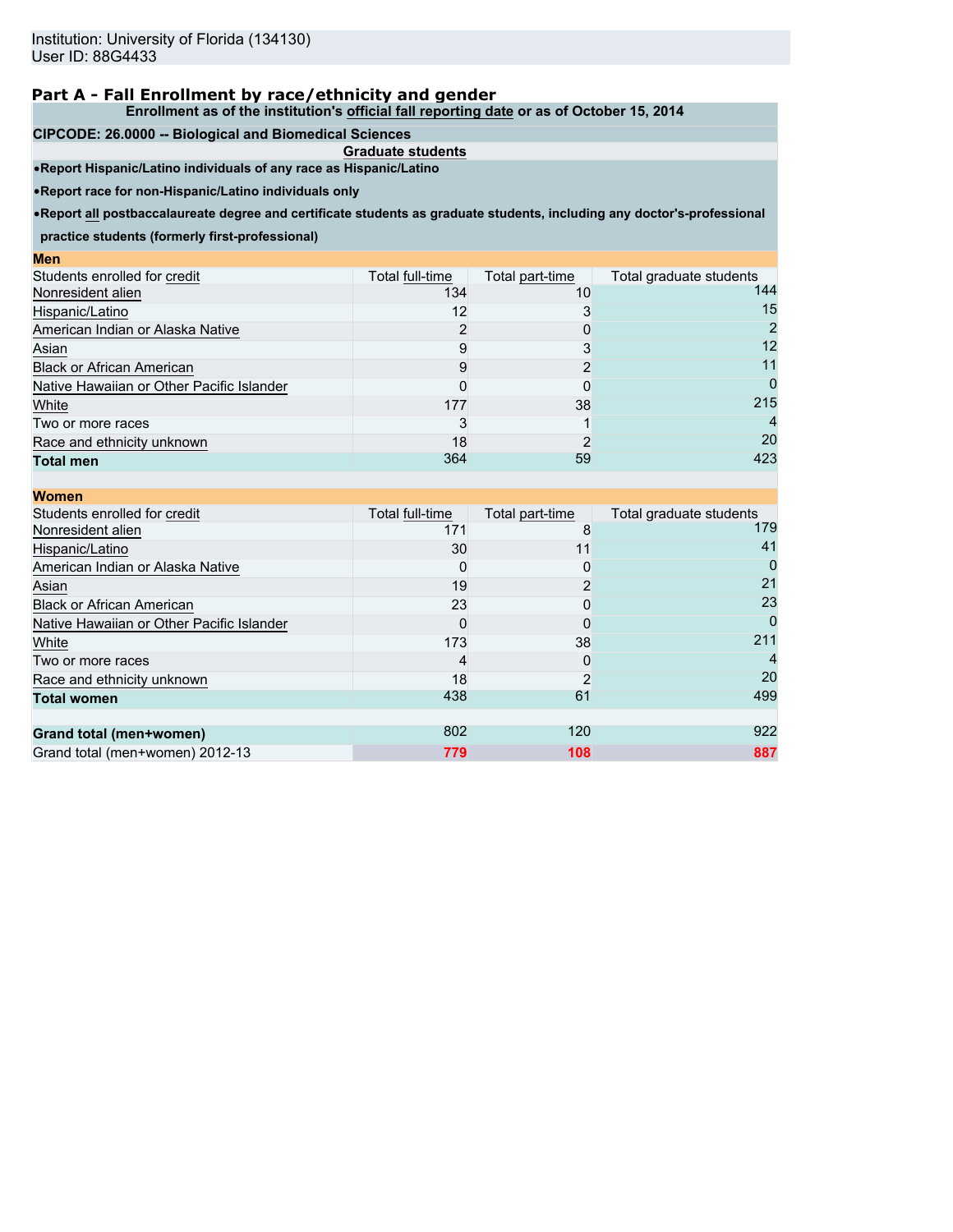**Enrollment as of the institution's official fall reporting date or as of October 15, 2014**

#### **CIPCODE: 27.0000 -- Mathematics and Statistics**

**Graduate students** •**Report Hispanic/Latino individuals of any race as Hispanic/Latino**

•**Report race for non-Hispanic/Latino individuals only**

•**Report all postbaccalaureate degree and certificate students as graduate students, including any doctor's-professional**

**practice students (formerly first-professional)**

| wcu                                       |                 |                 |                         |
|-------------------------------------------|-----------------|-----------------|-------------------------|
| Students enrolled for credit              | Total full-time | Total part-time | Total graduate students |
| Nonresident alien                         | 45              |                 | 47                      |
| Hispanic/Latino                           |                 |                 |                         |
| American Indian or Alaska Native          |                 |                 |                         |
| Asian                                     |                 |                 |                         |
| <b>Black or African American</b>          |                 |                 |                         |
| Native Hawaiian or Other Pacific Islander |                 |                 |                         |
| White                                     | 29              |                 | 32                      |
| Two or more races                         | ۰.              |                 | 5                       |
| Race/ethnicity unknown                    |                 |                 |                         |
| <b>Total men</b>                          | 90              | 6               | 96                      |
|                                           |                 |                 |                         |

| <b>Women</b>                              |                 |                 |                         |
|-------------------------------------------|-----------------|-----------------|-------------------------|
| Students enrolled for credit              | Total full-time | Total part-time | Total graduate students |
| Nonresident alien                         | 18              |                 | 19                      |
| Hispanic/Latino                           |                 |                 |                         |
| American Indian or Alaska Native          |                 |                 |                         |
| Asian                                     |                 |                 |                         |
| <b>Black or African American</b>          |                 |                 |                         |
| Native Hawaiian or Other Pacific Islander |                 |                 |                         |
| White                                     | 11              |                 |                         |
| Two or more races                         |                 |                 |                         |
| Race/ethnicity unknown                    |                 |                 |                         |
| <b>Total women</b>                        | 34              |                 | 37                      |
| Grand total (men+women)                   | 124             | 9               | 133                     |
| Grand total (men+women) 2012-13           | 146             |                 | 150                     |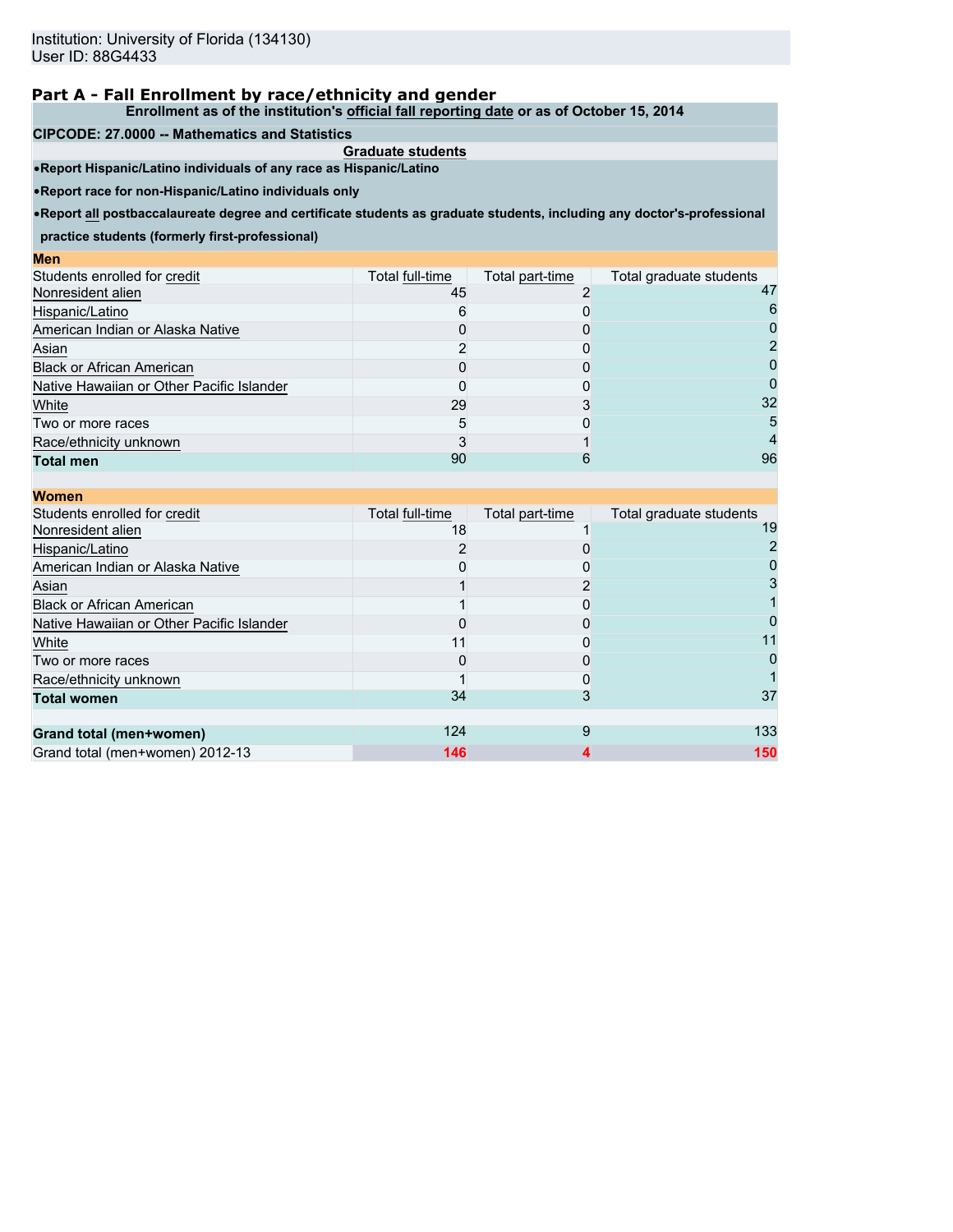**Enrollment as of the institution's official fall reporting date or as of October 15, 2014**

**CIPCODE: 40.0000 -- Physical Sciences**

**Graduate students** •**Report Hispanic/Latino individuals of any race as Hispanic/Latino**

•**Report race for non-Hispanic/Latino individuals only**

•**Report all postbaccalaureate degree and certificate students as graduate students, including any doctor's-professional**

**practice students (formerly first-professional)**

| wcu                                       |                 |                 |                         |
|-------------------------------------------|-----------------|-----------------|-------------------------|
| Students enrolled for credit              | Total full-time | Total part-time | Total graduate students |
| Nonresident alien                         | 152             |                 | 155                     |
| Hispanic/Latino                           |                 |                 | 8                       |
| American Indian or Alaska Native          |                 |                 |                         |
| Asian                                     | 10              |                 | 10                      |
| <b>Black or African American</b>          |                 |                 | 6                       |
| Native Hawaiian or Other Pacific Islander |                 |                 |                         |
| White                                     | 114             |                 | 115                     |
| Two or more races                         |                 |                 |                         |
| Race and ethnicity unknown                | 13              |                 | 15                      |
| <b>Total men</b>                          | 303             | 8               | 311                     |
|                                           |                 |                 |                         |

| <b>Women</b>                              |                 |                 |                         |
|-------------------------------------------|-----------------|-----------------|-------------------------|
| Students enrolled for credit              | Total full-time | Total part-time | Total graduate students |
| Nonresident alien                         | 76              |                 | 77                      |
| Hispanic/Latino                           | 5               |                 | 5                       |
| American Indian or Alaska Native          |                 |                 |                         |
| Asian                                     |                 |                 |                         |
| <b>Black or African American</b>          |                 |                 |                         |
| Native Hawaiian or Other Pacific Islander |                 |                 |                         |
| White                                     | 44              |                 | 46                      |
| Two or more races                         |                 |                 |                         |
| Race and ethnicity unknown                |                 |                 | 6                       |
| <b>Total women</b>                        | 140             |                 | 143                     |
| Grand total (men+women)                   | 443             | 11              | 454                     |
| Grand total (men+women) 2012-13           | 449             | 10              | 459                     |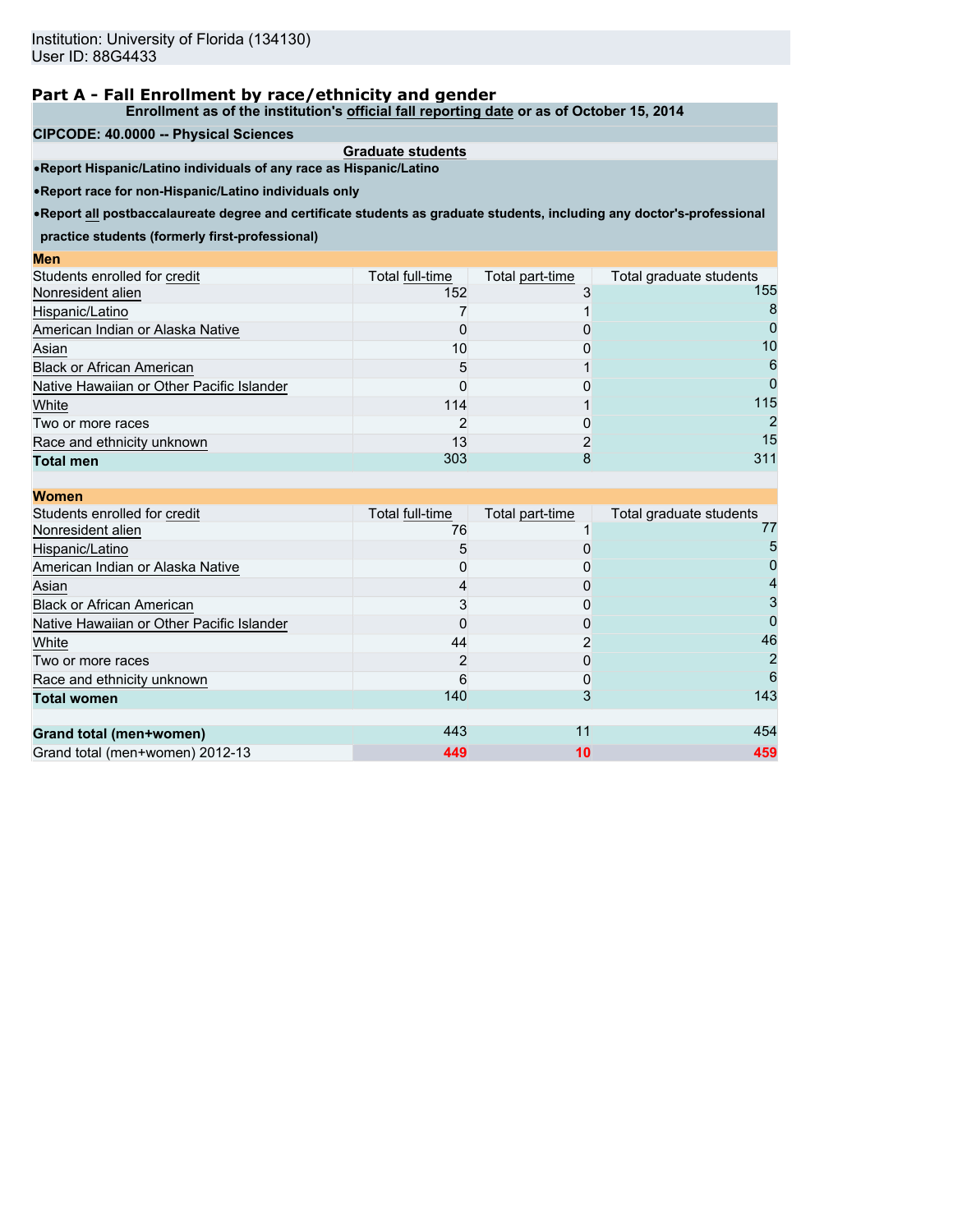**Enrollment as of the institution's official fall reporting date or as of October 15, 2014**

#### **CIPCODE: 52.0000 -- Business, Management, Marketing and Related Support Services**

**Graduate students** •**Report Hispanic/Latino individuals of any race as Hispanic/Latino**

•**Report race for non-Hispanic/Latino individuals only**

•**Report all postbaccalaureate degree and certificate students as graduate students, including any doctor's-professional**

**practice students (formerly first-professional)**

| ww                                        |                 |                 |                         |
|-------------------------------------------|-----------------|-----------------|-------------------------|
| Students enrolled for credit              | Total full-time | Total part-time | Total graduate students |
| Nonresident alien                         | 63              | 6               | 69                      |
| Hispanic/Latino                           | 73              | 36              | 109                     |
| American Indian or Alaska Native          |                 | 0               |                         |
| Asian                                     | 22              | 31              | 53                      |
| <b>Black or African American</b>          | 16              | 20              | 36                      |
| Native Hawaiian or Other Pacific Islander |                 | ົ               |                         |
| White                                     | 335             | 251             | 586                     |
| Two or more races                         |                 |                 | $\overline{4}$          |
| Race and ethnicity unknown                | 31              | 29              | 60                      |
| <b>Total men</b>                          | 545             | 378             | 923                     |
|                                           |                 |                 |                         |

| <b>Women</b>                              |                 |                 |                         |
|-------------------------------------------|-----------------|-----------------|-------------------------|
| Students enrolled for credit              | Total full-time | Total part-time | Total graduate students |
| Nonresident alien                         | 68              | 20              | 88                      |
| Hispanic/Latino                           | 36              | 15              | 51                      |
| American Indian or Alaska Native          |                 |                 |                         |
| Asian                                     | 18              | 15              | 33                      |
| <b>Black or African American</b>          | 12              | 16              | 28                      |
| Native Hawaiian or Other Pacific Islander | 3               |                 | 3                       |
| White                                     | 153             | 130             | 283                     |
| Two or more races                         |                 |                 | 6                       |
| Race and ethnicity unknown                | 17              | 6               | 23                      |
| <b>Total women</b>                        | 312             | 205             | 517                     |
|                                           |                 |                 |                         |
| Grand total (men+women)                   | 857             | 583             | 1,440                   |
| Grand total (men+women) 2012-13           | 1,122           | 579             | 1.701                   |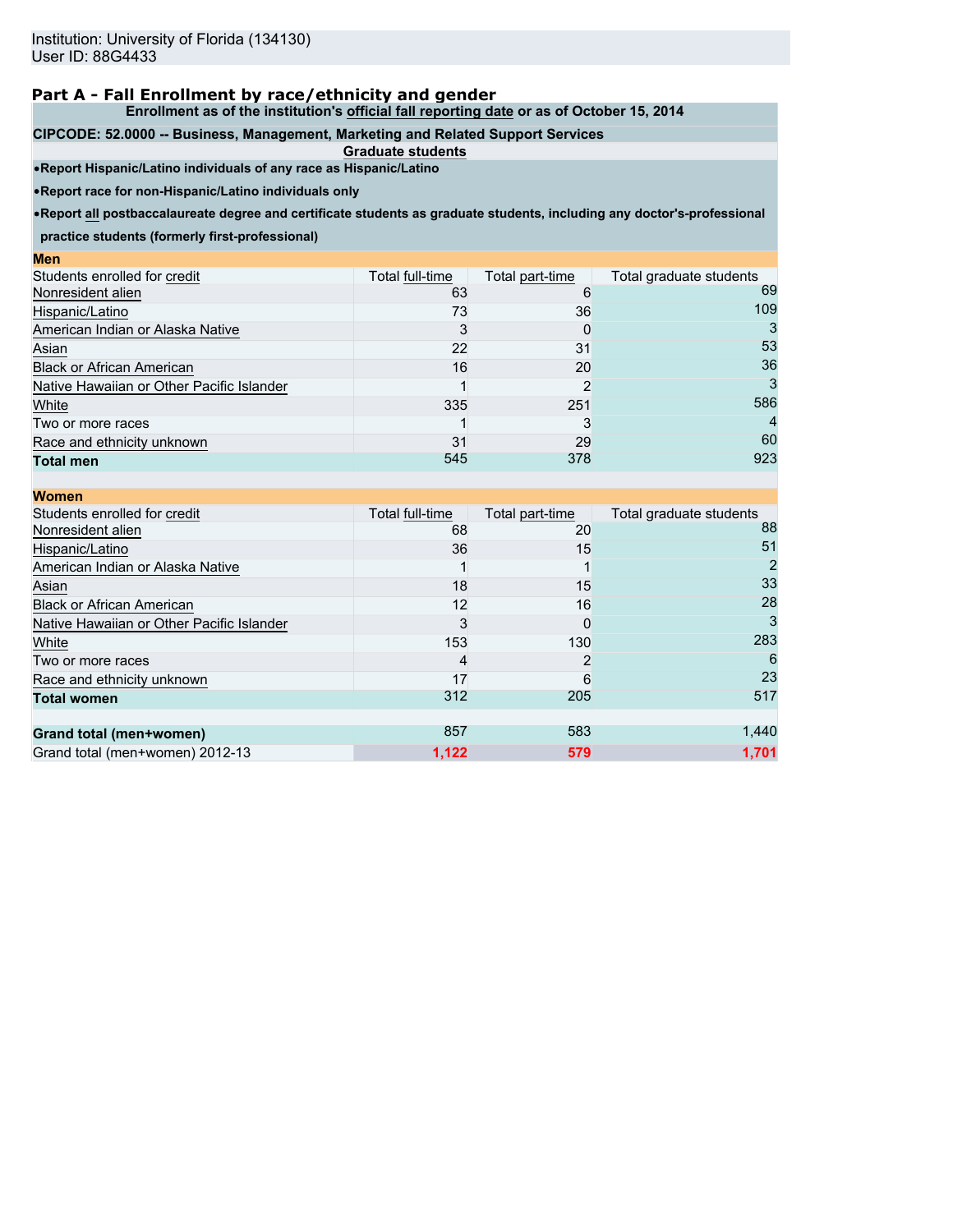**Enrollment as of the institution's official fall reporting date or as of October 15, 2014**

## **CIPCODE: 22.0101 -- Law (LL.B., J.D.)**

•**Report Hispanic/Latino individuals of any race as Hispanic/Latino**

| <b>Men</b>                                |                 |                 |       |
|-------------------------------------------|-----------------|-----------------|-------|
| Students enrolled for credit              | Total full-time | Total part-time | Total |
| Nonresident alien                         |                 | $\mathbf{0}$    |       |
| Hispanic/Latino                           | 77              | 0               | 77    |
| American Indian or Alaska Native          | 6               | 0               | 6     |
| Asian                                     | 14              | $\Omega$        | 14    |
| <b>Black or African American</b>          | 39              | $\Omega$        | 39    |
| Native Hawaiian or Other Pacific Islander |                 | $\Omega$        |       |
| White                                     | 364             |                 | 365   |
| Two or more races                         | 6               | $\Omega$        | 6     |
| Race and ethnicity unknown                | 33              | $\Omega$        | 33    |
| <b>Total men</b>                          | 541             |                 | 542   |

| <b>Women</b>                              |                 |                 |       |
|-------------------------------------------|-----------------|-----------------|-------|
| Students enrolled for credit              | Total full-time | Total part-time | Total |
| Nonresident alien                         | 6               | 0               |       |
| Hispanic/Latino                           | 66              | 0               | 66    |
| American Indian or Alaska Native          | 2               | 0               |       |
| Asian                                     | 12              | 0               | 12    |
| <b>Black or African American</b>          | 42              | 0               | 42    |
| Native Hawaiian or Other Pacific Islander | O               | 0               |       |
| White                                     | 244             | $\overline{2}$  | 246   |
| Two or more races                         | 8               | 0               |       |
| Race and ethnicity unknown                | 21              | 0               | 21    |
| <b>Total women</b>                        | 401             | $\overline{2}$  | 403   |
|                                           |                 |                 |       |
| Grand total (men+women)                   | 942             | 3               | 945   |
| Grand total (men+women) 2012-13           | 954             | 5               |       |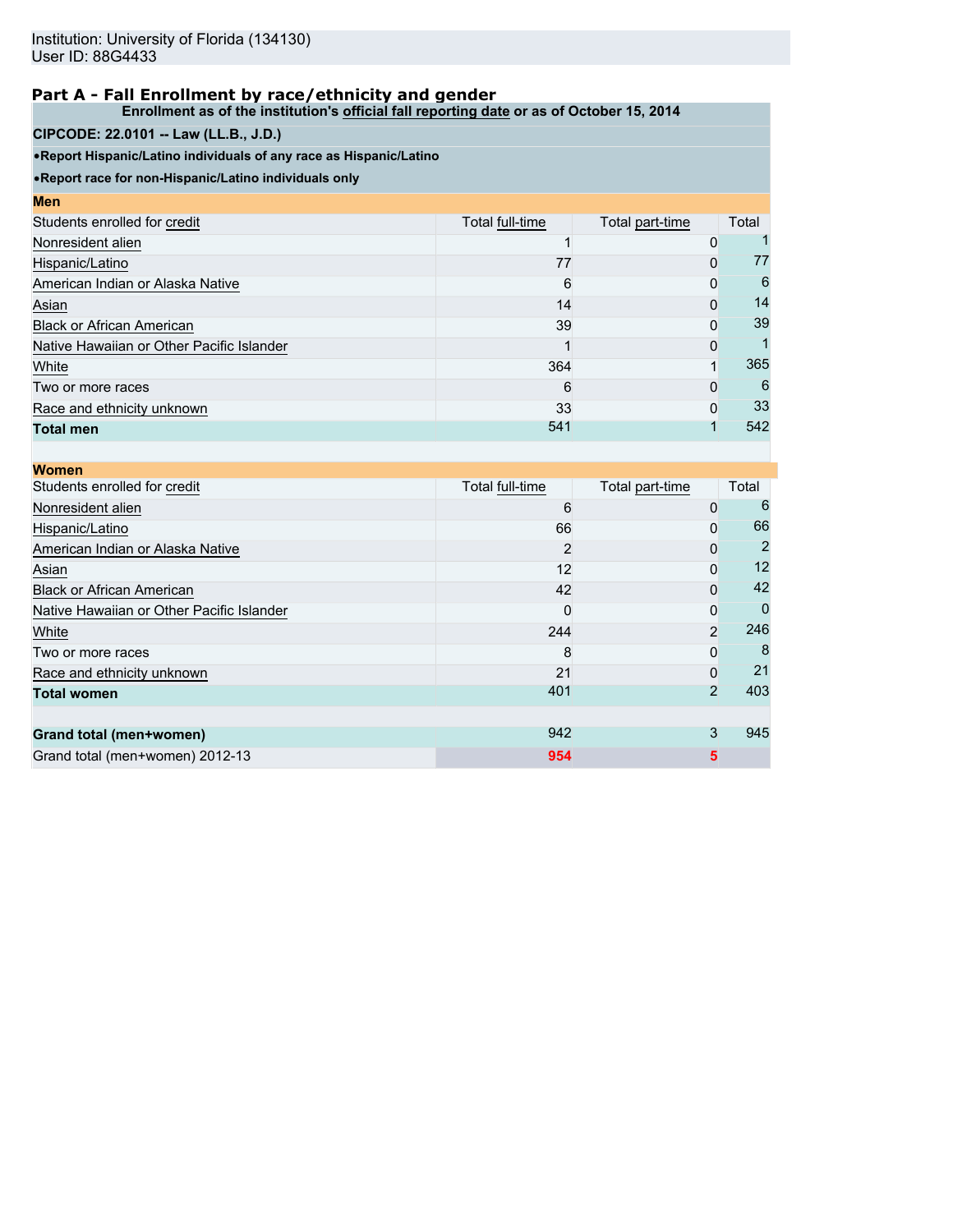**Enrollment as of the institution's official fall reporting date or as of October 15, 2014**

# **CIPCODE: 51.0401 -- Dentistry (D.D.S., D.M.D.)**

•**Report Hispanic/Latino individuals of any race as Hispanic/Latino**

| <b>Men</b>                                |                 |                 |       |
|-------------------------------------------|-----------------|-----------------|-------|
| Students enrolled for credit              | Total full-time | Total part-time | Total |
| Nonresident alien                         |                 |                 | 0     |
| Hispanic/Latino                           | 24              |                 | 24    |
| American Indian or Alaska Native          | 0               |                 | 0     |
| Asian                                     | 26              |                 | 26    |
| <b>Black or African American</b>          | 10              |                 | 10    |
| Native Hawaiian or Other Pacific Islander | 0               |                 | 0     |
| White                                     | 80              |                 | 80    |
| Two or more races                         | 3               |                 | 3     |
| Race and ethnicity unknown                | 9               |                 | 9     |
| <b>Total men</b>                          | 152             | $\Omega$        | 152   |

| <b>Women</b>                              |                 |                 |         |
|-------------------------------------------|-----------------|-----------------|---------|
| Students enrolled for credit              | Total full-time | Total part-time | Total   |
| Nonresident alien                         |                 |                 |         |
| Hispanic/Latino                           | 48              |                 | 48      |
| American Indian or Alaska Native          |                 |                 |         |
| Asian                                     | 36              |                 | 36      |
| <b>Black or African American</b>          | 12              |                 | $12 \,$ |
| Native Hawaiian or Other Pacific Islander | 3               |                 | 3       |
| White                                     | 86              |                 | 86      |
| Two or more races                         |                 |                 |         |
| Race and ethnicity unknown                | 8               |                 | 8       |
| <b>Total women</b>                        | 197             | 0               | 197     |
|                                           |                 |                 |         |
| Grand total (men+women)                   | 349             | $\mathbf 0$     | 349     |
| Grand total (men+women) 2012-13           | 327             |                 |         |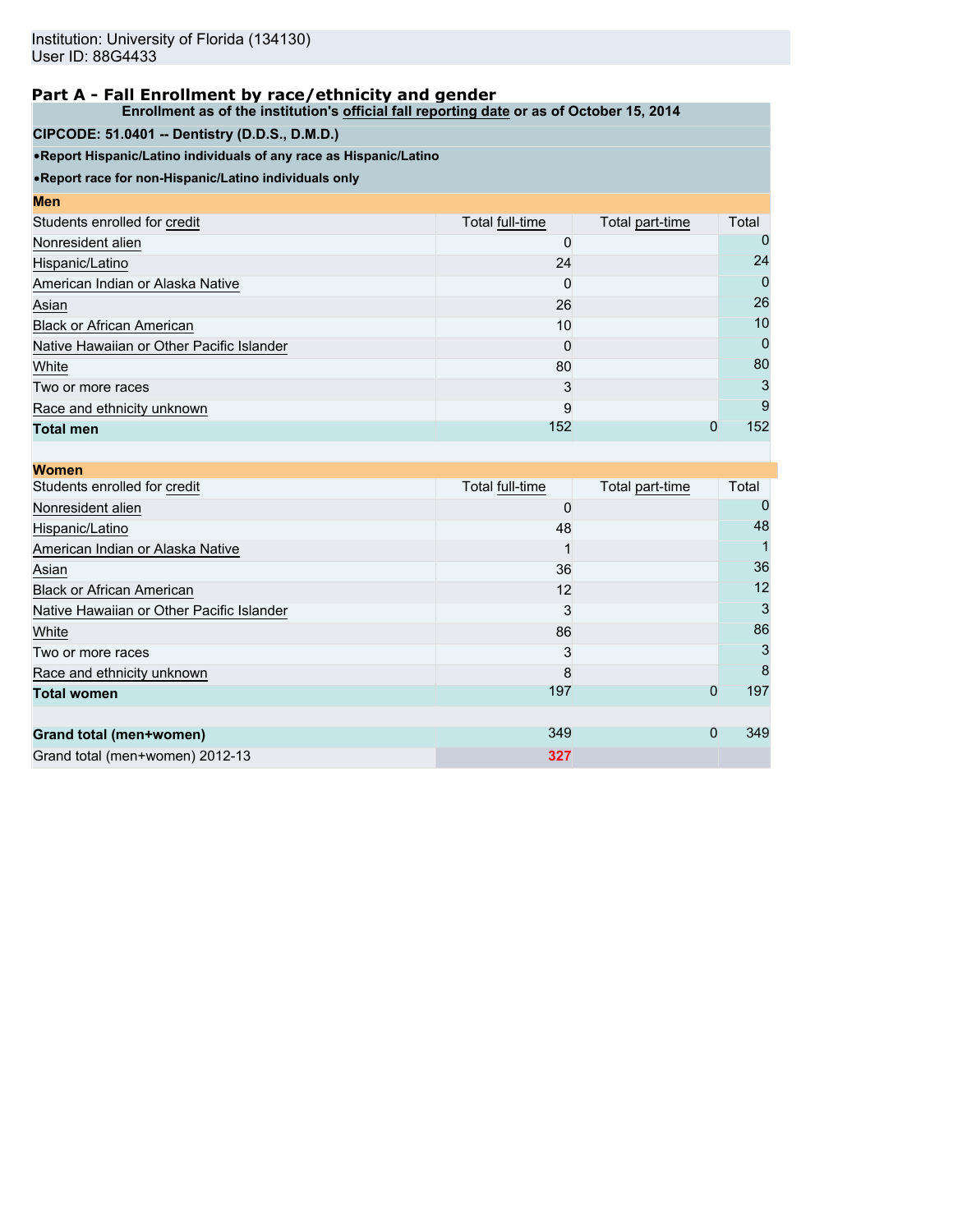**Enrollment as of the institution's official fall reporting date or as of October 15, 2014**

# **CIPCODE: 51.1201 -- Medicine (M.D.)**

•**Report Hispanic/Latino individuals of any race as Hispanic/Latino**

| <b>Men</b>                                |                 |                 |                |
|-------------------------------------------|-----------------|-----------------|----------------|
| Students enrolled for credit              | Total full-time | Total part-time | Total          |
| Nonresident alien                         |                 |                 |                |
| Hispanic/Latino                           | 28              |                 | 28             |
| American Indian or Alaska Native          | 2               |                 | 2              |
| Asian                                     | 39              |                 | 39             |
| <b>Black or African American</b>          | 27              |                 | 27             |
| Native Hawaiian or Other Pacific Islander | 2               |                 | $\overline{2}$ |
| White                                     | 174             |                 | 174            |
| Two or more races                         | 2               |                 | 2              |
| Race and ethnicity unknown                | 20              |                 | 20             |
| <b>Total men</b>                          | 294             |                 | 294            |

| <b>Women</b>                              |                 |                 |       |
|-------------------------------------------|-----------------|-----------------|-------|
| Students enrolled for credit              | Total full-time | Total part-time | Total |
| Nonresident alien                         |                 |                 |       |
| Hispanic/Latino                           | 39              |                 | 39    |
| American Indian or Alaska Native          | $\Omega$        |                 |       |
| Asian                                     | 26              |                 | 26    |
| <b>Black or African American</b>          | 28              |                 | 28    |
| Native Hawaiian or Other Pacific Islander | $\Omega$        |                 | 0     |
| White                                     | 133             |                 | 133   |
| Two or more races                         | 5               |                 | 5     |
| Race and ethnicity unknown                | 18              |                 | 18    |
| <b>Total women</b>                        | 249             | $\mathbf 0$     | 249   |
|                                           |                 |                 |       |
| Grand total (men+women)                   | 543             | 0               | 543   |
| Grand total (men+women) 2012-13           | 542             |                 |       |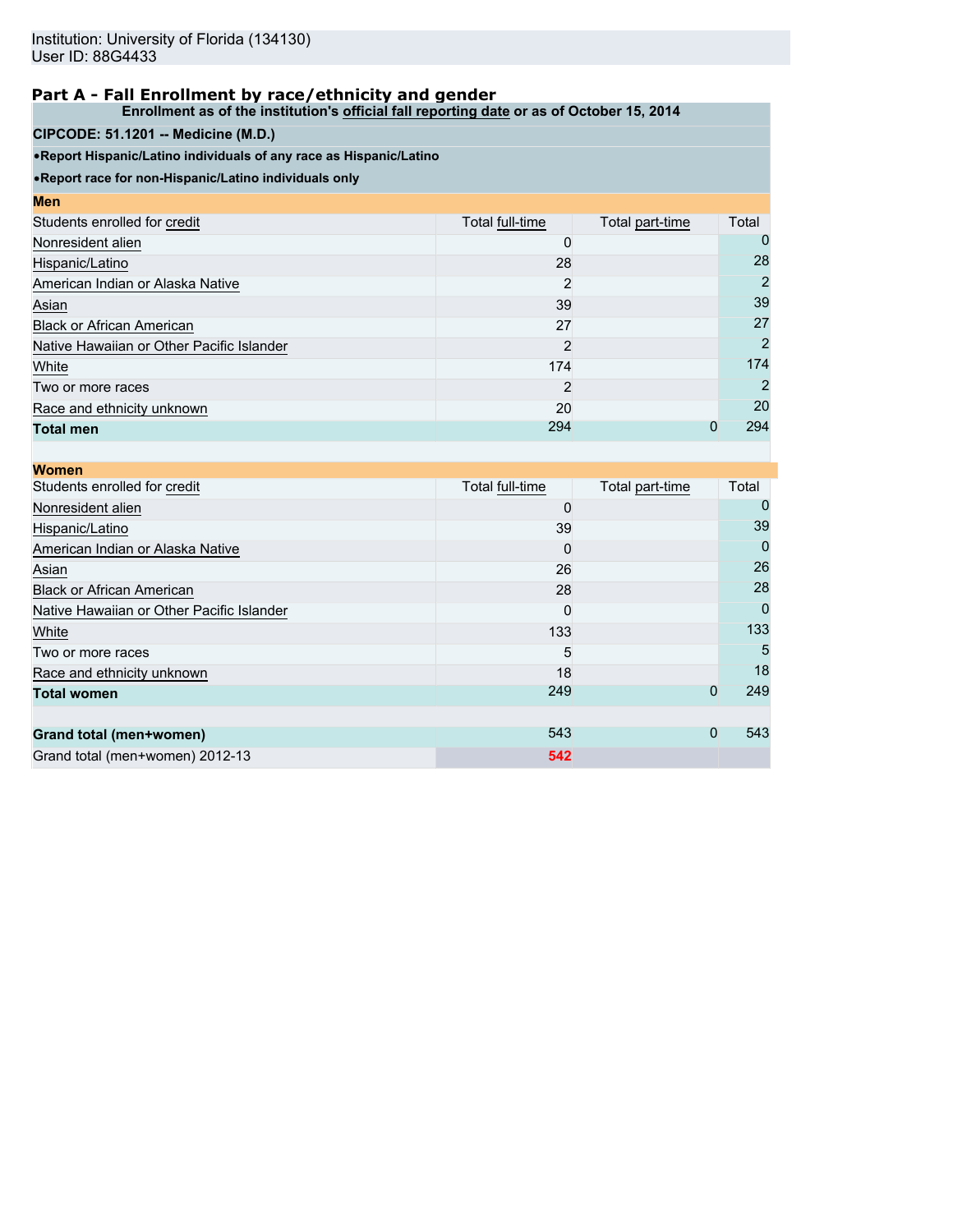# **Part A - Fall Enrollment by Distance Education Status**

**Enrollment as of the institution's official fall reporting date or as of October 15, 2014**

|                                                                   | <b>Undergraduate Students</b> | <b>Graduate</b>                   |                 |
|-------------------------------------------------------------------|-------------------------------|-----------------------------------|-----------------|
|                                                                   | Degree/Certificate<br>Seeking | Non-Degree/Certificate<br>Seeking | <b>Students</b> |
| <b>CEnrolled exclusively in distance education courses</b>        | 884                           | 373                               | 3.374           |
| Enrolled in some but not all distance education<br><b>courses</b> | 18.384                        | 199                               | 2.987           |
| Not enrolled in any distance education courses                    | 12.611                        | 378                               | 10.269          |
| Total (all distance education statuses)                           | 31.879                        | 950                               | 16,630          |
| Total (from prior part A screens)                                 | 31.879                        | 950                               | 16.630          |

NOTE: The total of all distance education statuses

(above) must equal this total carried forward from the prior part A screens

**You may use the space below to provide context for the data you've reported above.**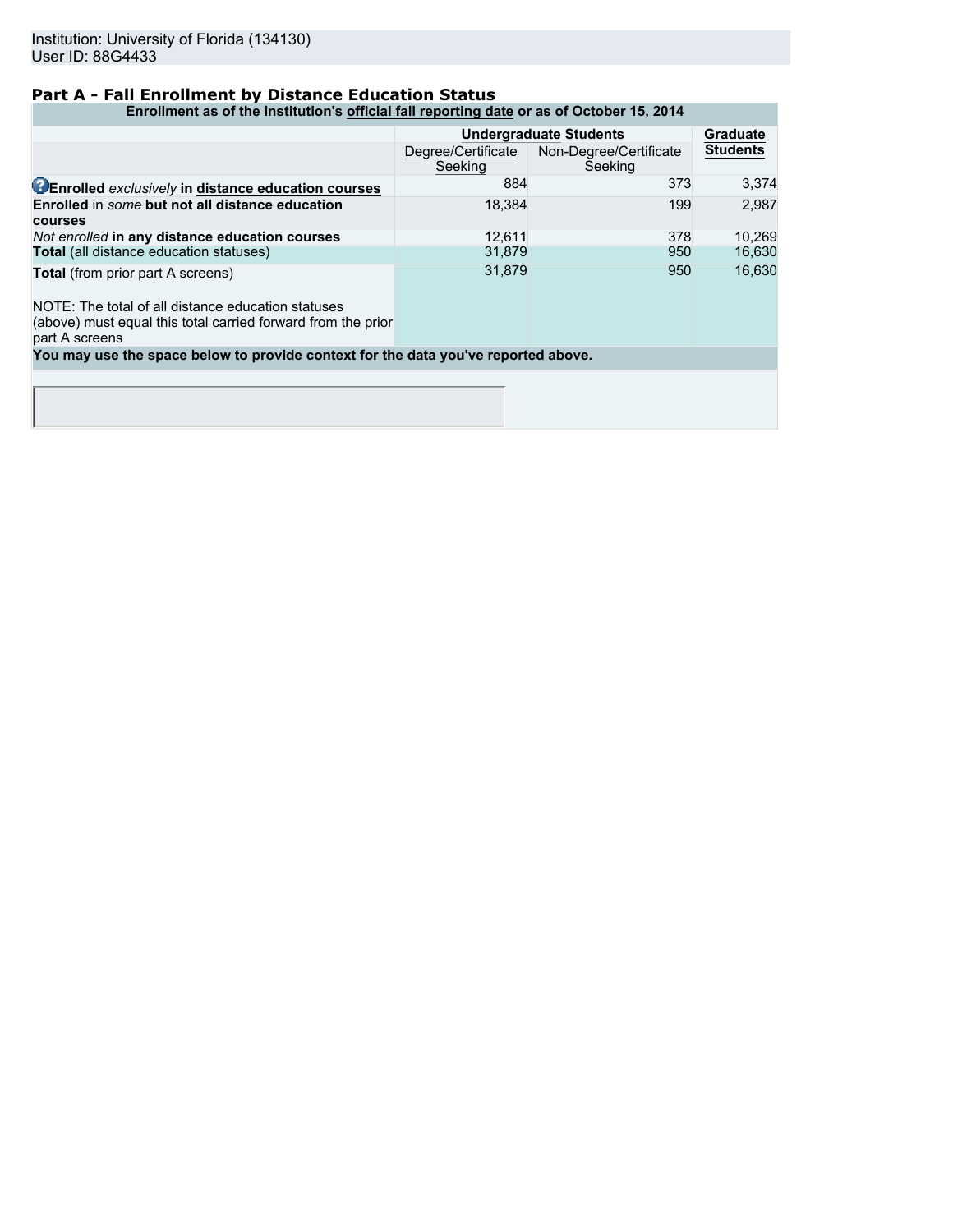# **Part A - Fall Enrollment by Distance Education Status**

|                                                                                                      |     | <b>Undergraduate Students</b> | <b>Graduate</b>                   |                 |
|------------------------------------------------------------------------------------------------------|-----|-------------------------------|-----------------------------------|-----------------|
| Of those students exclusively enrolled in distance<br>education courses, report the number that are: |     | Degree/Certificate<br>Seeking | Non-Degree/Certificate<br>Seeking | <b>Students</b> |
| Located in                                                                                           | FL  | 855                           | 301                               | 1.757           |
| Located in the U.S. but not in                                                                       | FI. | 27                            | 62                                | 1.434           |
| Located in the U.S. but state/jurisdiction unknown                                                   |     | O                             |                                   | 11              |
| Located outside the U.S.                                                                             |     | ົ                             |                                   | 172             |
| Location unknown/unreported                                                                          |     |                               |                                   | $\Omega$        |
| Total students exclusively enrolled in distance education<br>(from section above)                    |     | 884                           | 373                               | 3.374           |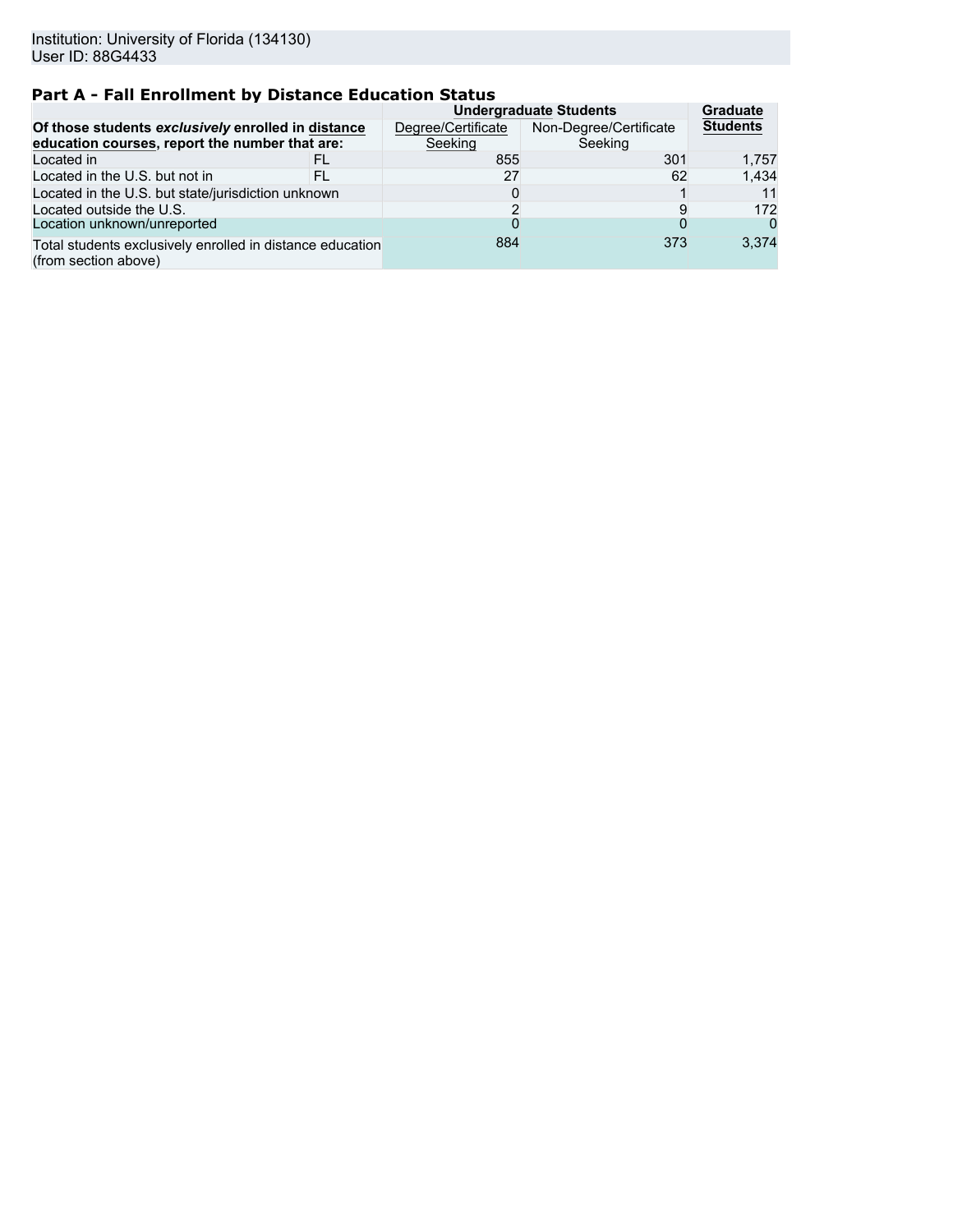# **Part A - Fall Enrollment Summary**

| <b>Fall Enrollment Summary</b>            |                             |                             |                              |
|-------------------------------------------|-----------------------------|-----------------------------|------------------------------|
| <b>Men</b>                                |                             |                             |                              |
| Students enrolled for credit              | Total full-time<br>students | Total part-time<br>students | Grand total,<br>all students |
| Nonresident alien                         | 2,250                       | 246                         | 2,496                        |
| Hispanic/Latino                           | 3,013                       | 501                         | 3,514                        |
| American Indian or Alaska Native          | 56                          | 14                          | 70                           |
| Asian                                     | 1,414                       | 210                         | 1,624                        |
| <b>Black or African American</b>          | 939                         | 196                         | 1,135                        |
| Native Hawaiian or Other Pacific Islander | 60                          | 15                          | 75                           |
| White                                     | 10,379                      | 2,098                       | 12,477                       |
| Two or more races                         | 402                         | 49                          | 451                          |
| Race and ethnicity unknown                | 634                         | 163                         | 797                          |
| <b>Total men</b>                          | 19,147                      | 3,492                       | 22,639                       |
|                                           |                             |                             |                              |

| <b>Women</b>                              |                             |                             |                              |
|-------------------------------------------|-----------------------------|-----------------------------|------------------------------|
| Students enrolled for credit              | Total full-time<br>students | Total part-time<br>students | Grand total,<br>all students |
| Nonresident alien                         | 1,575                       | 224                         | 1,799                        |
| Hispanic/Latino                           | 4,056                       | 557                         | 4,613                        |
| American Indian or Alaska Native          | 45                          | 22                          | 67                           |
| Asian                                     | 1,641                       | 236                         | 1,877                        |
| <b>Black or African American</b>          | 1,659                       | 357                         | 2,016                        |
| Native Hawaiian or Other Pacific Islander | 155                         | 10                          | 165                          |
| White                                     | 12,388                      | 2,452                       | 14,840                       |
| Two or more races                         | 595                         | 62                          | 657                          |
| Race and ethnicity unknown                | 653                         | 133                         | 786                          |
| <b>Total women</b>                        | 22,767                      | 4,053                       | 26,820                       |
|                                           |                             |                             |                              |
| <b>Grand Total (men+women)</b>            | 41,914                      | 7,545                       | 49,459                       |
|                                           |                             |                             |                              |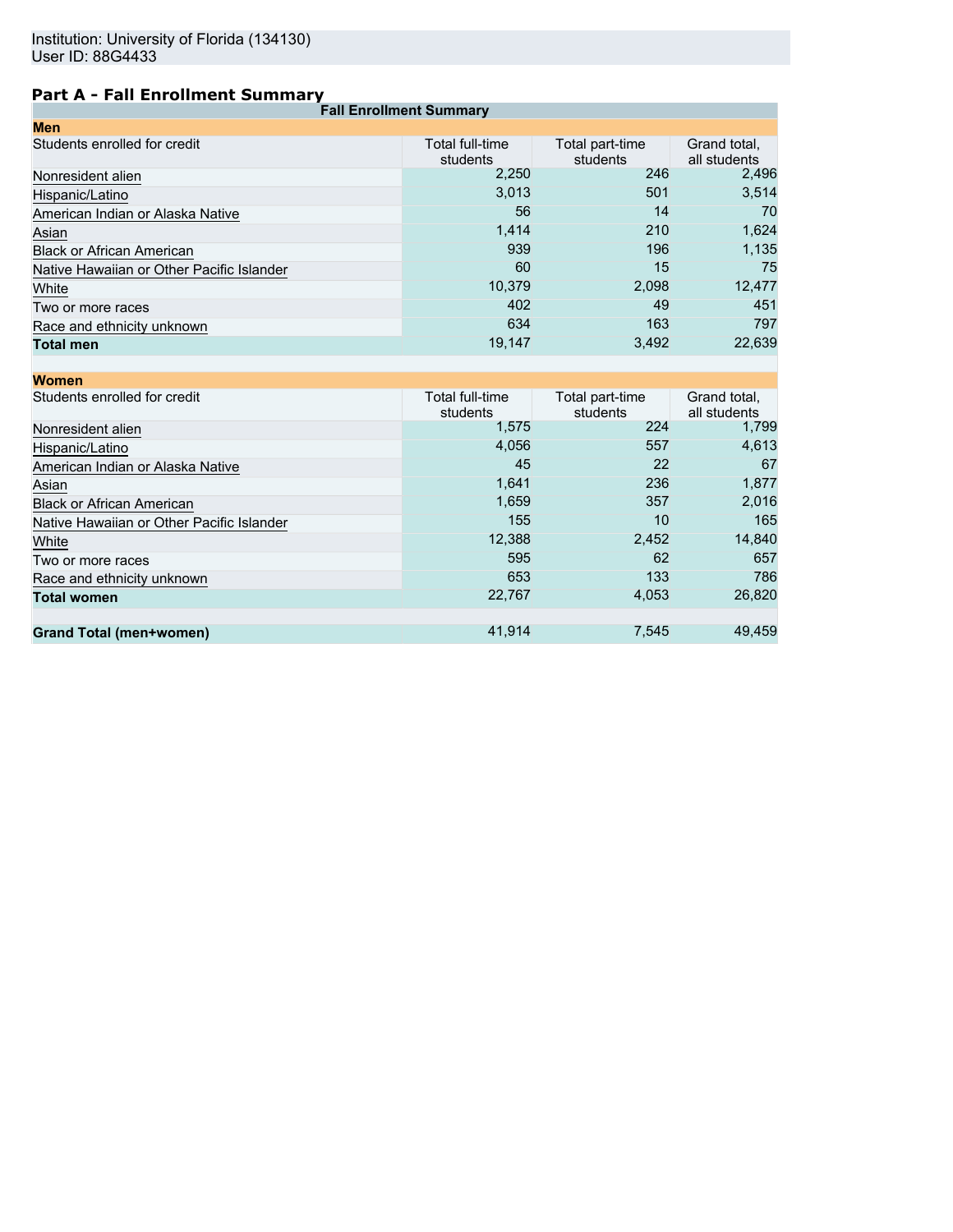| ------<br><b>Fall enrollment totals</b>   |                             |                             |                              |
|-------------------------------------------|-----------------------------|-----------------------------|------------------------------|
| CIPCODE: 13.0000 -- Education             |                             |                             |                              |
| <b>Men</b>                                |                             |                             |                              |
| Students enrolled for credit              | Total full-time<br>students | Total part-time<br>students | Grand total,<br>all students |
| Nonresident alien                         | 28                          |                             | 31                           |
| Hispanic/Latino                           | 11                          | 21                          | 32                           |
| American Indian or Alaska Native          |                             |                             | 3                            |
| Asian                                     | 3                           | 6                           | 9                            |
| <b>Black or African American</b>          | 18                          | 20                          | 38                           |
| Native Hawaiian or Other Pacific Islander |                             | 0                           |                              |
| White                                     | 122                         | 156                         | 278                          |
| Two or more races                         |                             |                             | 2                            |
| Race and ethnicity unknown                | 6                           | 10                          | 16                           |
| <b>Total men</b>                          | 191                         | 219                         | 410                          |

| <b>Women</b>                              |                             |                             |                              |
|-------------------------------------------|-----------------------------|-----------------------------|------------------------------|
| Students enrolled for credit              | Total full-time<br>students | Total part-time<br>students | Grand total,<br>all students |
| Nonresident alien                         | 67                          | 14                          | 81                           |
| Hispanic/Latino                           | 103                         | 68                          | 171                          |
| American Indian or Alaska Native          |                             | 6                           |                              |
| Asian                                     | 15                          | 13                          | 28                           |
| <b>Black or African American</b>          | 52                          | 63                          | 115                          |
| Native Hawaiian or Other Pacific Islander | 3                           |                             |                              |
| White                                     | 583                         | 383                         | 966                          |
| Two or more races                         | 18                          | 3                           | 21                           |
| Race and ethnicity unknown                | 13                          | 22                          | 35                           |
| <b>Total women</b>                        | 855                         | 573                         | 1,428                        |
|                                           |                             |                             |                              |
| <b>Grand Total (men+women)</b>            | 1,046                       | 792                         | 1,838                        |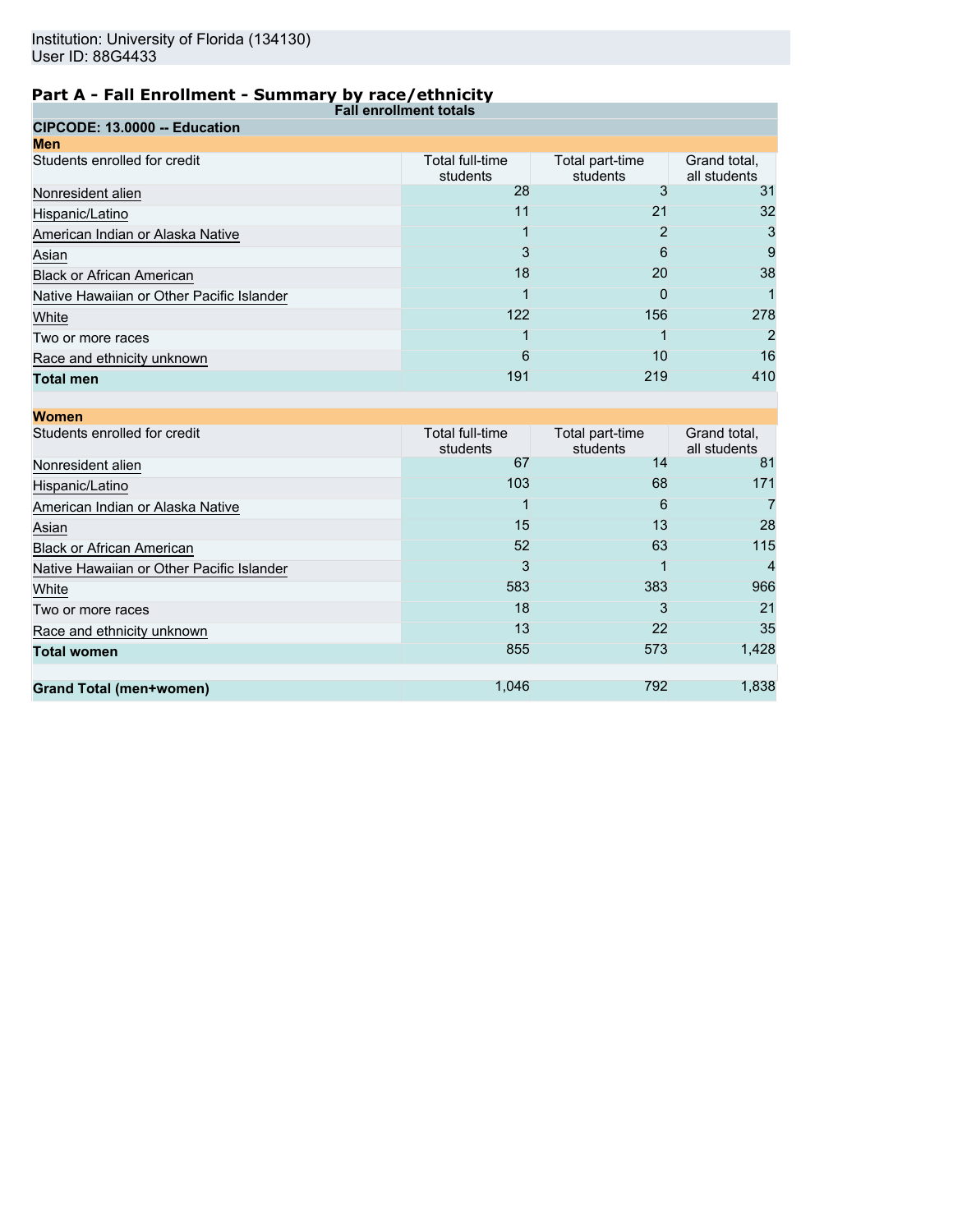| <b>Fall enrollment totals</b>             |                             |                             |                              |
|-------------------------------------------|-----------------------------|-----------------------------|------------------------------|
| CIPCODE: 14.0000 -- Engineering           |                             |                             |                              |
| <b>Men</b>                                |                             |                             |                              |
| Students enrolled for credit              | Total full-time<br>students | Total part-time<br>students | Grand total,<br>all students |
| Nonresident alien                         | 924                         | 93                          | 1,017                        |
| Hispanic/Latino                           | 788                         | 125                         | 913                          |
| American Indian or Alaska Native          | 5                           | 2                           |                              |
| Asian                                     | 345                         | 53                          | 398                          |
| <b>Black or African American</b>          | 144                         | 28                          | 172                          |
| Native Hawaiian or Other Pacific Islander | 11                          | 0                           | 11                           |
| White                                     | 2,479                       | 471                         | 2,950                        |
| Two or more races                         | 107                         |                             | 114                          |
| Race and ethnicity unknown                | 129                         | 36                          | 165                          |
| <b>Total men</b>                          | 4,932                       | 815                         | 5,747                        |

| <b>Women</b>                              |                             |                             |                              |
|-------------------------------------------|-----------------------------|-----------------------------|------------------------------|
| Students enrolled for credit              | Total full-time<br>students | Total part-time<br>students | Grand total,<br>all students |
| Nonresident alien                         | 306                         | 28                          | 334                          |
| Hispanic/Latino                           | 291                         | 37                          | 328                          |
| American Indian or Alaska Native          | 0                           |                             |                              |
| Asian                                     | 131                         | 21                          | 152                          |
| <b>Black or African American</b>          | 52                          | 15                          | 67                           |
| Native Hawaiian or Other Pacific Islander | 3                           | 0                           | 3                            |
| White                                     | 774                         | 119                         | 893                          |
| Two or more races                         | 55                          | 3                           | 58                           |
| Race and ethnicity unknown                | 50                          | 6                           | 56                           |
| <b>Total women</b>                        | 1,662                       | 230                         | 1,892                        |
|                                           |                             |                             |                              |
| <b>Grand Total (men+women)</b>            | 6,594                       | 1,045                       | 7,639                        |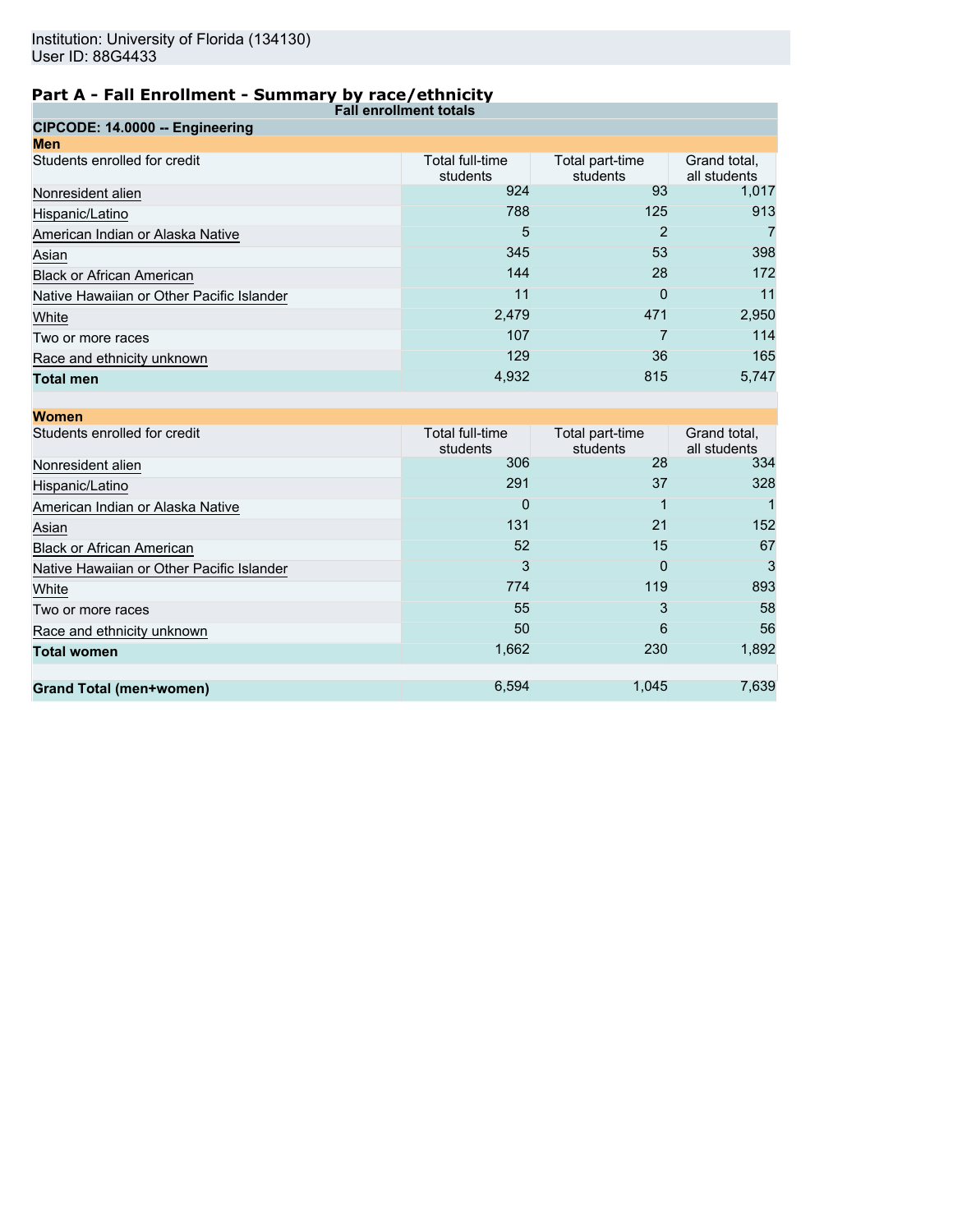| <b>Fall enrollment totals</b>                          |                             |                             |                              |
|--------------------------------------------------------|-----------------------------|-----------------------------|------------------------------|
| CIPCODE: 26.0000 -- Biological and Biomedical Sciences |                             |                             |                              |
| Men                                                    |                             |                             |                              |
| Students enrolled for credit                           | Total full-time<br>students | Total part-time<br>students | Grand total,<br>all students |
| Nonresident alien                                      | 140                         | 12                          | 152                          |
| Hispanic/Latino                                        | 238                         | 27                          | 265                          |
| American Indian or Alaska Native                       | 6                           | 0                           | 6                            |
| Asian                                                  | 213                         | 14                          | 227                          |
| <b>Black or African American</b>                       | 66                          | 8                           | 74                           |
| Native Hawaiian or Other Pacific Islander              | 10                          | 2                           | 12                           |
| White                                                  | 833                         | 94                          | 927                          |
| Two or more races                                      | 35                          | 3                           | 38                           |
| Race and ethnicity unknown                             | 55                          |                             | 62                           |
| <b>Total men</b>                                       | 1,596                       | 167                         | 1,763                        |

| <b>Women</b>                              |                             |                             |                              |
|-------------------------------------------|-----------------------------|-----------------------------|------------------------------|
| Students enrolled for credit              | Total full-time<br>students | Total part-time<br>students | Grand total,<br>all students |
| Nonresident alien                         | 180                         | 8                           | 188                          |
| Hispanic/Latino                           | 442                         | 42                          | 484                          |
| American Indian or Alaska Native          | 6                           |                             |                              |
| Asian                                     | 281                         | 14                          | 295                          |
| <b>Black or African American</b>          | 136                         | 4                           | 140                          |
| Native Hawaiian or Other Pacific Islander | 21                          | 2                           | 23                           |
| White                                     | 1,212                       | 73                          | 1,285                        |
| Two or more races                         | 59                          |                             | 60                           |
| Race and ethnicity unknown                | 68                          |                             | 75                           |
| <b>Total women</b>                        | 2,405                       | 152                         | 2,557                        |
|                                           |                             |                             |                              |
| <b>Grand Total (men+women)</b>            | 4,001                       | 319                         | 4,320                        |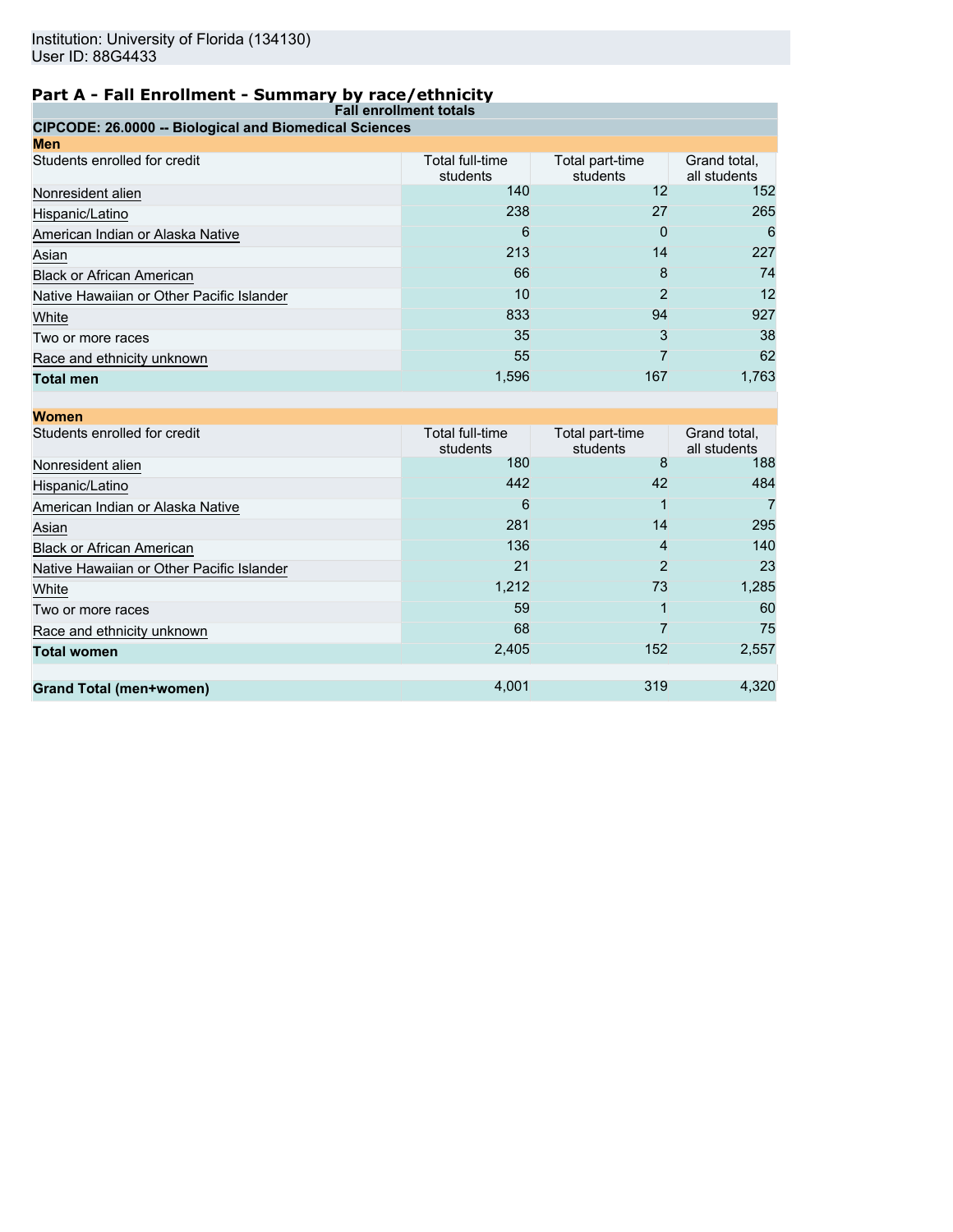| <b>Fall enrollment totals</b>                         |                             |                             |                              |
|-------------------------------------------------------|-----------------------------|-----------------------------|------------------------------|
| <b>CIPCODE: 27,0000 -- Mathematics and Statistics</b> |                             |                             |                              |
| <b>Men</b>                                            |                             |                             |                              |
| Students enrolled for credit                          | Total full-time<br>students | Total part-time<br>students | Grand total,<br>all students |
| Nonresident alien                                     | 50                          | ◠                           | 52                           |
| Hispanic/Latino                                       | 33                          |                             | 34                           |
| American Indian or Alaska Native                      |                             |                             | 2                            |
| Asian                                                 | 26                          | 0                           | 26                           |
| <b>Black or African American</b>                      | 2                           |                             | 3                            |
| Native Hawaiian or Other Pacific Islander             | 0                           | 0                           | 0                            |
| White                                                 | 126                         | 20                          | 146                          |
| Two or more races                                     | 11                          | 0                           | 11                           |
| Race and ethnicity unknown                            | 12                          |                             | 16                           |
| <b>Total men</b>                                      | 261                         | 29                          | 290                          |

| <b>Women</b>                              |                             |                             |                              |
|-------------------------------------------|-----------------------------|-----------------------------|------------------------------|
| Students enrolled for credit              | Total full-time<br>students | Total part-time<br>students | Grand total,<br>all students |
| Nonresident alien                         | 22                          |                             | 23                           |
| Hispanic/Latino                           | 22                          | O                           | 22                           |
| American Indian or Alaska Native          | 0                           | 0                           | O                            |
| Asian                                     | 15                          | 3                           | 18                           |
| <b>Black or African American</b>          | 4                           | 0                           |                              |
| Native Hawaiian or Other Pacific Islander | 0                           | 0                           |                              |
| White                                     | 93                          | 9                           | 102                          |
| Two or more races                         | 4                           | 0                           |                              |
| Race and ethnicity unknown                | 5                           | O                           | 5                            |
| <b>Total women</b>                        | 165                         | 13                          | 178                          |
|                                           |                             |                             |                              |
| <b>Grand Total (men+women)</b>            | 426                         | 42                          | 468                          |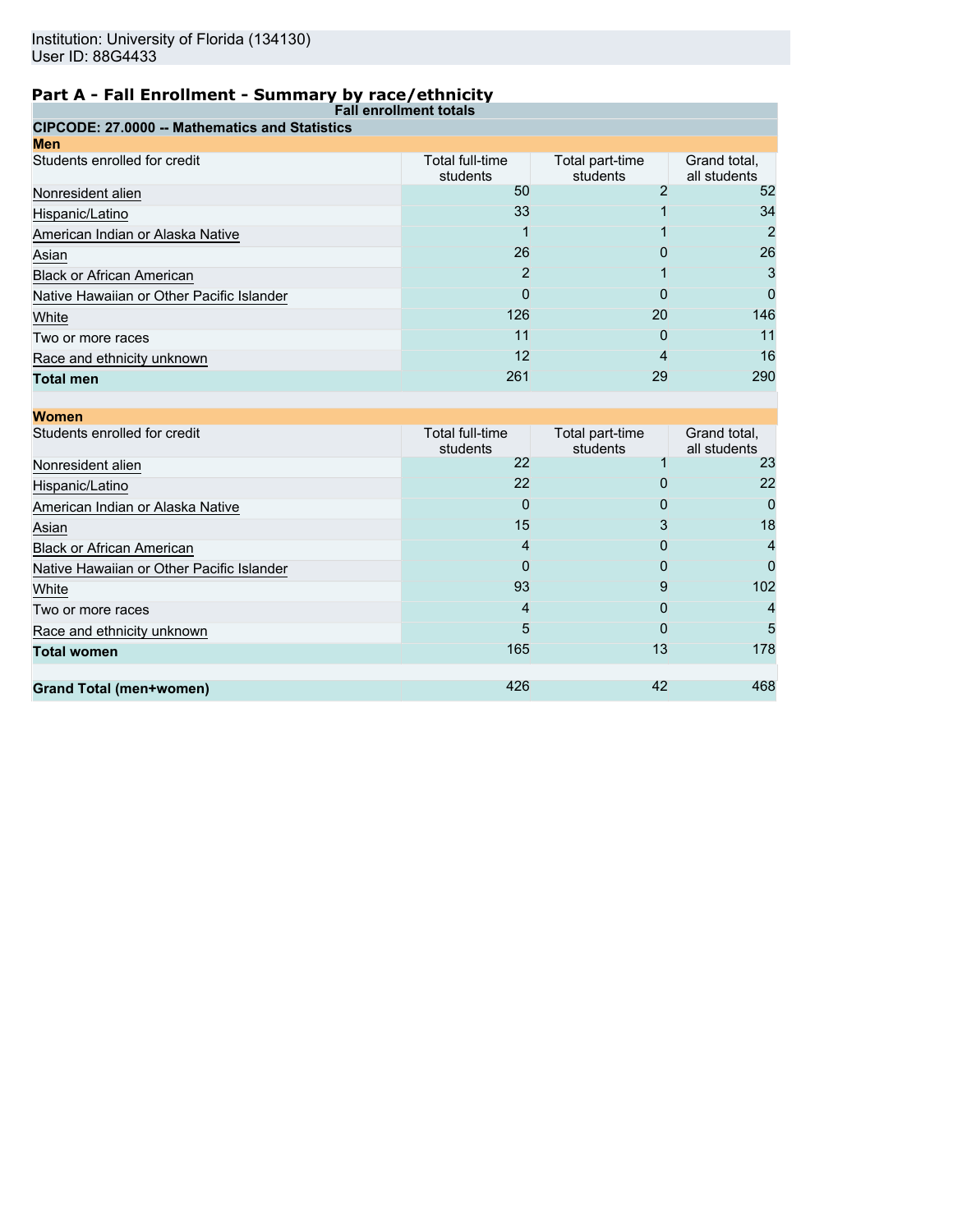| <b>Fall enrollment totals</b>             |                             |                             |                              |
|-------------------------------------------|-----------------------------|-----------------------------|------------------------------|
| CIPCODE: 40.0000 -- Physical Sciences     |                             |                             |                              |
| <b>Men</b>                                |                             |                             |                              |
| Students enrolled for credit              | Total full-time<br>students | Total part-time<br>students | Grand total,<br>all students |
| Nonresident alien                         | 156                         |                             | 159                          |
| Hispanic/Latino                           | 105                         | 5                           | 110                          |
| American Indian or Alaska Native          | 4                           | 0                           | 4                            |
| Asian                                     | 76                          | 4                           | 80                           |
| <b>Black or African American</b>          | 22                          |                             | 23                           |
| Native Hawaiian or Other Pacific Islander | 2                           | O                           | 2                            |
| White                                     | 385                         | 27                          | 412                          |
| Two or more races                         | 15                          | 2                           | 17                           |
| Race and ethnicity unknown                | 32                          | 3                           | 35                           |
| <b>Total men</b>                          | 797                         | 45                          | 842                          |

| <b>Women</b>                              |                             |                             |                              |
|-------------------------------------------|-----------------------------|-----------------------------|------------------------------|
| Students enrolled for credit              | Total full-time<br>students | Total part-time<br>students | Grand total,<br>all students |
| Nonresident alien                         | 82                          |                             | 83                           |
| Hispanic/Latino                           | 79                          |                             | 81                           |
| American Indian or Alaska Native          |                             |                             | 2                            |
| Asian                                     | 62                          |                             | 63                           |
| <b>Black or African American</b>          | 25                          |                             | 26                           |
| Native Hawaiian or Other Pacific Islander | 4                           | 0                           |                              |
| White                                     | 233                         | 12                          | 245                          |
| Two or more races                         | 15                          | 0                           | 15                           |
| Race and ethnicity unknown                | 17                          |                             | 18                           |
| <b>Total women</b>                        | 518                         | 19                          | 537                          |
|                                           |                             |                             |                              |
| <b>Grand Total (men+women)</b>            | 1,315                       | 64                          | 1,379                        |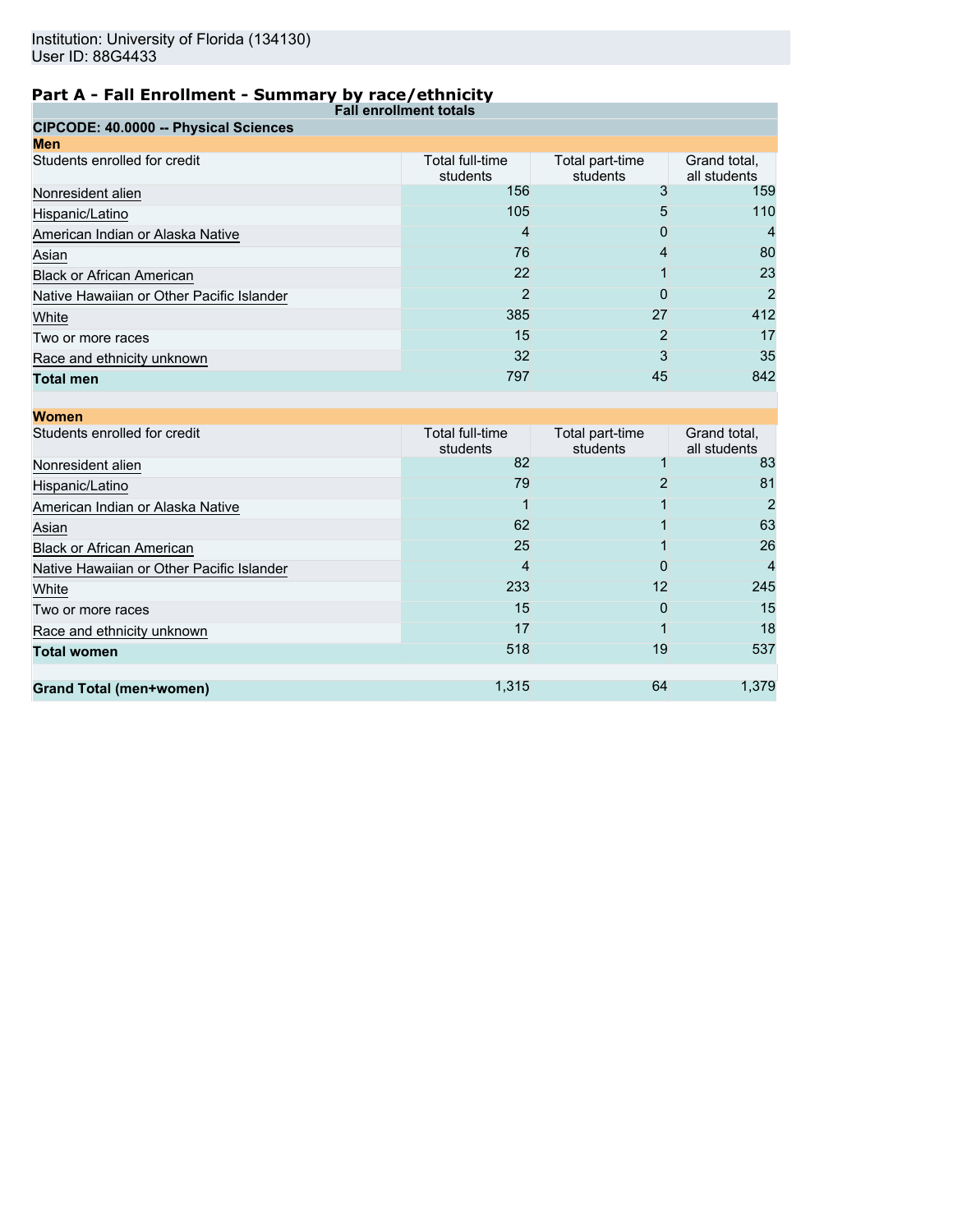# **Part A - Fall Enrollment - Summary by race/ethnicity**

| <b>Fall enrollment totals</b>                                                    |                             |                             |  |  |  |
|----------------------------------------------------------------------------------|-----------------------------|-----------------------------|--|--|--|
| CIPCODE: 52.0000 -- Business, Management, Marketing and Related Support Services |                             |                             |  |  |  |
| Men                                                                              |                             |                             |  |  |  |
| Students enrolled for credit                                                     | Total full-time<br>students | Total part-time<br>students |  |  |  |
|                                                                                  | $\sim$ $\sim$               |                             |  |  |  |

|                                           | students | students | all students |
|-------------------------------------------|----------|----------|--------------|
| Nonresident alien                         | 100      | 8        | 108          |
| Hispanic/Latino                           | 383      | 72       | 455          |
| American Indian or Alaska Native          | 8        | 0        | 8            |
| Asian                                     | 148      | 39       | 187          |
| <b>Black or African American</b>          | 67       | 24       | 91           |
| Native Hawaiian or Other Pacific Islander | 2        | 3        | 5            |
| White                                     | 1,571    | 339      | 1,910        |
| Two or more races                         | 34       | 5        | 39           |
| Race and ethnicity unknown                | 97       | 35       | 132          |
| Total men                                 | 2,410    | 525      | 2,935        |

Grand total,

| <b>Women</b>                              |                             |                             |                              |
|-------------------------------------------|-----------------------------|-----------------------------|------------------------------|
| Students enrolled for credit              | Total full-time<br>students | Total part-time<br>students | Grand total,<br>all students |
| Nonresident alien                         | 98                          | 23                          | 121                          |
| Hispanic/Latino                           | 359                         | 41                          | 400                          |
| American Indian or Alaska Native          |                             |                             |                              |
| Asian                                     | 132                         | 31                          | 163                          |
| <b>Black or African American</b>          | 66                          | 21                          | 87                           |
| Native Hawaiian or Other Pacific Islander | 8                           |                             | 9                            |
| White                                     | 1,133                       | 184                         | 1,317                        |
| Two or more races                         | 49                          | 3                           | 52                           |
| Race and ethnicity unknown                | 70                          | 10                          | 80                           |
| <b>Total women</b>                        | 1,916                       | 315                         | 2,231                        |
|                                           |                             |                             |                              |
| <b>Grand Total (men+women)</b>            | 4,326                       | 840                         | 5,166                        |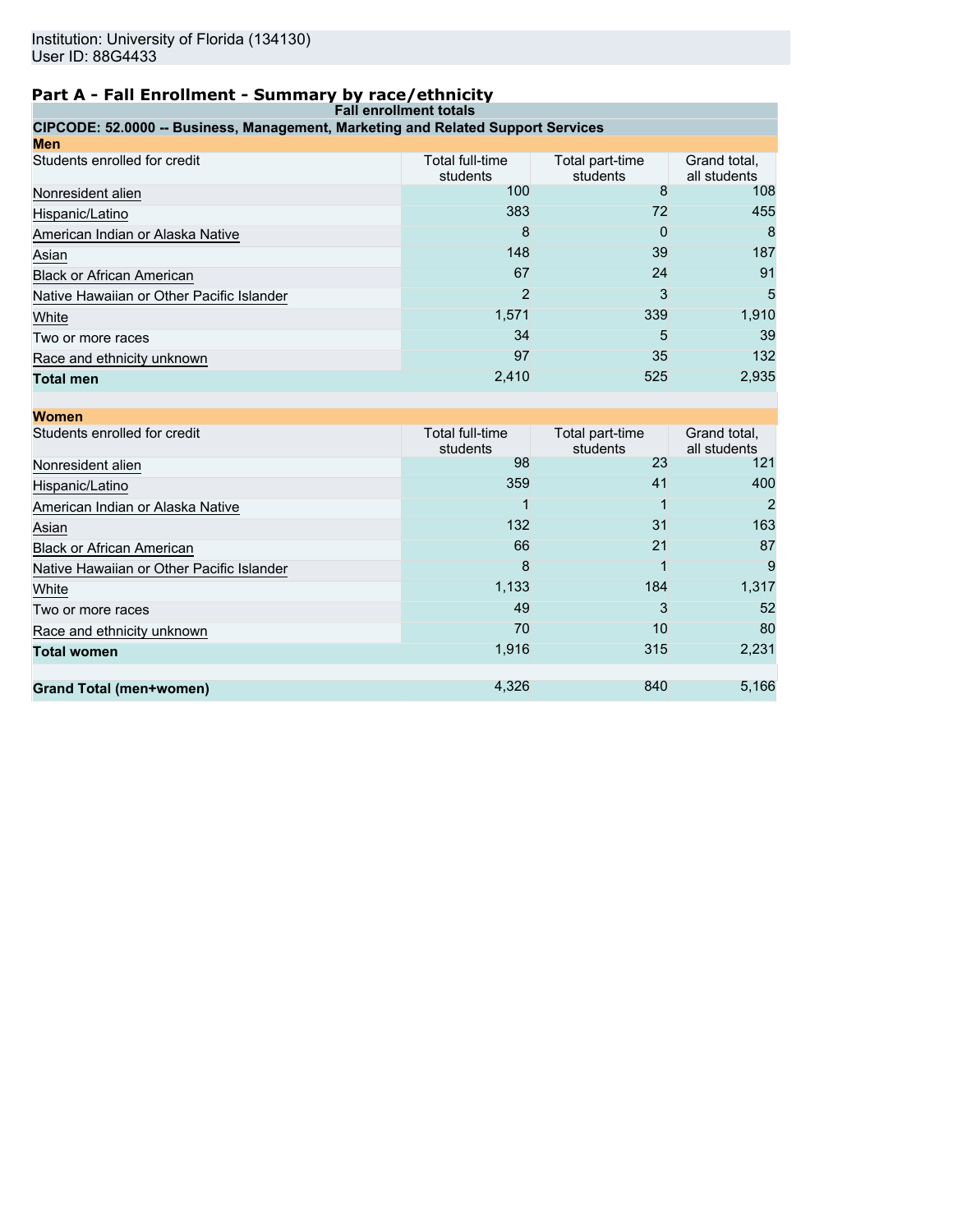### **Part B - Fall Enrollment by Age and Gender for Full-time Undergraduate Students NOTE: These data are optional this year.**

| Enrollment as of the institution's official fall reporting date or as of October 15, 2014 |                                         |        |  |  |  |
|-------------------------------------------------------------------------------------------|-----------------------------------------|--------|--|--|--|
| Age                                                                                       | <b>Full-time Undergraduate Students</b> |        |  |  |  |
|                                                                                           | Men                                     | Women  |  |  |  |
| Under 18                                                                                  | 19                                      | 50     |  |  |  |
| $18 - 19$                                                                                 | 4,332                                   | 6,311  |  |  |  |
| $20 - 21$                                                                                 | 5,689                                   | 7,755  |  |  |  |
| $22 - 24$                                                                                 | 2,603                                   | 2,289  |  |  |  |
| $25 - 29$                                                                                 | 385                                     | 202    |  |  |  |
| $30 - 34$                                                                                 | 112                                     | 60     |  |  |  |
| $35 - 39$                                                                                 | 29                                      | 20     |  |  |  |
| 40-49                                                                                     | 20                                      | 14     |  |  |  |
| 50-64                                                                                     | 8                                       | 8      |  |  |  |
| 65 and over                                                                               |                                         | 0      |  |  |  |
| Age unknown/unreported                                                                    | 0                                       | 0      |  |  |  |
| Total full-time undergraduate students (from part A)                                      | 13,198                                  | 16,709 |  |  |  |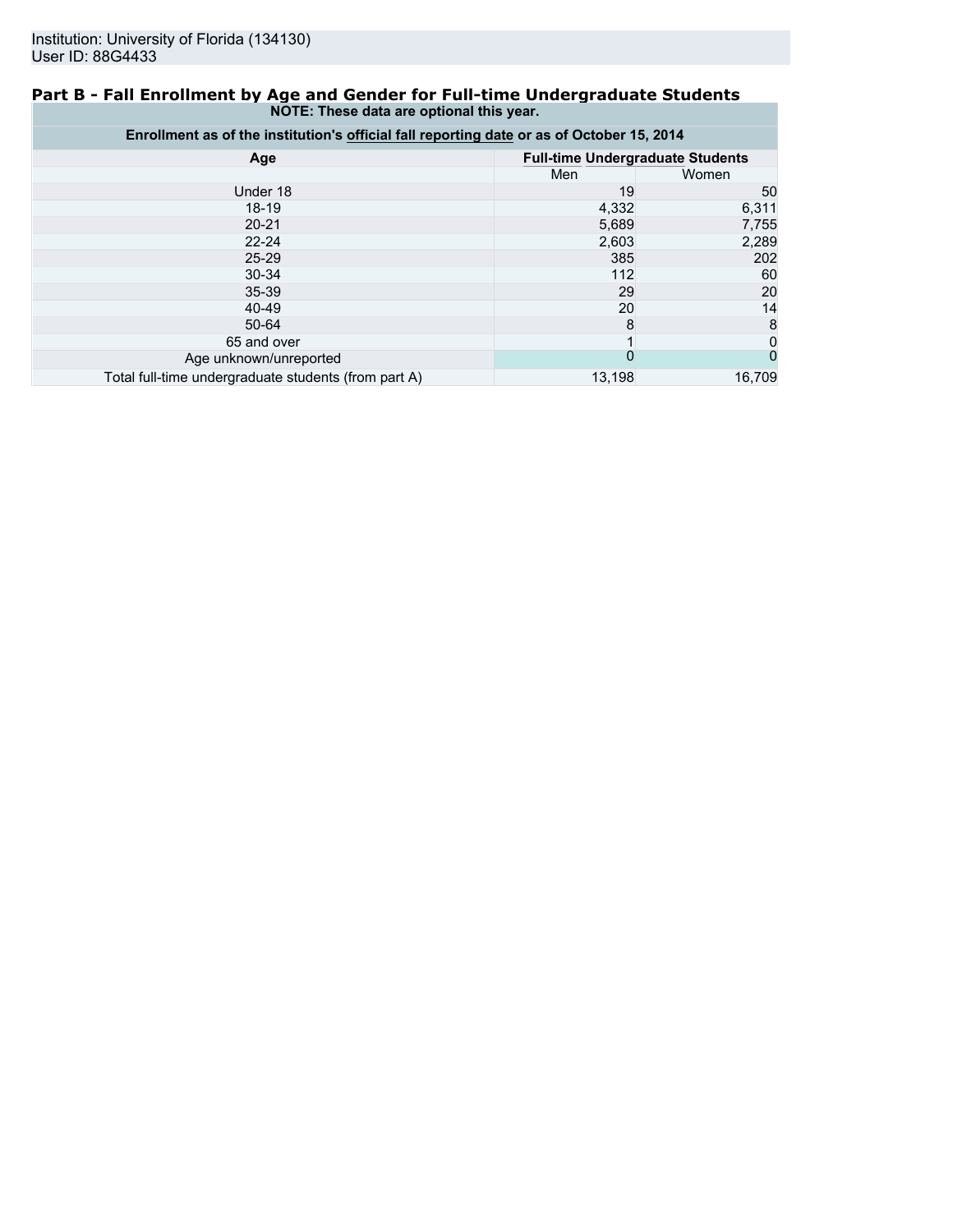### **Part B - Fall Enrollment by Age and Gender for Part-time Undergraduate Students NOTE: These data are optional this year.**

| Enrollment as of the institution's official fall reporting date or as of October 15, 2014 |                                         |       |  |  |  |
|-------------------------------------------------------------------------------------------|-----------------------------------------|-------|--|--|--|
| Age                                                                                       | <b>Part-time Undergraduate Students</b> |       |  |  |  |
|                                                                                           | Men                                     | Women |  |  |  |
| Under 18                                                                                  | 44                                      | 72    |  |  |  |
| $18-19$                                                                                   | 173                                     | 179   |  |  |  |
| $20 - 21$                                                                                 | 298                                     | 372   |  |  |  |
| $22 - 24$                                                                                 | 635                                     | 480   |  |  |  |
| $25 - 29$                                                                                 | 211                                     | 132   |  |  |  |
| 30-34                                                                                     | 88                                      | 58    |  |  |  |
| $35 - 39$                                                                                 | 46                                      | 35    |  |  |  |
| 40-49                                                                                     | 48                                      | 25    |  |  |  |
| $50 - 64$                                                                                 | 8                                       | 16    |  |  |  |
| 65 and over                                                                               |                                         |       |  |  |  |
| Age unknown/unreported                                                                    | 0                                       |       |  |  |  |
| Total part-time undergraduate students (from part A)                                      | 1,552                                   | 1.370 |  |  |  |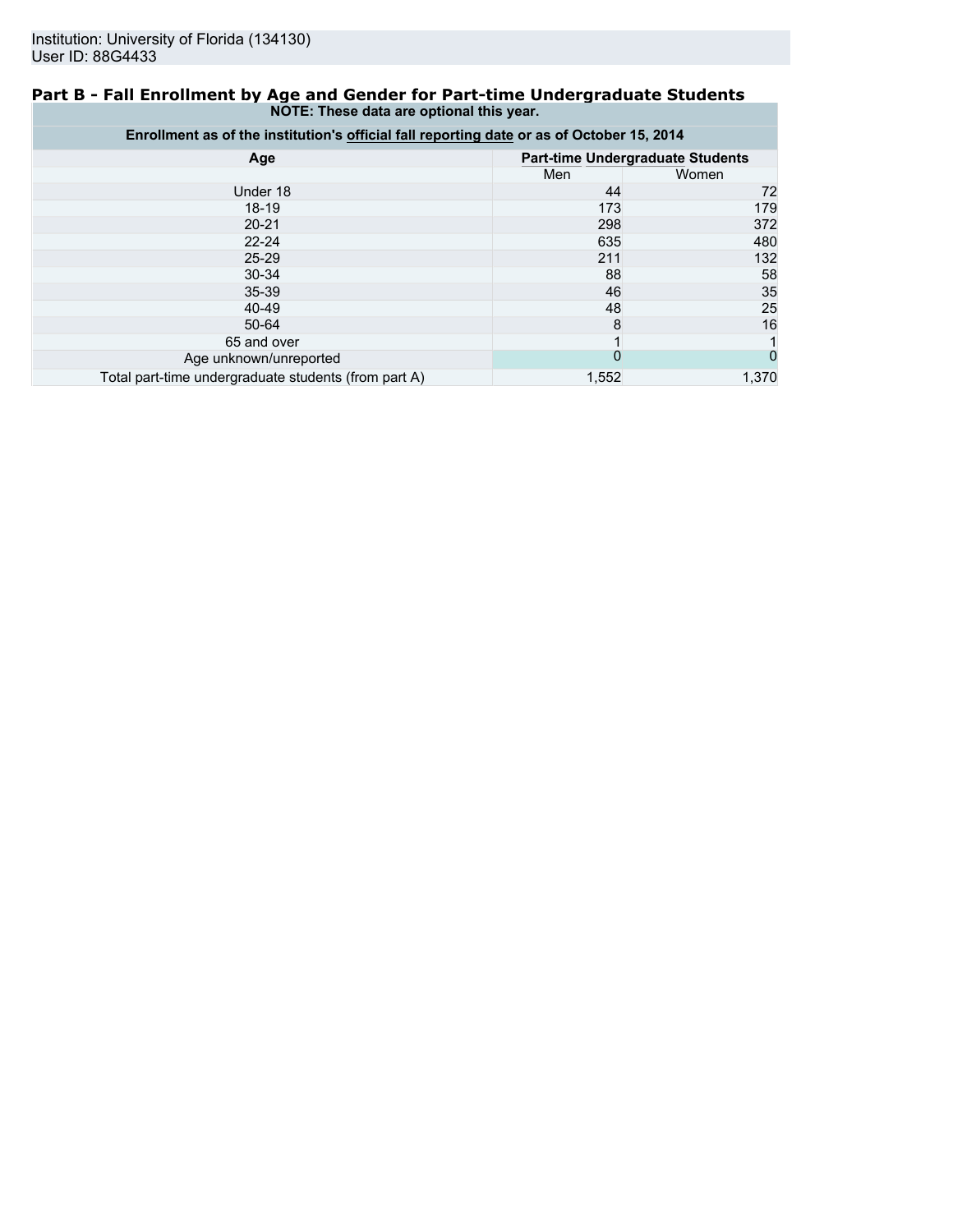### **Part B - Fall Enrollment by Age and Gender for Full-time Graduate Students NOTE: These data are optional this year.**

| Enrollment as of the institution's official fall reporting date or as of October 15, 2014 |                |                                    |  |  |  |
|-------------------------------------------------------------------------------------------|----------------|------------------------------------|--|--|--|
| Age                                                                                       |                | <b>Full-time Graduate Students</b> |  |  |  |
|                                                                                           | Men            | Women                              |  |  |  |
| Under 18                                                                                  | 0              | 0                                  |  |  |  |
| $18-19$                                                                                   |                |                                    |  |  |  |
| $20 - 21$                                                                                 | 115            | 188                                |  |  |  |
| $22 - 24$                                                                                 | 2,176          | 2,604                              |  |  |  |
| $25 - 29$                                                                                 | 2,271          | 2,127                              |  |  |  |
| $30 - 34$                                                                                 | 844            | 653                                |  |  |  |
| $35 - 39$                                                                                 | 323            | 237                                |  |  |  |
| $40 - 49$                                                                                 | 165            | 187                                |  |  |  |
| 50-64                                                                                     | 54             | 57                                 |  |  |  |
| 65 and over                                                                               | 0              |                                    |  |  |  |
| Age unknown/unreported                                                                    | $\overline{0}$ |                                    |  |  |  |
| Total full-time graduate students (from part A)                                           | 5,949          | 6,058                              |  |  |  |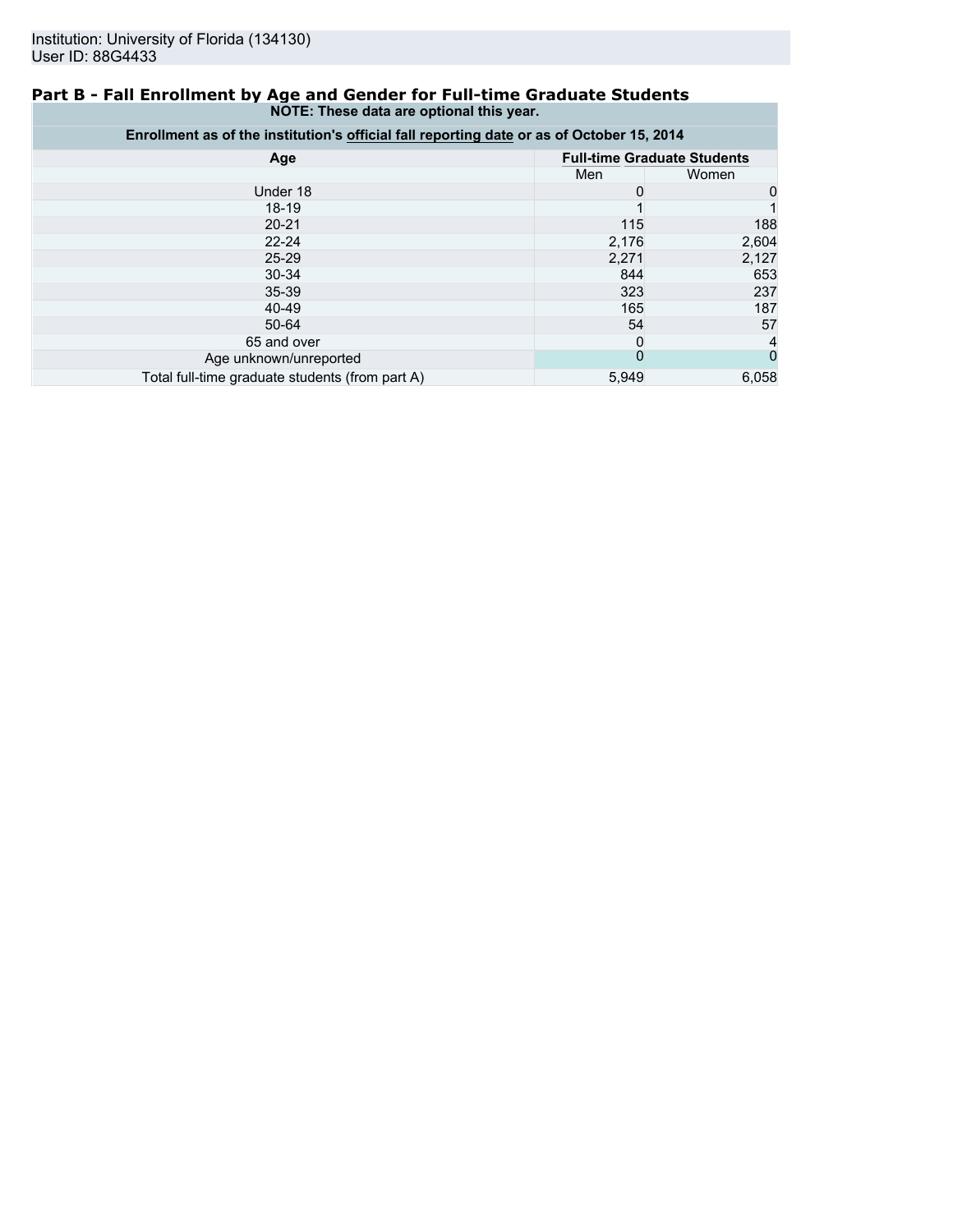### **Part B - Fall Enrollment by Age and Gender for Part-time Graduate Students NOTE: These data are optional this year.**

| Enrollment as of the institution's official fall reporting date or as of October 15, 2014 |          |                                    |  |  |
|-------------------------------------------------------------------------------------------|----------|------------------------------------|--|--|
| Age                                                                                       |          | <b>Part-time Graduate Students</b> |  |  |
|                                                                                           | Men      | Women                              |  |  |
| Under 18                                                                                  |          |                                    |  |  |
| $18 - 19$                                                                                 | 0        |                                    |  |  |
| $20 - 21$                                                                                 | 0        |                                    |  |  |
| $22 - 24$                                                                                 | 191      | 299                                |  |  |
| $25 - 29$                                                                                 | 600      | 815                                |  |  |
| $30 - 34$                                                                                 | 457      | 500                                |  |  |
| $35 - 39$                                                                                 | 277      | 328                                |  |  |
| 40-49                                                                                     | 265      | 472                                |  |  |
| 50-64                                                                                     | 137      | 259                                |  |  |
| 65 and over                                                                               | 13       |                                    |  |  |
| Age unknown/unreported                                                                    | $\Omega$ | 0                                  |  |  |
| Total part-time graduate students (from part A)                                           | 1,940    | 2,683                              |  |  |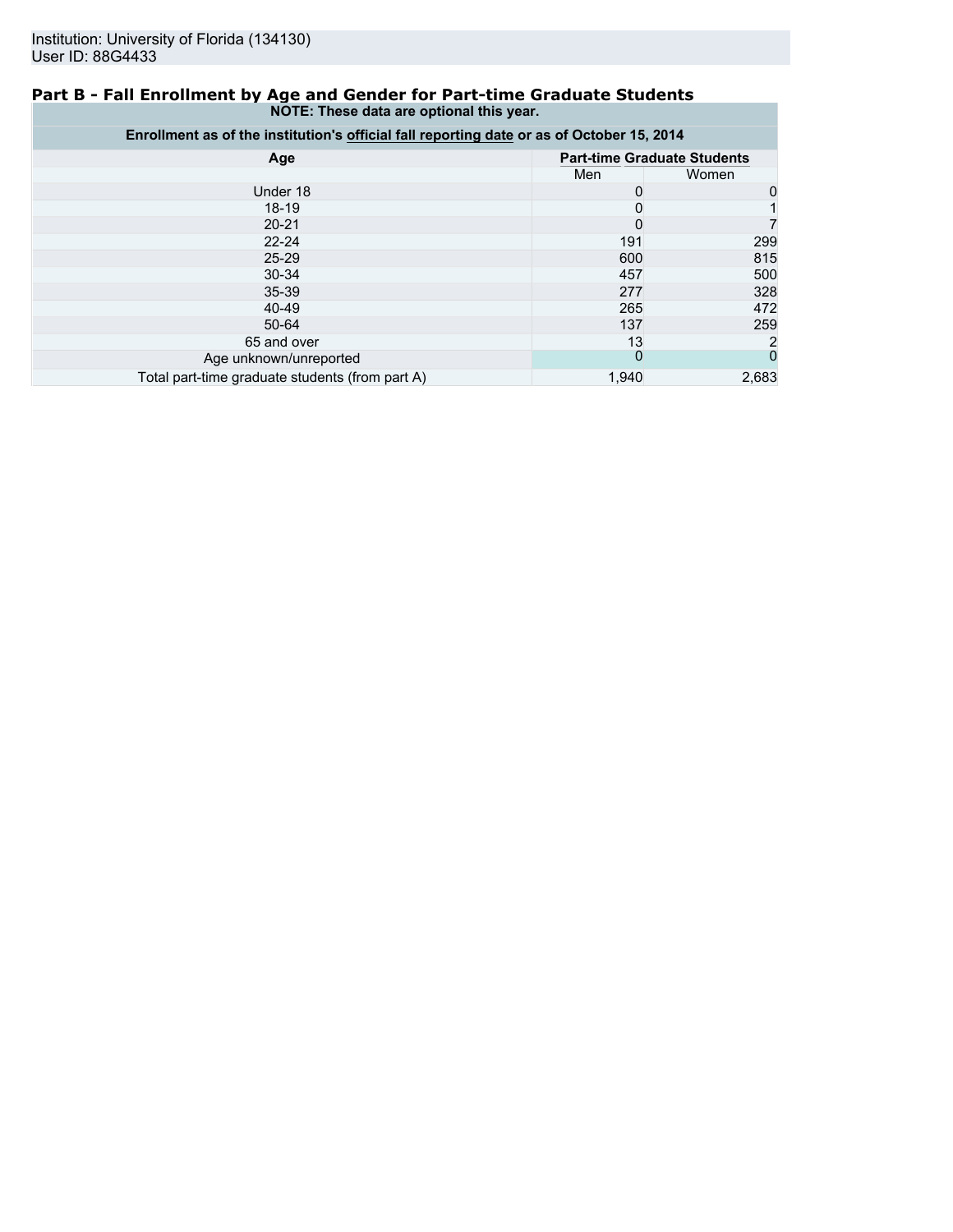## **Part C - Screening Question**

**Did any of your first-time degree/certificate-seeking undergraduate students (reported in Part A) enroll within 12 months of graduating high school or receiving their GED?** Yes, we have first-time students who enrolled within 12 months of their high school graduation. ◯ No, we do not have any first-time students who enrolled within 12 months of their high school graduation. **You may use the space below to provide context for the data you've reported above.**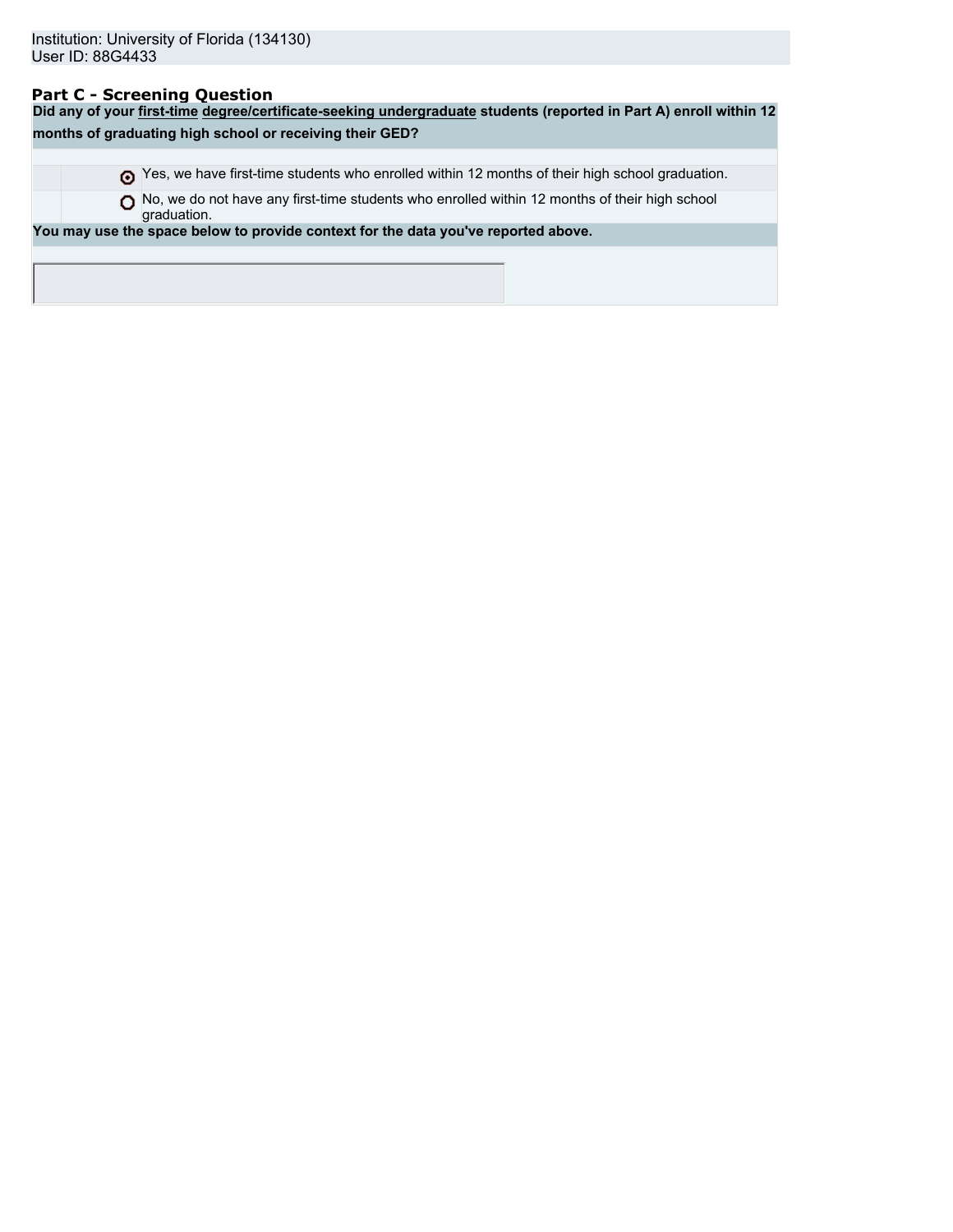## **Part C - Residence of First-time Undergraduates Enrollment as of the institution's official fall reporting date or as of October 15, 2014**

| Enter at least one zero, where applicable, to verify that the screen has not been skipped. |                  |                                                                         |                                                                                                                               |  |  |
|--------------------------------------------------------------------------------------------|------------------|-------------------------------------------------------------------------|-------------------------------------------------------------------------------------------------------------------------------|--|--|
| State of residence when student<br>was first admitted                                      | <b>FIPS Code</b> | Total first-time<br>degree/certificate-seeking<br>undergraduates<br>(1) | Of students in column 1, those<br>who enrolled within 12 months<br>of high school graduation<br>or receiving their GED<br>(2) |  |  |
| Alabama                                                                                    | 01               | 4                                                                       |                                                                                                                               |  |  |
| Alaska                                                                                     | 02               | 0                                                                       | 0                                                                                                                             |  |  |
| Arizona                                                                                    | 04               | 2                                                                       | 2                                                                                                                             |  |  |
| Arkansas                                                                                   | 05               |                                                                         |                                                                                                                               |  |  |
| California                                                                                 | 06               | 21                                                                      | 21                                                                                                                            |  |  |
| Colorado                                                                                   | 08               | 5                                                                       | 5                                                                                                                             |  |  |
| Connecticut                                                                                | 09               |                                                                         |                                                                                                                               |  |  |
| Delaware                                                                                   | 10               | 3                                                                       | 3                                                                                                                             |  |  |
| District of Columbia                                                                       | 11               | 2                                                                       | 2                                                                                                                             |  |  |
| Florida                                                                                    | 12               | 5,683                                                                   | 5,587                                                                                                                         |  |  |
| Georgia                                                                                    | 13               | 48                                                                      | 48                                                                                                                            |  |  |
| Hawaii                                                                                     | 15               | 0                                                                       |                                                                                                                               |  |  |
| Idaho                                                                                      | 16               | 0                                                                       |                                                                                                                               |  |  |
| <b>Illinois</b>                                                                            | 17               | 28                                                                      | 27                                                                                                                            |  |  |
| Indiana                                                                                    | 18               | 4                                                                       |                                                                                                                               |  |  |
| lowa                                                                                       | 19               |                                                                         |                                                                                                                               |  |  |
| Kansas                                                                                     | 20               | 2                                                                       |                                                                                                                               |  |  |
| Kentucky                                                                                   | 21               | 3                                                                       | 2<br>3                                                                                                                        |  |  |
| Louisiana                                                                                  | 22               | 4                                                                       | 4                                                                                                                             |  |  |
| Maine                                                                                      | 23               | 0                                                                       | 0                                                                                                                             |  |  |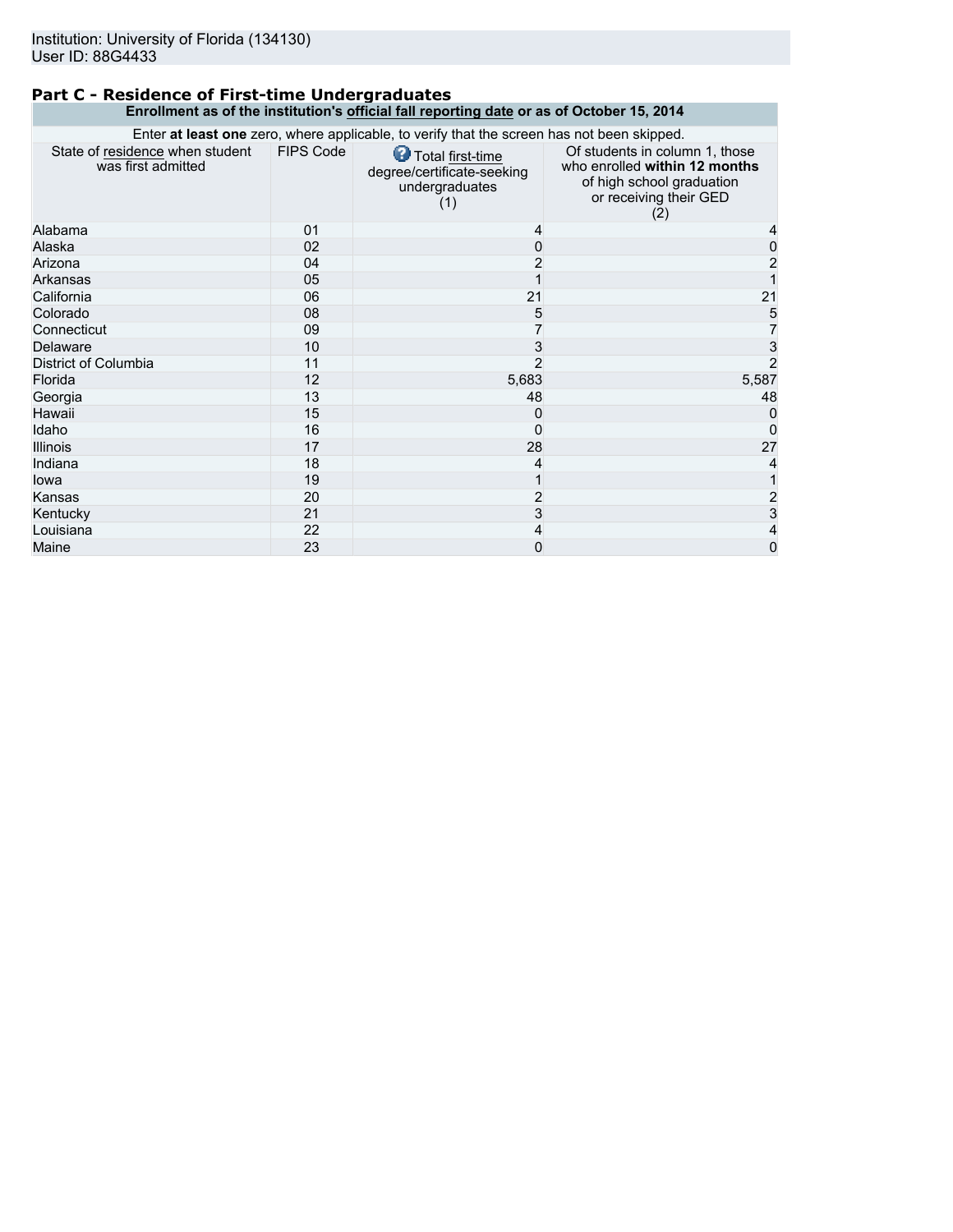## **Part C - Residence of First-time Undergraduates Enrollment as of the institution's official fall reporting date or as of October 15, 2014**

| Enter at least one zero, where applicable, to verify that the screen has not been skipped. |                  |                                                                         |                                                                                                                               |  |  |
|--------------------------------------------------------------------------------------------|------------------|-------------------------------------------------------------------------|-------------------------------------------------------------------------------------------------------------------------------|--|--|
| State of residence when student<br>was first admitted                                      | <b>FIPS Code</b> | Total first-time<br>degree/certificate-seeking<br>undergraduates<br>(1) | Of students in column 1, those<br>who enrolled within 12 months<br>of high school graduation<br>or receiving their GED<br>(2) |  |  |
| Maryland                                                                                   | 24               | 42                                                                      | 39                                                                                                                            |  |  |
| Massachusetts                                                                              | 25               | 16                                                                      | 15                                                                                                                            |  |  |
| Michigan                                                                                   | 26               | 10                                                                      | 10                                                                                                                            |  |  |
| Minnesota                                                                                  | 27               | 3                                                                       |                                                                                                                               |  |  |
| Mississippi                                                                                | 28               | $\overline{c}$                                                          | $\begin{array}{c} 3 \\ 2 \\ 5 \\ 0 \end{array}$                                                                               |  |  |
| <b>Missouri</b>                                                                            | 29               | 5                                                                       |                                                                                                                               |  |  |
| Montana                                                                                    | 30               | 0                                                                       |                                                                                                                               |  |  |
| Nebraska                                                                                   | 31               | $\overline{2}$                                                          | $\overline{\mathbf{c}}$                                                                                                       |  |  |
| Nevada                                                                                     | 32               | 0                                                                       | $\pmb{0}$                                                                                                                     |  |  |
| New Hampshire                                                                              | 33               | 3                                                                       | $\overline{3}$                                                                                                                |  |  |
| New Jersey                                                                                 | 34               | 44                                                                      | 43                                                                                                                            |  |  |
| <b>New Mexico</b>                                                                          | 35               | 1                                                                       |                                                                                                                               |  |  |
| New York                                                                                   | 36               | 103                                                                     | 103                                                                                                                           |  |  |
| North Carolina                                                                             | 37               | 17                                                                      | 16                                                                                                                            |  |  |
| North Dakota                                                                               | 38               | 0                                                                       | $\Omega$                                                                                                                      |  |  |
| Ohio                                                                                       | 39               | 4                                                                       |                                                                                                                               |  |  |
| Oklahoma                                                                                   | 40               | 0                                                                       |                                                                                                                               |  |  |
| Oregon                                                                                     | 41               |                                                                         |                                                                                                                               |  |  |
| Pennsylvania                                                                               | 42               | 33                                                                      | 33                                                                                                                            |  |  |
| Rhode Island                                                                               | 44               | $\overline{2}$                                                          | $\overline{2}$                                                                                                                |  |  |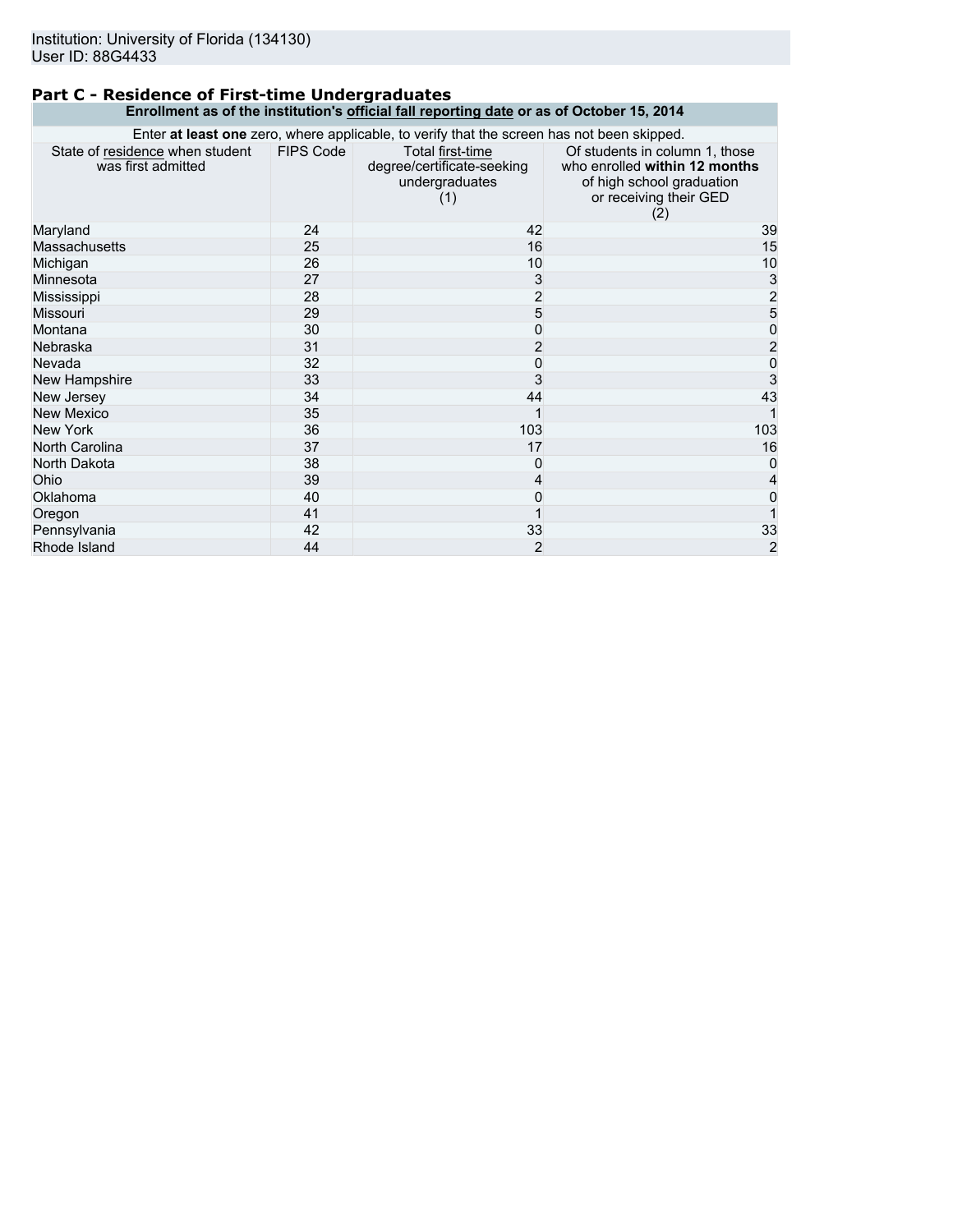### **Part C - Residence of First-time Undergraduates Enrollment as of the institution's official fall reporting date or as of October 15, 2014**

| Enter at least one zero, where applicable, to verify that the screen has not been skipped. |             |                                           |                                                                                                                                                               |  |
|--------------------------------------------------------------------------------------------|-------------|-------------------------------------------|---------------------------------------------------------------------------------------------------------------------------------------------------------------|--|
| State of residence when student<br>was first admitted                                      | <b>FIPS</b> | Total first-time<br>undergraduates<br>(1) | Of students in column 1, those<br>Code degree/certificate-seeking who enrolled within 12 months of<br>high school graduation<br>or receiving their GED<br>(2) |  |
| South Carolina                                                                             | 45          | 12                                        | 12                                                                                                                                                            |  |
| South Dakota                                                                               | 46          | $\Omega$                                  | $\mathbf{0}$                                                                                                                                                  |  |
| Tennessee                                                                                  | 47          | 11                                        | 11                                                                                                                                                            |  |
| Texas                                                                                      | 48          | 26                                        | 25                                                                                                                                                            |  |
| Utah                                                                                       | 49          | 3                                         | $\mathbf{3}$                                                                                                                                                  |  |
| Vermont                                                                                    | 50          | $\Omega$                                  | $\overline{0}$                                                                                                                                                |  |
| Virginia                                                                                   | 51          | 39                                        | 38                                                                                                                                                            |  |
| Washington                                                                                 | 53          | 4                                         | $\frac{4}{2}$                                                                                                                                                 |  |
| West Virginia                                                                              | 54          | $\overline{c}$                            |                                                                                                                                                               |  |
| Wisconsin                                                                                  | 55          | $\mathbf{1}$                              |                                                                                                                                                               |  |
| Wyoming                                                                                    | 56          |                                           |                                                                                                                                                               |  |
| State Unknown                                                                              | 57          | 11                                        | 11                                                                                                                                                            |  |
| American Samoa                                                                             | 60          |                                           |                                                                                                                                                               |  |
| <b>Federated States of Micronesia</b>                                                      | 64          |                                           |                                                                                                                                                               |  |
| Guam                                                                                       | 66          |                                           |                                                                                                                                                               |  |
| <b>Marshall Islands</b>                                                                    | 68          |                                           |                                                                                                                                                               |  |
| <b>Northern Marianas</b>                                                                   | 69          |                                           |                                                                                                                                                               |  |
| Palau                                                                                      | 70          |                                           |                                                                                                                                                               |  |
| Puerto Rico                                                                                | 72          | 17                                        | 17                                                                                                                                                            |  |
| Virgin Islands                                                                             | 78          |                                           |                                                                                                                                                               |  |
| <b>Foreign Countries</b>                                                                   | 90          | 271                                       | 260                                                                                                                                                           |  |
| Residence unknown/unreported                                                               | 98          | $\Omega$                                  |                                                                                                                                                               |  |
| Total first-time degree/certificate-seeking                                                |             | 6,504                                     | 6,388                                                                                                                                                         |  |
| undergraduates (from Part A)                                                               |             |                                           |                                                                                                                                                               |  |
| You may use the space below to provide context for the data you've reported above.         |             |                                           |                                                                                                                                                               |  |
|                                                                                            |             |                                           |                                                                                                                                                               |  |
|                                                                                            |             |                                           |                                                                                                                                                               |  |
|                                                                                            |             |                                           |                                                                                                                                                               |  |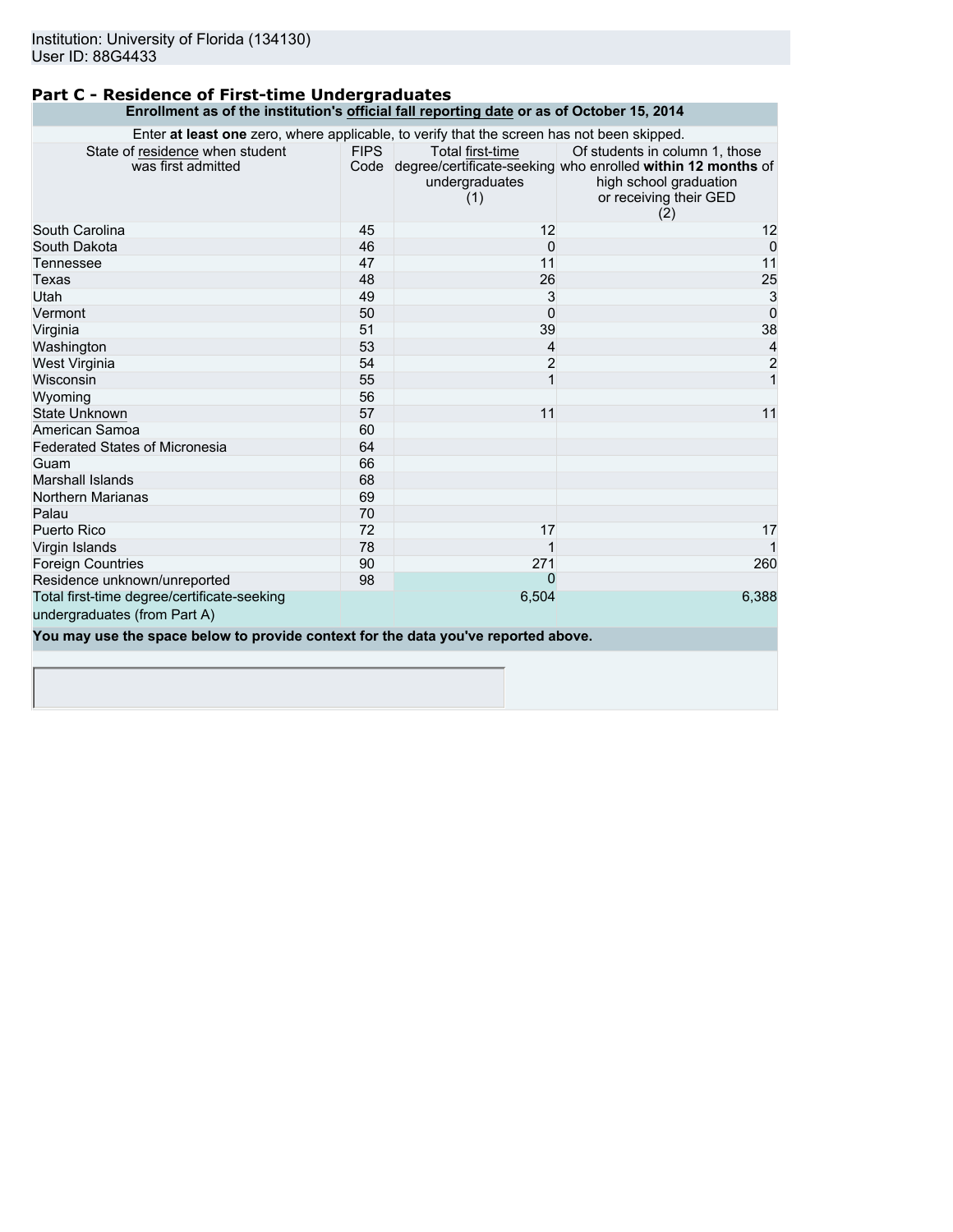#### **Part D - Total Undergraduate Entering Class Total Undergraduate Entering Class, Fall 2014** D1 Total full-time, first-time degree/certificate-seeking undergraduates from Part A (GR cohort) 6,475<br>D2 Total first-time degree/certificate-seeking undergraduates (full-time + part-time) from Part A 6,504 D2 Total first-time degree/certificate-seeking undergraduates (full-time + part-time) from Part A D3Total transfer-in degree/certificate-seeking undergraduates (full-time + part-time) from Part A 1,648<br>D4Total non-degree/certificate-seeking undergraduates (full-time + part-time) from Part A 950 D4 Total non-degree/certificate-seeking undergraduates (full-time + part-time) from Part A D5Of the total non-degree/certificate-seeking undergraduates displayed on line D4, **the number that are new to the institution in Fall 2014** 690 D6Total entering students at the undergraduate level **Note:** This is calculated as first-time students (line D2) + students transferring to the institution (line D3) + nondegree/certificate-seeking undergraduates entering in Fall 2014 (line D5). 8,842 D7 Percentage of undergraduate entering class represented by your GR cohort (line D1/line D6) 73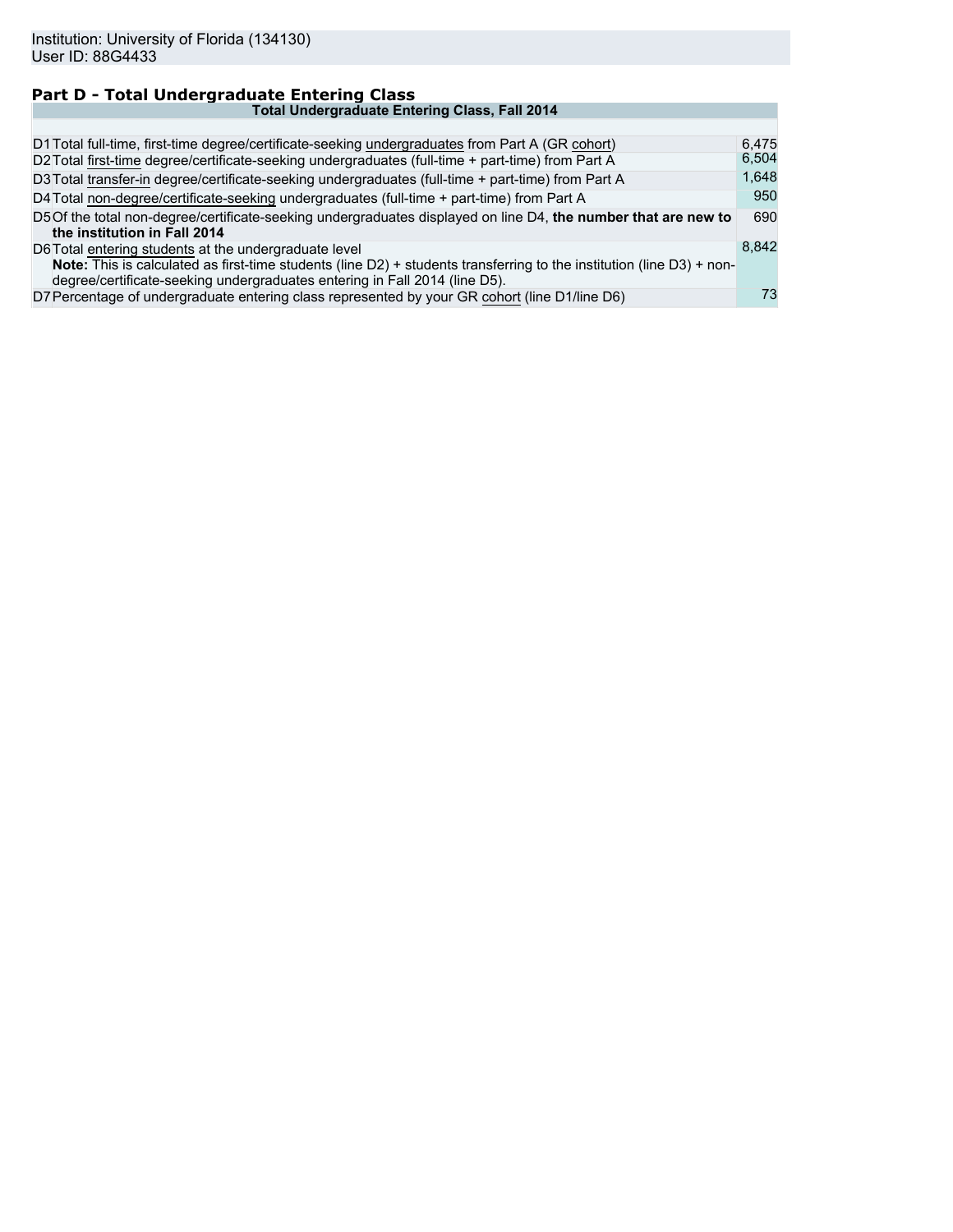# **Part E - First-time Bachelor's Cohort Retention Rates (Full-time)**

**Retention Rates**

**Full-time, First-time Bachelor's Cohort from Fall 2013**

**Academic reporters determine the cohort and retention as of the institution's official fall reporting date or as of October 15. Program reporters determine the cohort with enrollment any time between August 1 and October 31, 2013 and retention based on August 1, 2014.**

**The retention rate is calculated by the system after clicking "Save" on the screen. Exclusions are subtracted from the original cohort and the resulting adjusted cohort is used for calculating the retention rate.**

#### **Retention Data Reporting Reminders:**

- Include only **full-time, first-time bachelor's** students in this cohort.
- Determine the full-time cohort using Fall 2013 status (e.g. if a student was full-time in Fall 2013, report them in the full-time cohort regardless of their Fall 2014 status).
- If there are no students to report in the cohort, enter zero. Do not leave the field blank.
- Report in the exclusions box (line E2) the number of students from the cohort who left the institution for any of the following reasons: died or were totally and permanently disabled; to serve in the armed forces (including those called to active duty); to serve with a foreign aid service of the Federal Government (e.g. Peace Corps); or to serve on official church missions.

|                |                                                                                      |       | Prior year<br>data (Fall<br>2012 cohort) |      |
|----------------|--------------------------------------------------------------------------------------|-------|------------------------------------------|------|
|                | FULL-TIME, FIRST-TIME BACHELOR'S COHORT RETENTION:                                   |       |                                          |      |
| E1             | Full-time, first-time Fall 2013 bachelor's cohort                                    | 6.348 | 6.273                                    |      |
| E <sub>2</sub> | Exclusions from the Fall 2013 cohort                                                 |       |                                          |      |
| E <sub>3</sub> | Adjusted Fall 2013 cohort (line E1- line E2)                                         | 6,348 | 6,273                                    |      |
| E4             | Students from Fall 2013 cohort still enrolled as of Fall 2014                        | 6,101 | 6,051                                    |      |
| E <sub>5</sub> | Full-time, first-time Fall 2013 bachelor's cohort retention rate (line E4 / line E3) | 96%   | 96                                       | $\%$ |
|                |                                                                                      |       |                                          |      |

 $\bigoplus$  You may use the space below to provide context for the data you've reported above.

**These context notes will be posted on the College Navigator website, and should be written to be understood by students and parents.**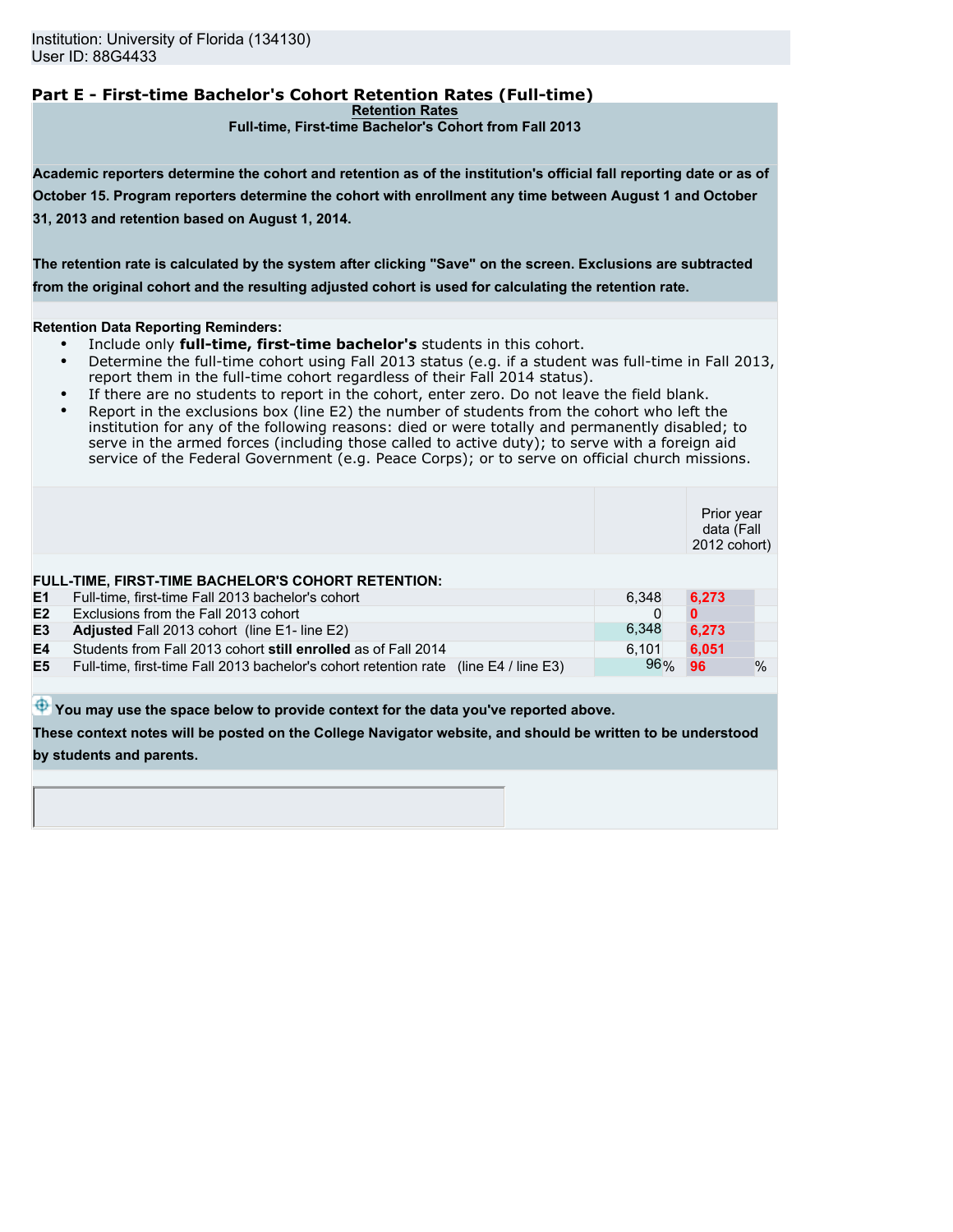# **Part E - First-time Bachelor's Cohort Retention Rates (Part-time)**

**Retention Rates**

**Part-time, First-time Bachelor's Cohort from Fall 2013**

**Academic reporters determine the cohort and retention as of the institution's official fall reporting date or as of October 15. Program reporters determine the cohort with enrollment any time between August 1 and October 31, 2013 and retention based on August 1, 2014.**

**The retention rate is calculated by the system after clicking "Save" on the screen. Exclusions are subtracted from the original cohort and the resulting adjusted cohort is used for calculating the retention rate.**

#### **Retention Data Reporting Reminders:**

- Include only **part-time, first-time bachelor's-seeking** students in this cohort.
- Determine part-time using Fall 2013 attendance status (e.g. if a student was part-time in Fall 2013, report them in the part-time cohort regardless of their Fall 2014 status).
- If there are no students to report in the cohort, enter zero. Do not leave the field blank.
- Report in the exclusions box (line E7) the number of students from the cohort who left the institution for any of the following reasons: died or were totally and permanently disabled; to serve in the armed forces (including those called to active duty); to serve with a foreign aid service of the Federal Government (e.g. Peace Corps); or to serve on official church missions.

|     |                                                                                     |     | Prior year<br>data (Fall<br>2012 cohort) |               |
|-----|-------------------------------------------------------------------------------------|-----|------------------------------------------|---------------|
|     | PART-TIME, FIRST-TIME BACHELOR'S COHORT RETENTION:                                  |     |                                          |               |
| E6  | Part-time, first-time Fall 2013 bachelor's cohort                                   | 22  | 17                                       |               |
| E7  | Exclusions from the Fall 2013 cohort                                                |     | $\bf{0}$                                 |               |
| E8  | Adjusted Fall 2013 cohort (line E6 - line E7)                                       | 22  | 17                                       |               |
| E9  | Students from Fall 2013 cohort still enrolled as of Fall 2014                       | 15  | 14                                       |               |
| E10 | Part-time, first-time Fall 2013 bachelor's cohort retention rate (line E9) line E8) | 68% | 82                                       | $\frac{0}{0}$ |
|     |                                                                                     |     |                                          |               |

 $\bigoplus$  You may use the space below to provide context for the data you've reported above.

**These context notes will be posted on the College Navigator website, and should be written to be understood by students and parents.**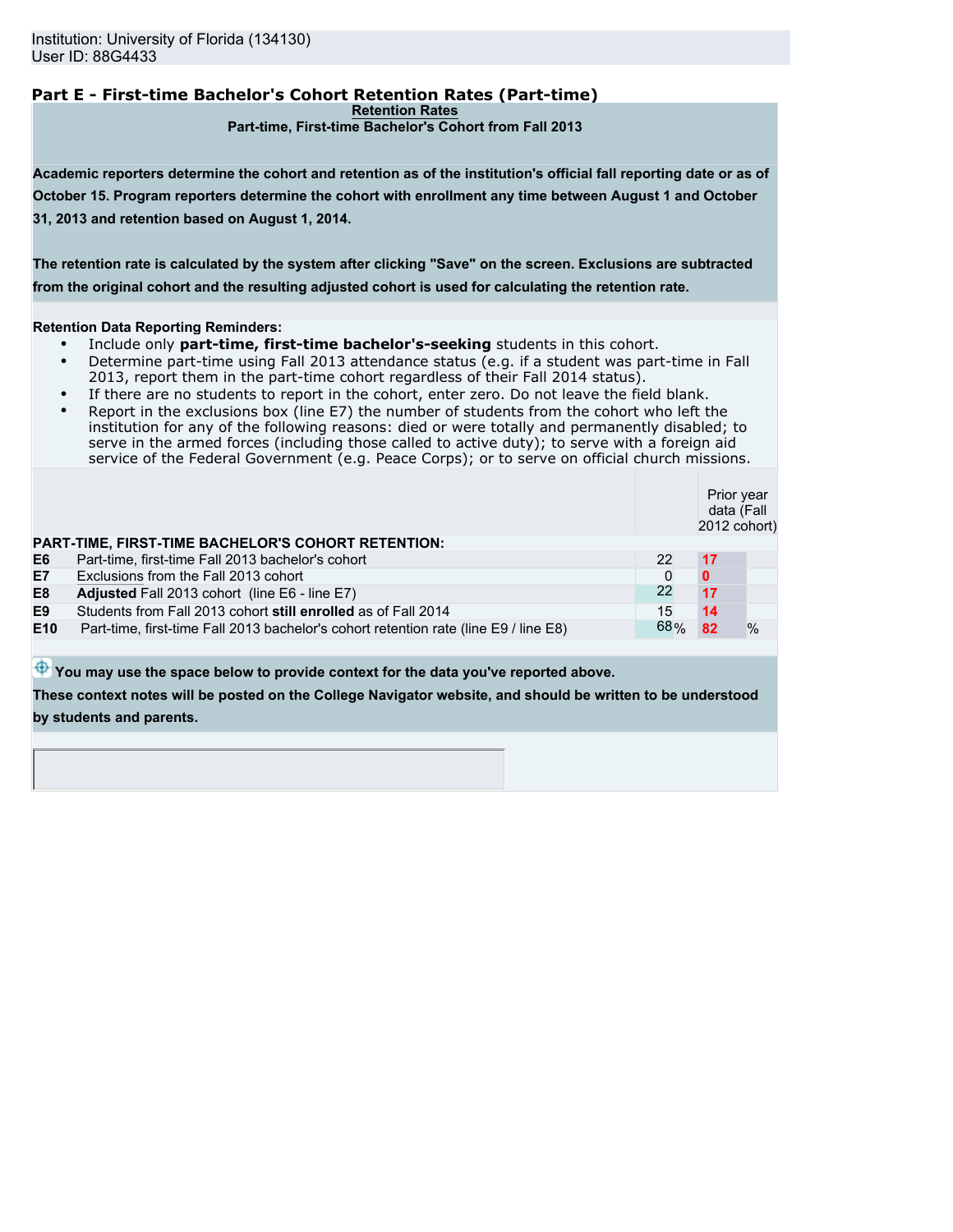## **Part F - Student-to-Faculty Ratio**

**Please provide your institution's student-to-faculty ratio (i.e., student-to-instructional staff) for undergraduate programs for Fall 2014. The student-to-faculty ratio and any accompanying context that is provided will be displayed on College Navigator.**

**Note: Logic in this item is similar to item I-2 from the Common Data Set data collection.**

| Click here to use a worksheet to help you determine the student-to-faculty ratio |
|----------------------------------------------------------------------------------|
|----------------------------------------------------------------------------------|

| Student-to-faculty ratio            |  |
|-------------------------------------|--|
| Student-to-faculty ratio prior year |  |

 $\bigoplus$  You may use the space below to provide context for the data you've reported above.

**These context notes will be posted on the College Navigator website, and should be written to be understood by students and parents.**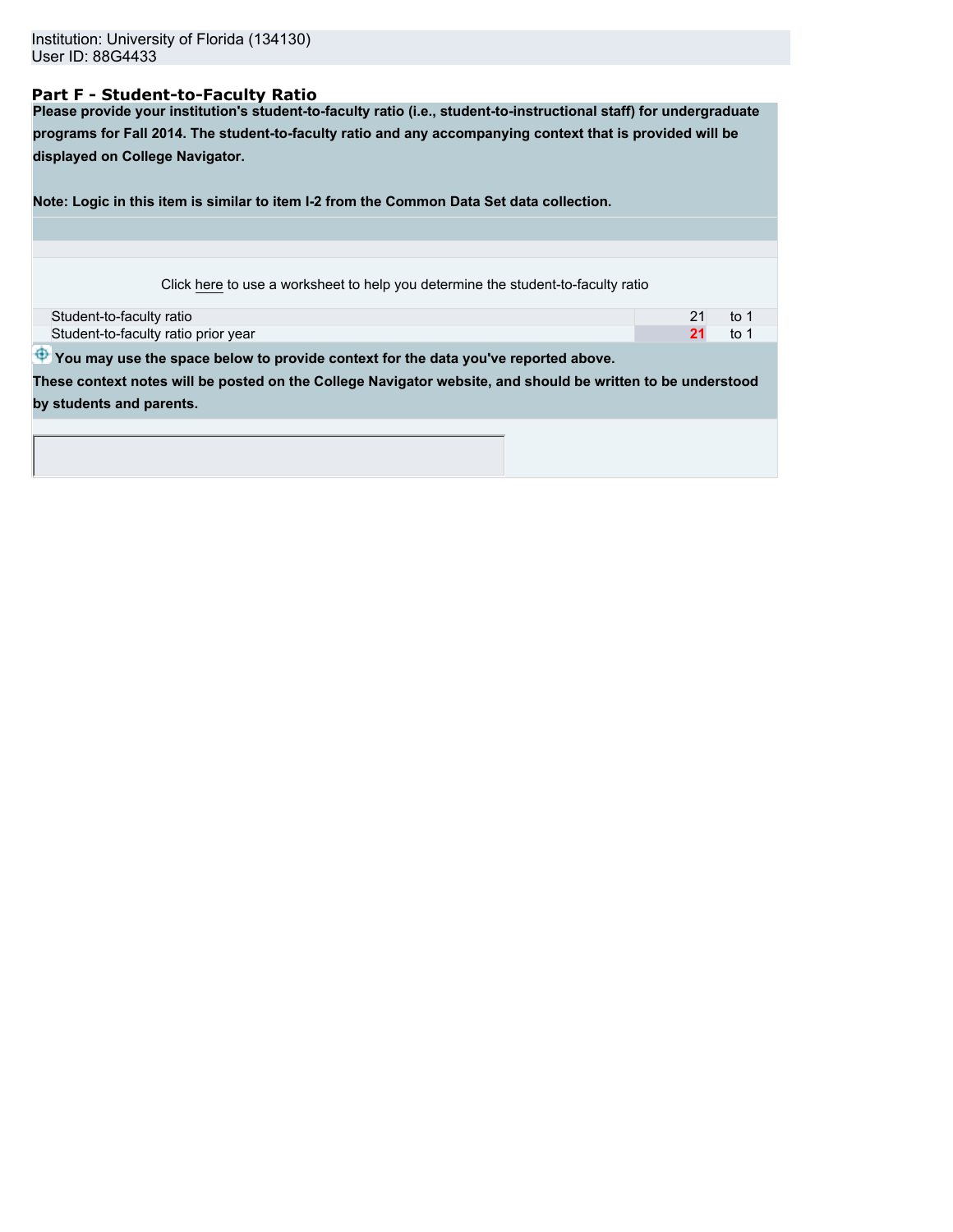# **Prepared by**

| This survey component was prepared by:                    |                          |            |
|-----------------------------------------------------------|--------------------------|------------|
| <b>O</b> Keyholder                                        | SFA Contact              | HR Contact |
| Finance Contact                                           | Academic Library Contact | Other      |
| Name: Marie Zeglen                                        |                          |            |
| Email: zeglenm@ufl.edu                                    |                          |            |
|                                                           |                          |            |
| How long did it take to prepare this<br>survey component? | 25hours                  | minutes    |
|                                                           |                          |            |

The name of the preparer is being collected so that we can follow up with the appropriate person in the event that there are questions concerning the data. The Keyholder will be copied on all email correspondence to other preparers. The time it took to prepare this component is being collected so that we can continue to improve our estimate of the reporting burden associated with IPEDS. Please include in your estimate the time it took for you to review instructions, query and search data sources, complete and review the component, and submit the data through the Data Collection System.

Thank you for your assistance.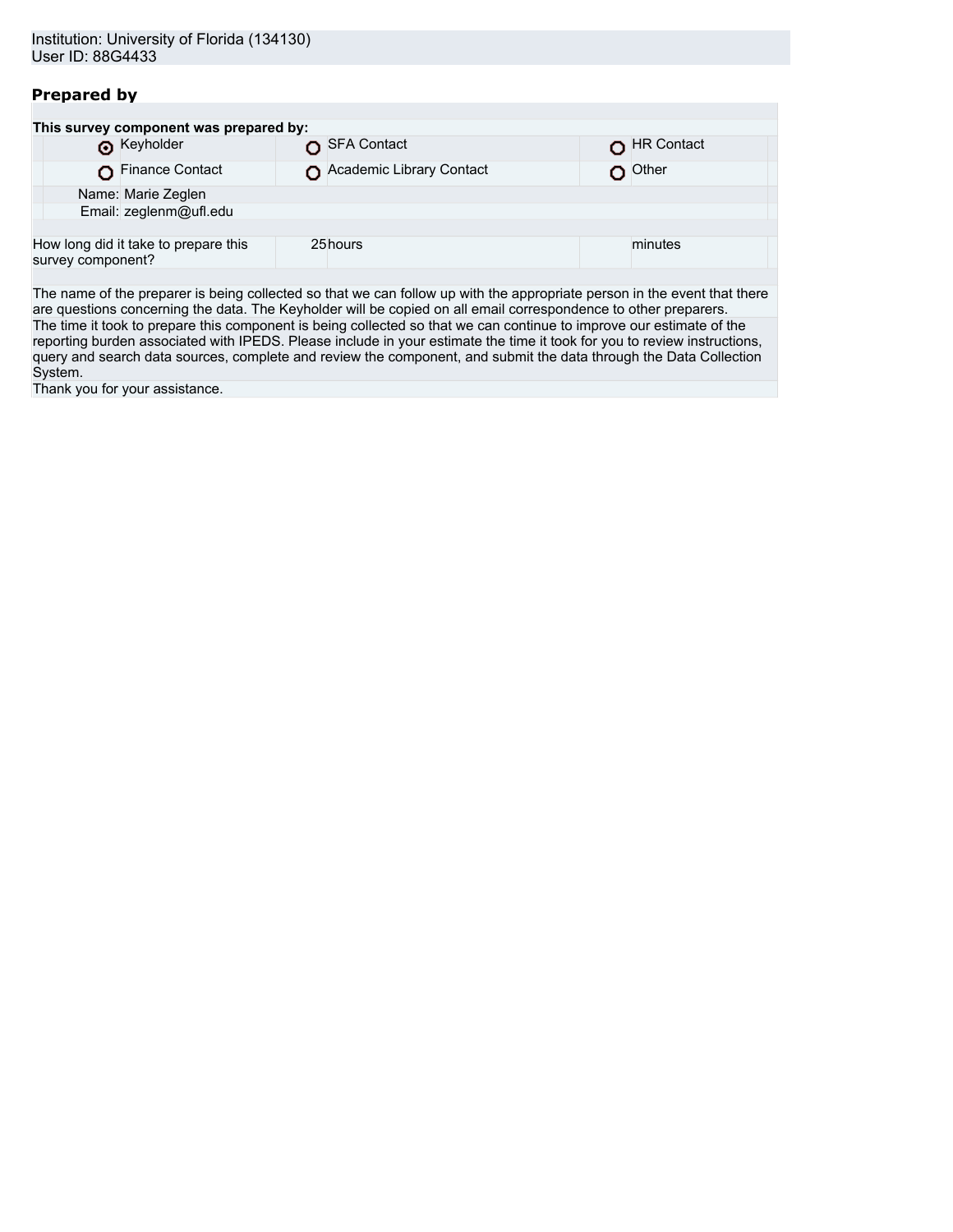## **Summary**

## **Fall Enrollment Survey Summary Four-Year Institutions with Graduate Students**

IPEDS collects important information regarding your institution. All data reported in IPEDS survey components become available in the IPEDS Data Center and appear as aggregated data in various Department of Education reports. Additionally, some of the reported data appears specifically for your institution through the College Navigator website and is included in your institution's Data Feedback Report (DFR). The purpose of this summary is to provide you an opportunity to view some of the data that, when accepted through the IPEDS quality control process, will appear on the College Navigator website and/or your DFR. College Navigator is updated approximately three months after the data collection period closes and Data Feedback Reports will be available through the [Data Center](http://nces.ed.gov/ipeds/datacenter/) and sent to your institution's CEO in November 2015.

Please review your data for accuracy. If you have questions about the data displayed below after reviewing the data reported on the survey screens, please contact the IPEDS Help Desk at: 1-877-225-2568 or ipedshelp@rti.org.

| <b>Student Enrollment</b>            |             |  |
|--------------------------------------|-------------|--|
| Total enrollment                     | 49,459      |  |
| Undergraduate enrollment             | 32,829      |  |
| Undergraduate transfer-in enrollment | 1,648       |  |
| Graduate enrollment                  | 16,630      |  |
|                                      |             |  |
| Student-to-faculty ratio             | $21$ to $1$ |  |

| <b>Student Characteristics (All Students)</b> |     |  |
|-----------------------------------------------|-----|--|
| Percent of all students who are female        | 54% |  |
|                                               |     |  |
| Percent of all students by race/ethnicity:    |     |  |
| American Indian or Alaska Native              | 0%  |  |
| Asian                                         | 7%  |  |
| Black or African American                     | 6%  |  |
| Hispanic/Latino                               | 16% |  |
| Native Hawaiian or Pacific Islander           | 0%  |  |
| White                                         | 55% |  |
| Two or More Races                             | 2%  |  |
| Race and ethnicity unknown                    | 3%  |  |
| Nonresident alien                             | 9%  |  |

| <b>Undergraduate Student Characteristics</b> |     |
|----------------------------------------------|-----|
| Percent of undergraduates who are female     | 55% |
| Percent of undergraduates who are full-time  | 91% |
|                                              |     |
| Percent of undergraduates by race/ethnicity: |     |
| American Indian or Alaska Native             | 0%  |
| Asian                                        | 8%  |
| <b>Black or African American</b>             | 7%  |
| Hispanic/Latino                              | 20% |
| Native Hawaiian or Pacific Islander          | 1%  |
| White                                        | 58% |
| Two or More Races                            | 3%  |
| Race and ethnicity unknown                   | 3%  |
| Nonresident alien                            | 2%  |
|                                              |     |
| Percent of undergraduate students by age:    |     |
| 24 and under                                 | 95% |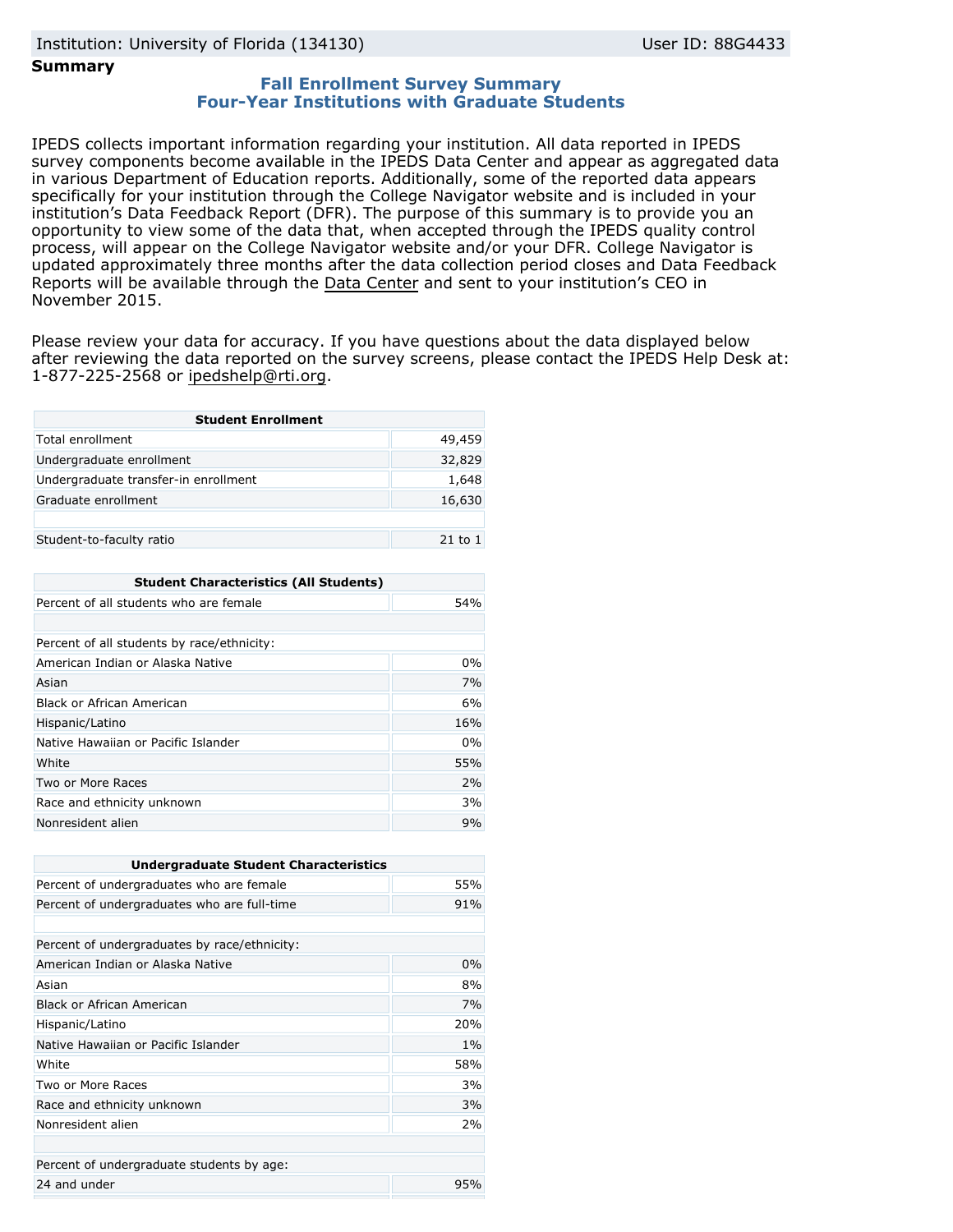| 25 and over |  |
|-------------|--|
| Age unknown |  |

| <b>Undergraduate Retention and Graduation Rate Cohort</b>          |     |
|--------------------------------------------------------------------|-----|
| First-time, full-time bachelor's seeking student retention<br>rate | 96% |
| First-time, part-time bachelor's seeking student retention<br>rate | 68% |
|                                                                    |     |
| Graduation rate cohort as percent of total entering<br>students    | 73% |
|                                                                    |     |

| <b>Graduate Student Characteristics</b>        |     |
|------------------------------------------------|-----|
| Percent of graduate students who are female    | 53% |
| Percent of graduate students who are full-time | 72% |